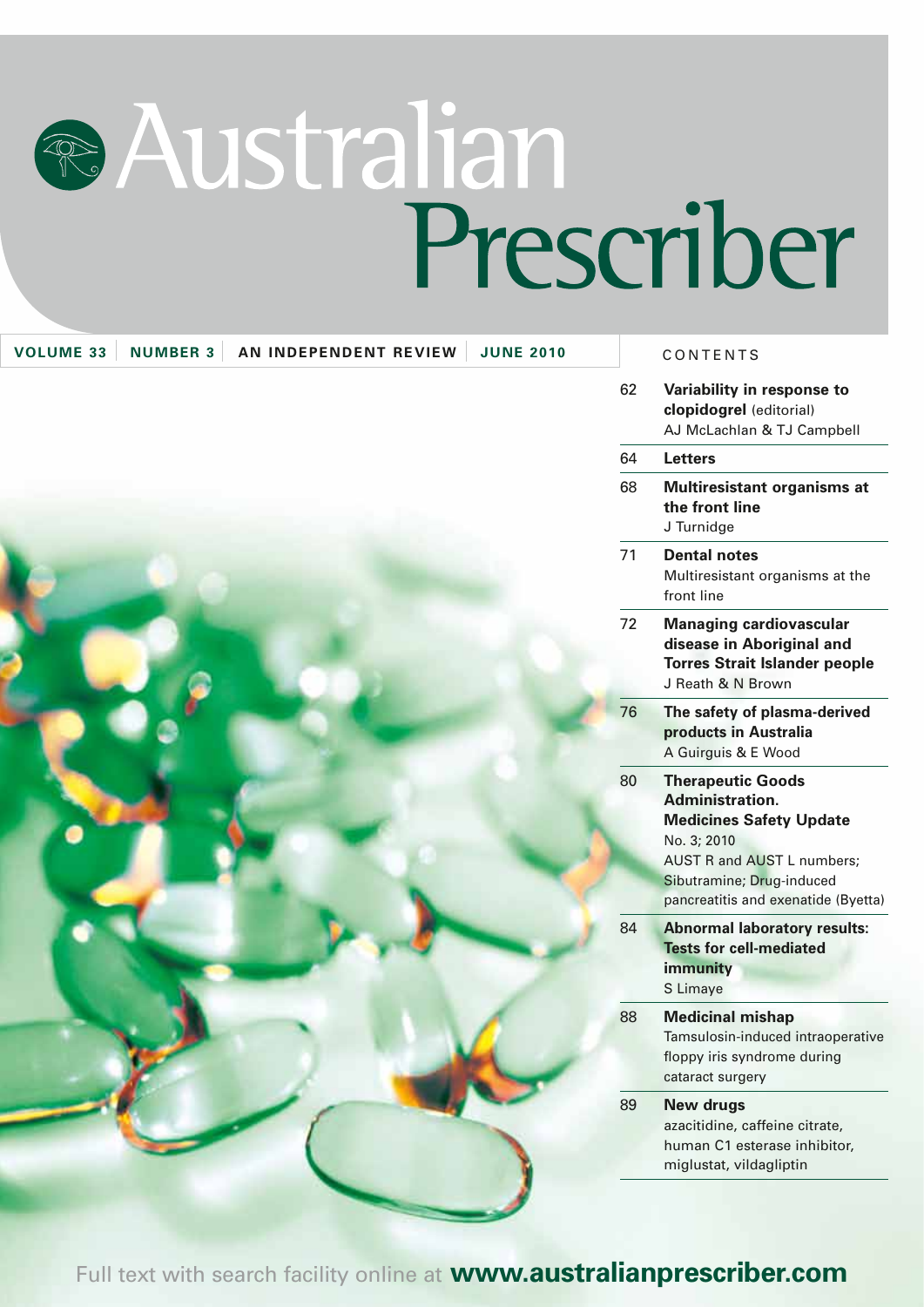

# **Variability in response to clopidogrel**

*Andrew J McLachlan, Professor of Pharmacy (Aged Care), Faculty of Pharmacy, University of Sydney, and Centre for Education and Research on Ageing, Concord Hospital; and Terence J Campbell, Professor of Medicine, University of New South Wales, and Head, University Department of Medicine, St Vincent's Hospital, Sydney* 

Key words: pharmacokinetics, platelet antagonists, proton pump inhibitors.

#### *(Aust Prescr 2010;33:62–3)*

The antiplatelet drug clopidogrel is effective when used in combination with aspirin for the prevention of coronary events in patients with coronary artery stents and acute coronary syndromes. However, there is growing evidence that despite this dual antiplatelet therapy some patients experience more atherothrombotic events than expected.<sup>1</sup> This therapeutic failure has been called 'clopidogrel resistance'. The possible factors contributing to variability in the response to clopidogrel include poor adherence, variable bioavailability, drug interactions, and genetic polymorphisms in drug metabolising enzymes or in platelet receptors.

Clopidogrel is a prodrug and its active metabolite irreversibly binds to and inhibits the adenosine diphosphate P2Y12 receptor

# **In this issue…**

At the time of writing there is a moratorium on the use of seasonal influenza vaccine in children under five years of age. Questions are also being raised about the H1N1 immunisation campaign. It is hoped that these concerns do not detract from the overall benefits of immunisation against infectious diseases.

Preventing bacterial infections is important as antibiotic resistance is increasing. John Turnidge advises how to tackle the multiresistant organisms which are emerging in community practice. Preventing infection is critical in transfusions and Andrew Guirguis and Erica Wood tell us of the methods used to maximise the safety of plasmaderived products.

Prevention is the focus of the article by Jenny Reath and Ngiare Brown on the management of cardiovascular disease in Aboriginal and Torres Strait Islander people. Screening from the age of 18 years should help to reduce the high rates of cardiovascular morbidity and mortality.

on platelets. Approximately 85% of the dose is metabolised to an inactive metabolite (by plasma esterases) and 15% is activated by hepatic cytochrome P450 (CYP) isoenzymes in a two-step metabolic process involving CYP3A4 and CYP2C19.2

The impact of polymorphisms in the genes that control clopidogrel absorption, metabolic activation and pharmacological effect was examined in the French Registry of Acute ST-Elevation and Non-ST-Elevation Myocardial Infarction (FAST-MI). This study found that patients who were given clopidogrel after a myocardial infarction were more likely to have a recurrent cardiac event if they had an allelic variation of the CYP2C19 gene that led to reduced enzyme activity.<sup>3</sup> This finding was supported by another study which included healthy volunteers, and patients receiving clopidogrel for acute coronary syndrome (Trial to Assess Improvement in Therapeutic Outcomes by Optimizing Platelet Inhibition with Prasugrel-Thrombolysis in Myocardial Infarction, TRITON-TIMI 38). The trial found that people with CYP2C19 variants encoding for reduced metabolic activity had lower concentrations of clopidogrel's active metabolite, reduced platelet inhibition and a higher rate of major adverse cardiovascular events.4 Taken together these data suggest that the ability to generate adequate concentrations of the active metabolite is central to the variability in response to clopidogrel.

The possible impact of concomitant drug therapy on clopidogrel efficacy (via an effect on concentrations of the active metabolite) has also been investigated. Two retrospective studies, involving 13 000<sup>5</sup> and 8000<sup>6</sup> patients, have suggested a clinically significant reduction of efficacy, in terms of recurrent coronary events, in patients treated with clopidogrel if they were also receiving proton pump inhibitors. The effect was modest (approximately 25% increased risk in both studies) and of only borderline statistical significance, suggesting the need for caution in interpreting these results. Pantoprazole does not appear to attenuate clopidogrel's benefits. This has been attributed to its predominant effect on CYP2C9 inhibition and weaker effect on CYP2C19 activity.<sup>5</sup>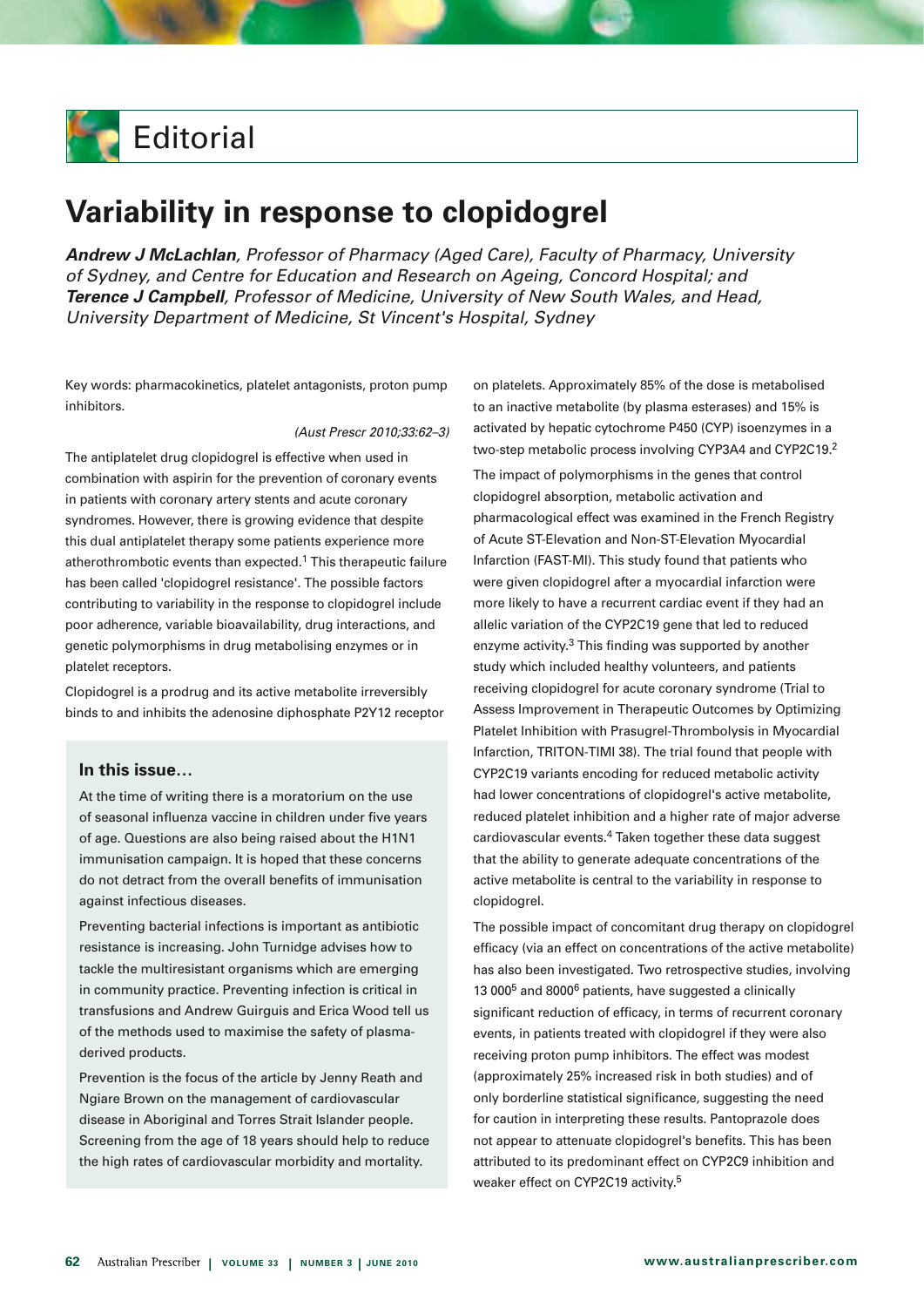Proton pump inhibitors are often prescribed to patients taking dual antiplatelet therapy to try and reduce the risk of gastrointestinal bleeding, so it is particularly relevant to know if they do reduce the efficacy of clopidogrel. A recent prospective randomised comparison of clopidogrel with prasugrel, a new thienopyridine antiplatelet drug, in which one-third of 14 000 patients were taking a proton pump inhibitor at study entry,<sup>7</sup> failed to confirm any clinically significant interaction during a 400-day follow-up period. There was no difference in the efficacy of either clopidogrel or prasugrel in preventing vascular events, between those patients who were taking proton pump inhibitors and those who were not. This appears to have been confirmed by the only randomised trial of omeprazole versus placebo in 3627 patients taking clopidogrel, the COGENT study, which was presented in September 2009 (21st annual Transcatheter Cardiovascular Therapeutics scientific symposium, California), but is not yet published. There were a total of 136 cardiovascular events over a mean follow-up of 133 days, and the Kaplan-Meier curves for the two groups were absolutely superimposed. While possibly not powered to detect very small differences, this result does seem to rule out any major reduction in the efficacy of clopidogrel caused by omeprazole. This is a reassuring finding as it has not been clear what could be done to avoid this problem. The use of  $H_2$  antagonists (such as ranitidine) has been suggested, but there are doubts about their equivalent efficacy to proton pump inhibitors (and few data to support this recommendation).

In November 2009, however, the US Food and Drug Administration (FDA) announced changes to the product information, based on studies suggesting reduced efficacy in terms of platelet function. The new recommendations are to avoid prescribing omeprazole or esomeprazole concurrently with clopidogrel. The FDA states that there are insufficient data to make a recommendation regarding other proton pump inhibitors, but it also recommends that patients on clopidogrel avoid cimetidine (but not other  $H<sub>2</sub>$  antagonists), fluconazole, ketoconazole, voriconazole, etravirine, fluoxetine, fluvoxamine and ticlopidine.<sup>8</sup> Understandably this recommendation has caused confusion in the cardiological community, who believe that clinical outcomes are more important than platelet function studies.

Suggestions to overcome so-called clopidogrel resistance include the assessment of adherence to clopidogrel therapy, increasing the clopidogrel dose (to increase the amount of active metabolite), screening patients to identify CYP2C19 variants, and avoiding drug interactions with proton pump inhibitors. Welldesigned trials to evaluate the effectiveness of these strategies are lacking, but a recent case series suggested minimal benefits from increasing the clopidogrel dose to as high as 300 mg daily.9 Routine testing of CYP2C19 allelic variations is not common practice and the risk of adverse effects from increasing the

clopidogrel dose requires further investigation. Assessing patient adherence to clopidogrel therapy and avoiding possible drug interactions currently appear to be the most practical strategies. Lastly, it remains unclear whether the interaction between proton pump inhibitors and clopidogrel is of clinical significance.

# **References**

- 1. Angiolillo DJ. Variability in responsiveness to oral antiplatelet therapy. Am J Cardiol 2009;103(Suppl):27A-34A.
- 2. Kim KA, Park PW, Hong SJ, Park JY. The effect of CYP2C19 polymorphism on the pharmacokinetics and pharmacodynamics of clopidogrel: a possible mechanism for clopidogrel resistance. Clin Pharmacol Ther 2008;84:236-42.
- 3. Simon T, Verstuyft C, Mary-Krause M, Quteineh L, Drouet E, Meneveau N, et al; French Registry of Acute ST-Elevation and Non-ST-Elevation Myocardial Infarction (FAST-MI) Investigators. Genetic determinants of response to clopidogrel and cardiovascular events. N Engl J Med 2009;360:363-75.
- 4. Mega JL, Close SL, Wiviott SD, Shen L, Hockett RD, Brandt JT, et al. Cytochrome p-450 polymorphisms and response to clopidogrel. N Engl J Med 2009;360:354-62.
- 5. Juurlink DN, Gomes T, Ko DT, Szmitko PE, Austin PC, Tu JV, et al. A population-based study of the drug interaction between proton pump inhibitors and clopidogrel. CMAJ 2009;180:713-8.
- 6. Ho PM, Maddox TM, Wang L, Fihn SD, Jesse RL, Peterson ED, et al. Risk of adverse outcomes associated with concomitant use of clopidogrel and proton pump inhibitors following acute coronary syndrome. JAMA 2009;301:937-44.
- 7. O'Donohue ML, Braunwald E, Antman EM, Murphy SA, Bates ER, Rosenman Y, et al. Pharmacodynamic effect and clinical efficacy of clopidogrel and prasugrel with or without a proton-pump inhibitor: an analysis of two randomised trials. Lancet 2009;374:989-97.
- 8. US Food and Drug Administration. Information for healthcare professionals: Update to the labeling of clopidogrel bisulfate (marketed as Plavix) to alert healthcare professionals about a drug interaction with omeprazole (marketed as Prilosec and Prilosec OTC). 2009 Nov 17. www.fda.gov/Drugs/DrugSafety/PostmarketDrugSafety InformationforPatientsandProviders/DrugSafety InformationforHeathcareProfessionals/ucm190787.htm [cited 2010 May 7]
- 9. Pena A, Collet JP, Hulot JS, Silvain J, Barthelemy O, Beygui F, et al. Can we override clopidogrel resistance? Circulation 2009;119:2854-7.

# **Further reading**

Acute Coronary Syndrome Guidelines Working Group. Guidelines for the management of acute coronary syndromes 2006. Med J Aust 2006;184(8 Suppl):S9-29.

*Professor McLachlan was a member of a clopidogrel advisory board sponsored by Sanofi Aventis in 2008.* 

*Professor Campbell: none declared*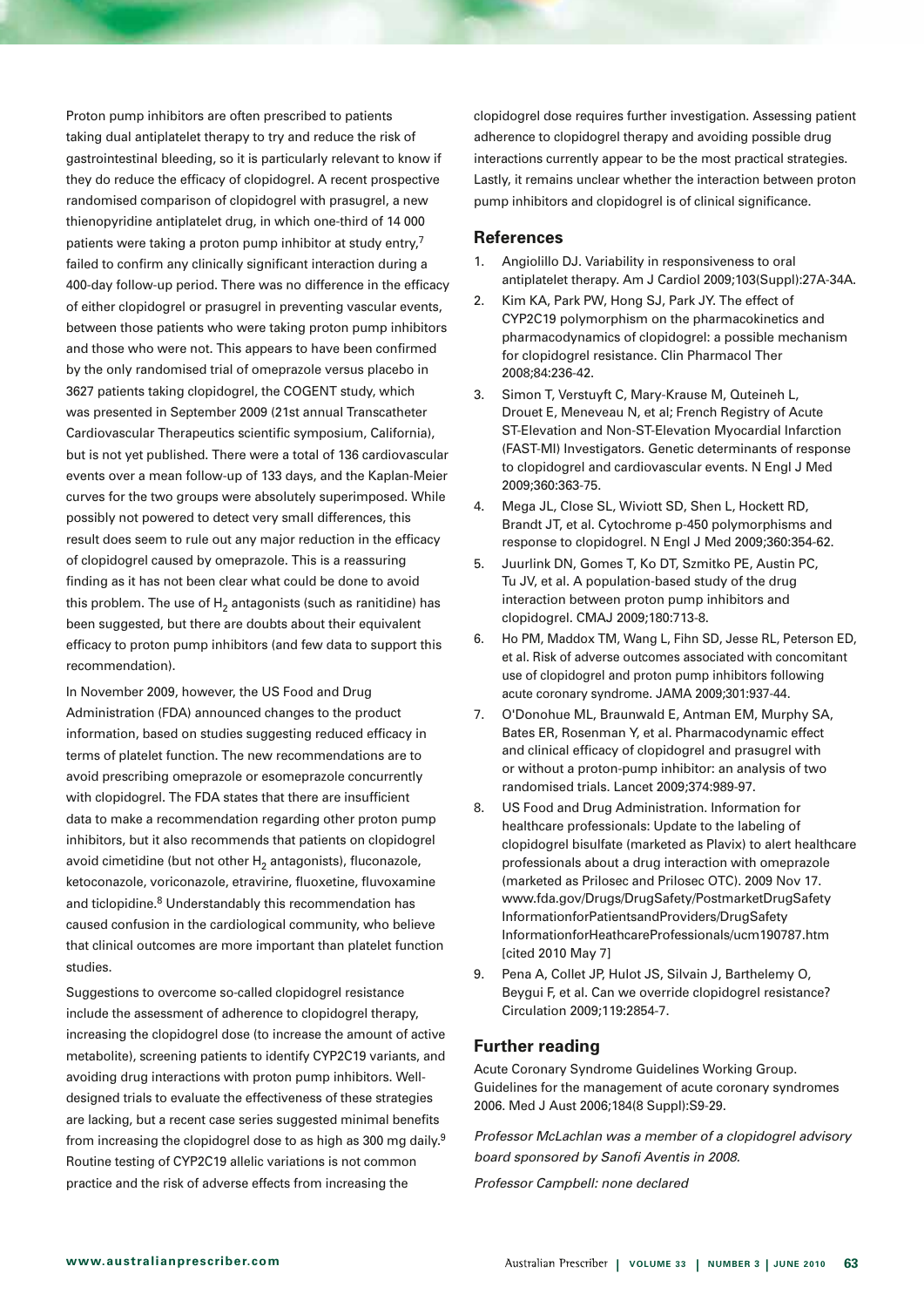# **Letters**

The Editorial Executive Committee welcomes letters, which should be less than 250 words. Before a decision to publish is made, letters which refer to a published article may be sent to the author for a response. Any letter may be sent to an expert for comment. Letters are usually published together with their responses or comments in the same issue. The Editorial Executive Committee screens out discourteous, inaccurate or libellous statements and sub-edits letters before publication. The Committee's decision on publication is final.

# **H1N1 immunisation**

Editor, – Having just read the interesting editorial 'H1N1 immunisation: too much too soon?' (Aust Prescr 2010;33:30–1) by Peter Collignon, it would be evident that considerable waste took place in the delivery of the vaccine to the patient. Not only in the use of multidose vials, but in the waste of the unused vials which now have to be discarded with the introduction of the new 2010 trivalent influenza vaccine. I wonder if details of the wastage and relevant costs are available.

I understand that CSL developed the swine flu vaccine and delivered the vials to the Commonwealth Health Department. Was CSL paid by the Government for the vaccines or did CSL bear the loss?

As Deputy Chair of the Return Unwanted Medicines Project, I would also be interested to know how the unused vaccine vials are to be destroyed – I hope it is in an environmentally responsible manner!

Ken Bickle Pharmacist Greenwich, NSW

#### *Professor Peter Collignon, author of the editorial, comments:*

I agree with Ken Bickle that considerable waste was associated with the H1N1 immunisation program. Full details are not readily available because of 'commercial in confidence' agreements. From media reports it appears that CSL received about \$120 million from our Federal Government for 21 million vaccine doses.<sup>1</sup> An added potential cost to the Government is the indemnity CSL received for any serious adverse events resulting from the vaccine.

Only a quarter of these doses were distributed<sup>1</sup> and the vaccine was presented in multidose vials. Multidose vials result in much higher vaccine wastage compared to singleuse preloaded syringes.2 I suspect that 30% of the distributed vaccine doses were never administered. Additionally, most of the vaccine given was to those over 65 years.<sup>3</sup> This age group already had high levels of pre-existing immunity to H1N1 (swine flu) and thus vaccination was not likely to have been much benefit for them.

The World Health Organization has documented the major infection problems associated with unsafe injection practices.4 This results in millions of viral and bacterial infections every year, especially in developing countries.<sup>5</sup> Multidose vials and immunisation practices may only be a small component of this problem, but this risk can be virtually eliminated with the use of preloaded single-use syringes for vaccination (which

we use for seasonal flu vaccinations here). Using single-use preloaded syringes also results in considerably less wastage of vaccine.2 This reduced wastage will usually more than compensate for their small additional cost (about 14 cents).2

Multidose vials may sometimes have a place for the delivery of inexpensive vaccines in countries with low resources and poor infrastructure.2 They have no place in a country such as Australia.

#### **References**

- 1. Dayton L, Franklin M, Nicole Roxon in flu vaccine dilemma. The Australian. 2010 Jan 7. www.theaustralian.com.au/news/nation/nicole-roxonin-flu-vaccine-dilemma/story-e6frg6nf-1225816777813 **[cited 2010 May 3]**
- 2. Drain PK, Nelson CM, Lloyd JS, Single-dose versus multi-dose vaccine vials for immunization programmes in developing countries. Bull World Health Organ 2003;81:726-31.
- 3. Australian Institute of Health and Welfare. 2009 Adult vaccination survey. Provisional topline results for H1N1 vaccination uptake. www.aihw.gov.au [cited 2010 May 11]
- 4. Simonsen L, Kane A, Lloyd J, Zaffran M, Kane M. Unsafe injections in the developing world and transmission of bloodborne pathogens: a review. Bull World Health Organ 1999;77:789-800.
- 5. Kane A, Lloyd J, Zaffran M, Simonsen L, Kane M. Transmission of hepatitis B, hepatitis C and human immunodeficiency viruses through unsafe injections in the developing world: model-based regional estimates. Bull World Health Organ 1999;77:801-7.

Editor, – I was disappointed to read the editorial on H1N1 vaccination (Aust Prescr 2010;33:30–1), especially when the National Prescribing Service states that the publication is evidence-based and peer reviewed.

In particular, the article states: 'In the past, many infections, such as *Staphylococcus aureus*, hepatitis B and HIV, have been caused by vaccination programs using multidose vials.2' From my limited research, I am not aware of **any** past documented infections associated with general practice vaccination programs in Australia (as we are predominately using for H1N1 vaccination), nor any documentation of hepatitis B or HIV infections from any vaccination programs. Reference two in the editorial does not back up his claim – it in fact refers to the author's own article which has no comment on transmission of disease from multidose vials.

In addition, I question the balance of the author when discussing influenza vaccination. He quoted only one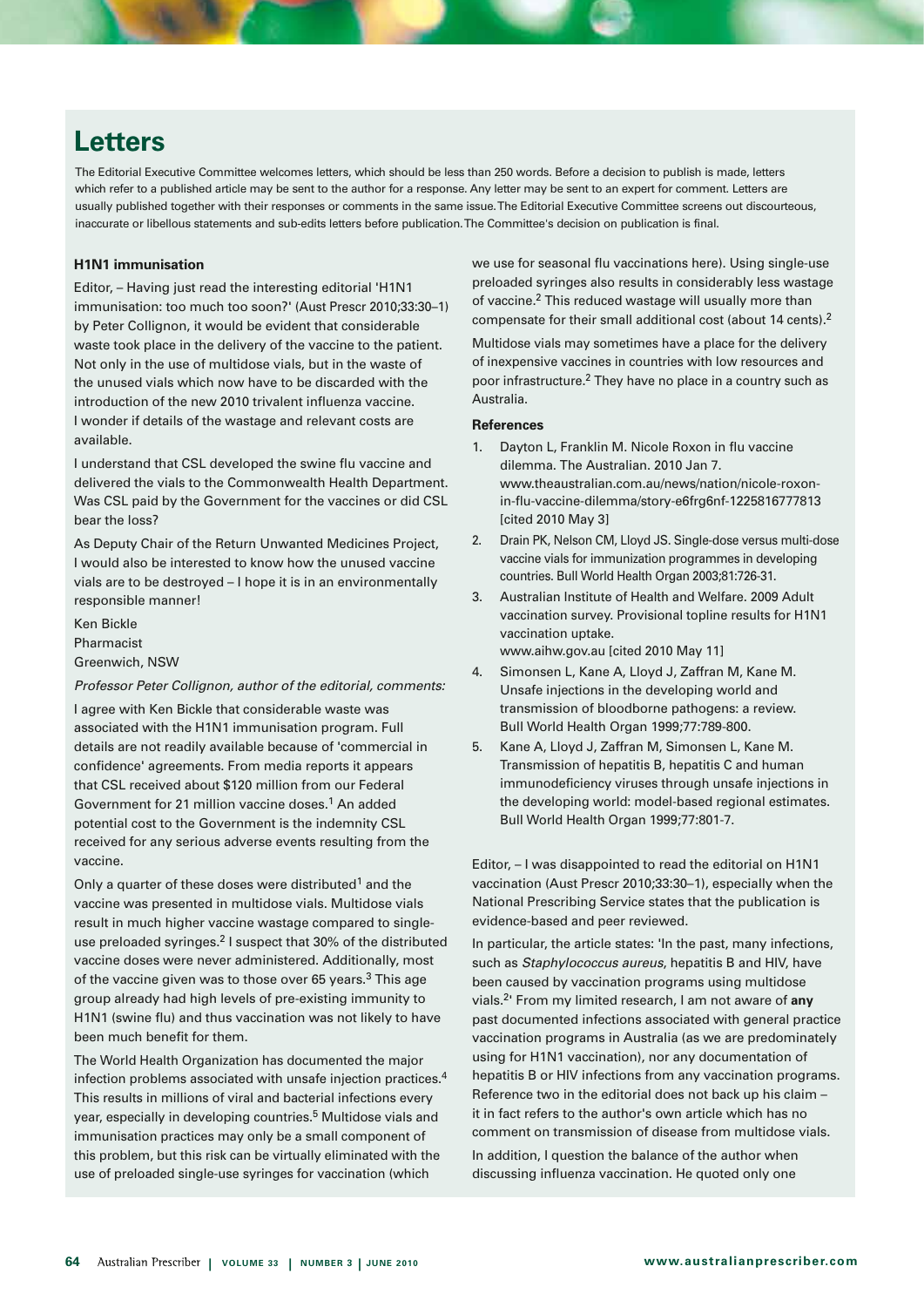study that 'showed that the decrease in all-cause mortality attributable to seasonal influenza vaccine was 4.6%', without noting the limitations of this study, nor referring to the wide body of international evidence supporting influenza vaccination, including those referenced in the 9th edition of the Australian Immunisation Handbook.

Although it is fair to comment that we would benefit from more effective influenza vaccines, and that policy makers must carefully review pandemic planning, including the role of multidose vials, I do not believe that the debate is assisted by claims that are not correctly referenced, nor highlighting of single studies. I would also question whether this editorial is consistent with the National Prescribing Service's claim to 'provide accurate, balanced, evidence-based information'.

Greg Rowles General practitioner Riddell Country Practice Riddells Creek, Vic.

#### *Professor Peter Collignon, author of the editorial, comments:*

I agree with Dr Rowles that we need more effective influenza vaccines and a review of pandemic planning. I accept that it is best to reference primary sources rather than reviews. Unfortunately word and reference limitations in invited editorials make that difficult to do at times.

On the issue of efficacy, most studies on influenza vaccines have major biases.<sup>1</sup> Generally vaccination rates are lower in people who are most at risk of death and thus the benefits from influenza vaccination are likely overstated.<sup>1,2</sup> Morbidity and mortality are often lower in vaccinees, even before the start of the flu season, compared to controls. One of the few studies that have tried to untangle these biases was the one I quoted. This very large Californian study found a benefit for vaccination, but it was 10-fold less than previously attributed for influenza vaccination.2

Infection control guidelines recommend as best practice that single-dose vials are used wherever possible. There is extensive documentation on the transmission of many different viral and bacterial infections when multidose vials are used. This includes vaccination programs using multidose vials.<sup>3-7</sup>

In Australia we had the Bundaberg disaster in 1928. Diphtheria vaccine contaminated with *Staphylococcus aureus* from multidose vials caused the deaths of 12 children and resulted in a Royal Commission.4 In Geelong in the late 1960s, two factory workers died from *Streptococcus pyogenes* following workplace flu vaccinations from multidose vials. The coroner subsequently recommended against the use of multidose vials.<sup>5,6</sup> More extensive references on this international problem have been discussed previously.7

Multidose vials are involved in the transmission of infectious organisms. I believe they should not be used in mass vaccination campaigns in Australia.

#### **References**

1. Jefferson T, Di Pietrantonj C, Al-Ansary LA, Ferroni E, Thorning S, Thomas RE. Vaccines for

preventing influenza in the elderly. Cochrane Database Syst Rev 2010, Issue 2: CD004876.

- 2. Fireman B, Lee J, Lewis N, Bembom O, van der Laan M, Baxter R. Influenza vaccination and mortality: differentiating vaccine effects from bias. Am J Epidemiol 2009;170:650-6.
- 3. Simonsen L, Kane A, Lloyd J, Zaffran M, Kane M. Unsafe injections in the developing world and transmission of bloodborne pathogens: a review. Bull World Health Organ 1999;77:789-800.
- 4. Kellaway CH, MacCallum P, Tebbutt AH. The fatalities at Bundaberg. Report of the Royal Commission. Med J Aust 1928;II:2.
- 5. Plueckhahn VD, Banks J. Fatal haemolytic streptococcal septicaemia following mass inoculation with influenza vaccine. Med J Aust 1970;1:405-11.
- 6. The Geelong disaster. Med J Aust 1970;1:401-2.
- 7. Collignon P. Why can't we have a rational discussion about the merits of pandemic flu vaccination? 2009 Aug 31. http://blogs.crikey.com.au/croakey/2009/08/31/why-cantwe-have-a-rational-discussion-about-the-merits-ofpandemic-flu-vaccination/ [cited 2010 May 3]

#### **Radiographic contrast media and metformin**

Editor, – I write regarding the article dealing with radiographic contrast media (Aust Prescr 2010;33:19–22).

I have recently authored a systematic review relating to the safety of iodinated contrast in patients receiving metformin.<sup>1</sup> The review found no evidence to substantiate beliefs about the need to cease metformin in individuals with stable, normal renal function who were to have a 'normal' amount of intravenous iodinated contrast for an examination such as a CT scan. Despite a number of international guidelines having disparate recommendations about cessation of metformin, the Royal Australian and New Zealand College of Radiologists (RANZCR), the Royal College of Radiologists (RCR) and the European Society of Urogenital Radiology guidelines recommend that there is no need to stop metformin in these patients. The RANZCR recommendations are based on the extremely low risk of precipitation of contrast-induced nephropathy in this group. The Australian and RCR guidelines were modified along these lines in March and June 2009, respectively, soon after the systematic review was presented at the Radiological Society of North America meeting in December 2008.

Other work by Jeffrey Newhouse supports our findings that the risk of contrast-induced nephropathy has been exaggerated by research focusing on patients who have large volume, intra-arterial administration of iodinated media and by the lack of a genuine control group in many of the studies that have linked iodinated media to high rates of postprocedural contrast-induced nephropathy.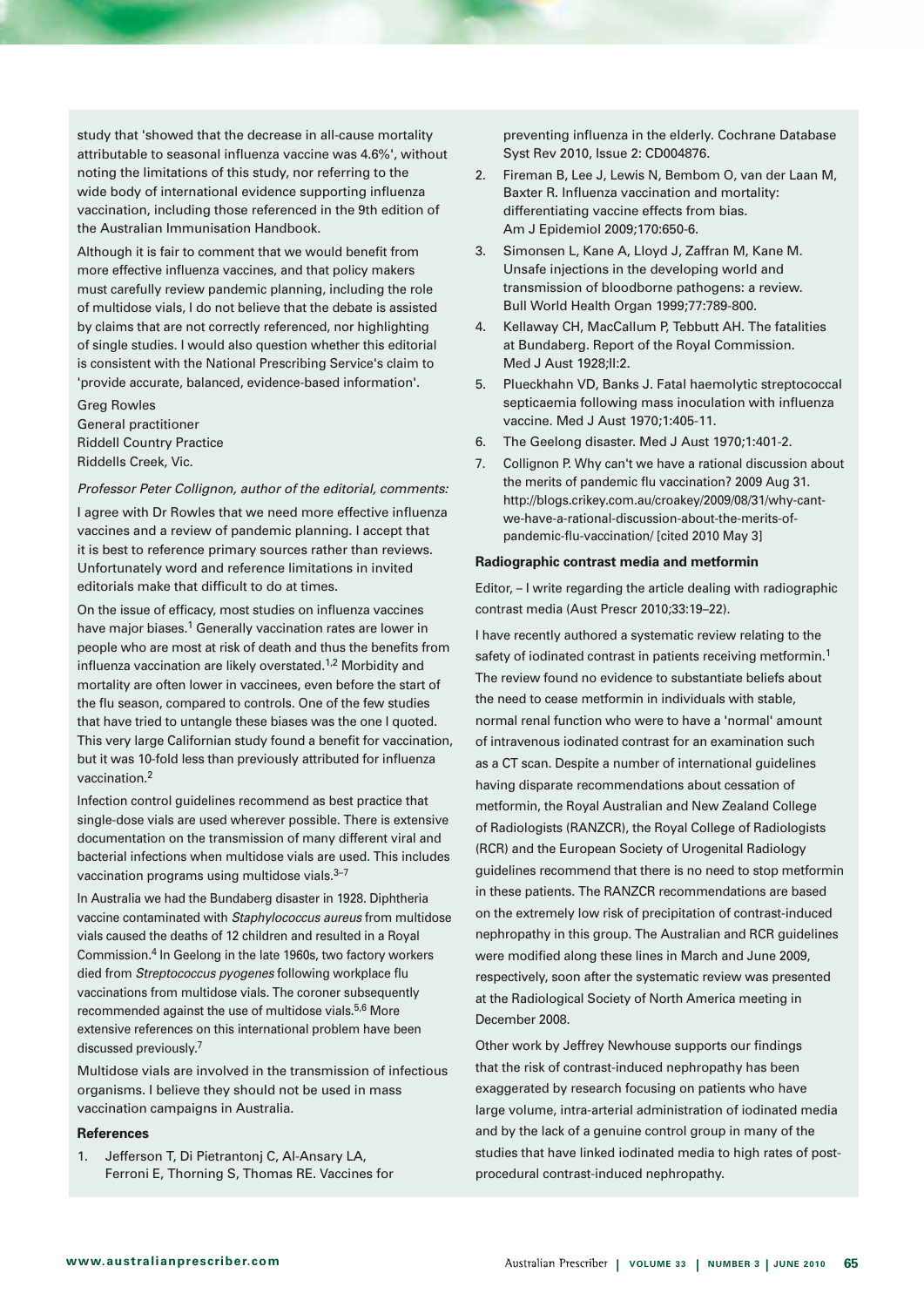The advice by the radiologist to cease metformin, when this is not necessary, can have many unintended consequences such as the patient forgetting to recommence metformin. In addition, patients may visit their general practitioner for advice about when it is safe to recommence metformin, incurring costs to the health system.

The advice given in the *Australian Prescriber* article is entirely appropriate for patients who:

- $\Box$  are having large contrast volume, intra-arterial procedures (such as coronary angiography or interventional procedures) or
- are known to have abnormal or acutely deteriorating renal function.

However, this important distinction is not made clear in the article and general practitioners may interpret this advice to apply to their own practice context, which is largely CT scanning or other lower dose procedures associated with intravenous contrast media.

Stacy Goergen Associate Professor, Director of Research Department of Diagnostic Imaging Southern Health Clayton, Vic.

## **Reference**

1. Goergen SK, Rumbold G, Compton G, Harris C. Systematic review of current guidelines, and their evidence base, on risk of lactic acidosis after administration of contrast medium for patients receiving metformin. Radiology 2010;254:261-9.

# *Professor Ken Thompson and Dr Dinesh Varma, authors of the article, comment:*

When writing this article we were well aware of the RANZCR guidelines and the issues of how to handle a patient with type 2 diabetes taking metformin who requires a contrast CT.

The RANZCR guidelines agree that it is difficult to measure estimated glomerular filtration rate (e-GFR) in all patients in an outpatient setting, although this is our practice.

While it is true that there is little or no high level evidence to recommend stopping metformin in patients with normal, stable renal function receiving a moderate dose of contrast media, the general practitioner who requests the contrast examination has no control over the actual amount of contrast media the patient is given. This may vary for a wide variety of reasons. An extremely low risk is not the same as no risk.

We were also influenced by the drug manufacturer's information and decided to provide advice that is consistent with the packaging information. In our view, the risk that a patient who takes a drug every day will forget to recommence the drug is unlikely.

#### **Iodine allergy**

Editor, – We would like to thank Professor Katelaris and Dr Smith for their timely article on the misleading label of iodine allergy (Aust Prescr 2009;32:125–8). This, as the authors indicate, is a marked source of anxiety for patients who need contrast media scanning.

We have also noted similar anxieties in patients who are potential candidates for the use of radioactive iodine (I-131) for the treatment of hyperthyroidism and thyroid cancer.

For patients who have a history of seafood or contrast sensitivity we arrange intravenous access as a precaution. However, in over 3000 administrations of oral high-dose radioactive iodine for thyroid cancer, we have not encountered any significant allergic phenomena.

We therefore feel that patients with seafood or contrast allergy can be reassured that this will not occur with low- or high-dose radioactive iodine.

#### Roger Allison

Radiation Oncologist and Executive Director Cancer Care Services, Royal Brisbane and Women's Hospital Robin Mortimer AO

Senior Endocrinologist, Royal Brisbane and Women's Hospital, and Senior Director, Office of Health and Medical Research

Queensland Health

#### **Aliskiren and angioedema**

Editor, – Aliskiren is a novel antihypertensive drug that is an orally-active direct renin inhibitor (Aust Prescr 2009;32:132−5). Its action shares a common biological pathway with angiotensin-converting enzyme (ACE) inhibitors. However, it has been suggested in an article by Professor Duggan that some respiratory and vascular adverse events were less likely than with the older drugs (Aust Prescr 2009;32:135−8). The proposal was fairly reasonable based on the different molecular target of the two drug groups. However, postmarketing experience revealed cases of aliskiren-associated angioedema and drug regulators implemented labelling changes and safety advice.<sup>1-3</sup> Therefore, physicians should be vigilant for the first signs of angioedema in aliskiren users. The biological basis, exact frequency and risk factors of this potentially life-treating event are currently not well understood. Until evidence becomes available, aliskiren and probably other similar drugs should not be used in patients with previous episodes of ACE inhibitor-induced angioedema of any clinical presentation.

Dragan Milovanovic, Slobodan Jankovic, Dejana Ruzic Zecevic and Marko Folic

Department of Clinical Pharmacology, Medical Faculty and University Hospital Kragujevac, Serbia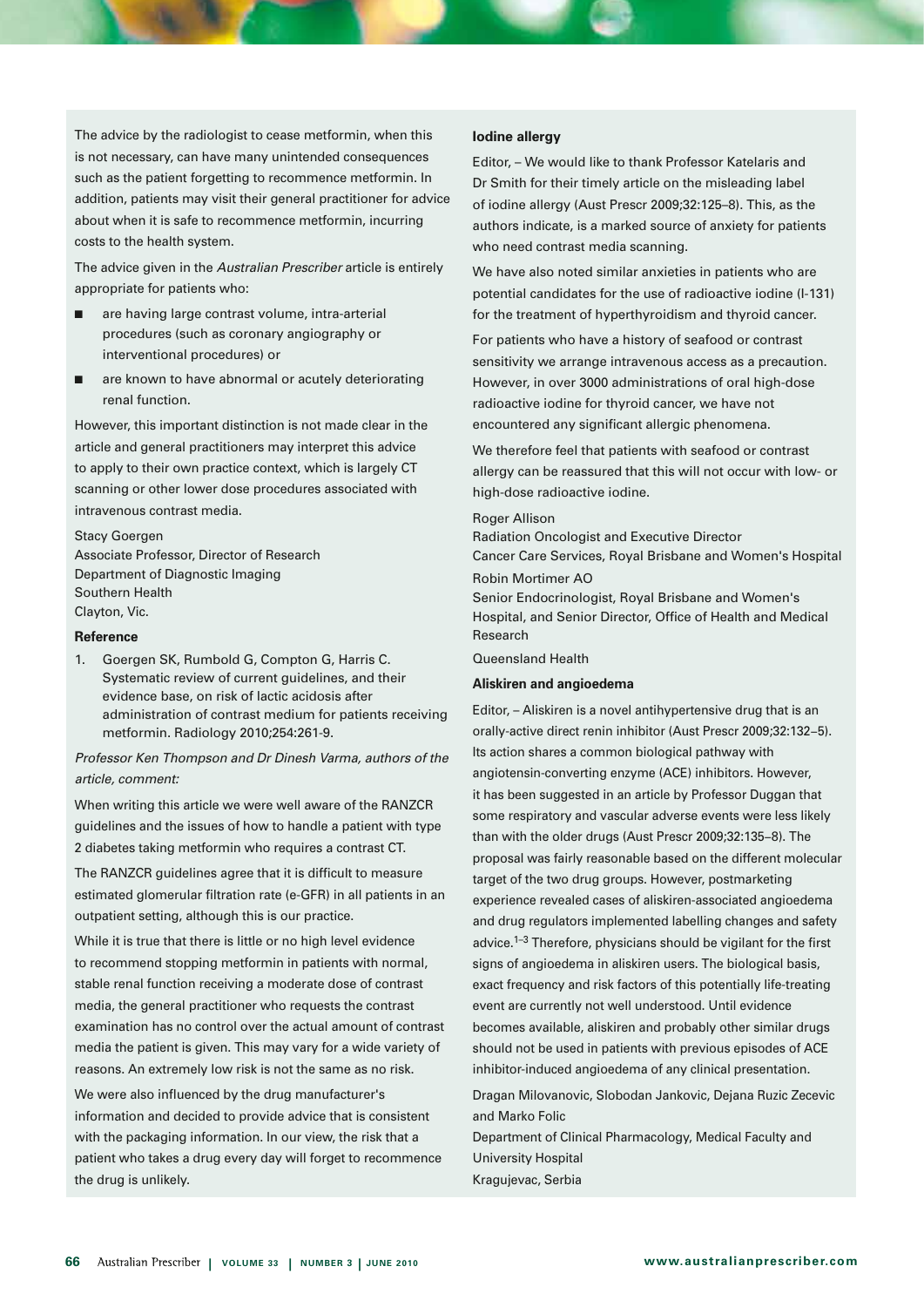#### **References**

- 1. Aliskiren (Rasilez): risk of angioedema and renal dysfunction. Drug Saf Update 2009;2:2.
- 2. Tekturna (aliskiren) tablets. Safety labeling changes approved by FDA Center for Drug Evaluation and Research (CDER) – November 2009.
- 3. Aliskiren. New contraindication and warning. WHO Pharmaceuticals Newsletter 2009;2:1.

## *Associate Professor K Duggan, author of the article, comments:*

The true incidence of adverse effects often only becomes apparent after the drug has been marketed and my article was prepared before marketing. *De novo* angioedema as an adverse effect of the angiotensin receptor antagonists only became apparent postmarketing and the same appears to be occurring with aliskiren. Contraindications to the use of aliskiren should now include angioedema occurring as a consequence of the use of other renin-angiotensin drugs. This scenario highlights the importance of practitioners notifying regulatory bodies of adverse effects not previously reported.

#### **Prescription drug subsidies in Australia and New Zealand**

Editor, – The recent editorial on 'Prescription drug subsidies in Australia and New Zealand' (Aust Prescr 2010;33:2–4) reveals striking differences between the two countries in expenditure on prescription drugs. This is attributed in part to the New Zealand policy of exclusive contracts for supply of off-patent medications being awarded through competitive tender. The cost savings are obvious enough, but an additional benefit of this system is to make the generic brand instantly recognisable both for prescribers and consumers. The proliferation of generic brands in Australia, by contrast, leads to a great deal of confusion for patients. This often dissuades doctors from prescribing generic brands, at great cost to the health system.

Lachlan Brown General practitioner/Anaesthetist Batehaven, NSW

Editor, – The editorial by Steve Morgan and Katherine Boothe (Aust Prescr 2010;33:2–4) makes a number of concerning statements. The authors consider that Australia and New Zealand appear to be 'converging in their use of certain [pharmaceutical procurement] policy tools'.

The authors do not identify the major factor responsible for the success of the Pharmaceutical Management Agency of New Zealand (PHARMAC) in reducing prices paid for pharmaceuticals. PHARMAC is exempt from the entire portion of the New Zealand Commerce Act 1986 that deals with restrictive trade practices. The result is that PHARMAC is in a dominant position as a monopsony and is able to

embark on negotiating tactics not allowed under World Trade Organization rules or national legislation in most other first world countries.

The authors have made comparisons of growth in costs between PHARMAC and OECD (Organisation for Economic Co-operation and Development) data. The conclusions drawn are unreliable as the reporting methods used to collect these data are not comparable over time (as stated by the OECD).<sup>1</sup>

Where the authors report 'conspicuously little evidence' of health outcomes related to pharmaceutical access being different between the countries, they indicate no attempt to identify differences in health outcomes. It would be imprudent to assume that the lack of epidemiological evidence to support worse health outcomes in New Zealand linked to pharmaceutical access vindicates the reduced access to medicines.

For these reasons, it is unlikely that Australia could or would choose to align itself more closely with the New Zealand methods of pharmaceuticals procurement.

#### Kevin Sheehy

Researched Medicines Industry Association of New Zealand Wellington, New Zealand

#### **Reference**

1. OECD Health Data 2009. Country-specific information on health expenditure and finance data – New Zealand. www.ecosante.org/OCDEENG/520.html [cited 2010 May 7]

Editor, – Regarding your editorial on 'Prescription drug subsidies in Australia and New Zealand' (Aust Prescr 2010;33:2–4), there is a point which is not discussed which greatly reduces costs in New Zealand – that of bulk dispensing. New Zealand allows people with common chronic diseases to have three or six months supply of medicines dispensed at one time, as opposed to the monthly dispensing usual in Australia. This means that a New Zealander with say, high blood pressure, will pay two dispensing fees per year, whereas an Australian will likely pay 12 dispensing fees.

I understand the rationale behind monthly dispensing, but really, does a person who will be taking a drug for the rest of their lives need monthly intervention by a pharmacist, and does this happen in any but a small minority of cases? I have monthly prescriptions for blood pressure medication, and invariably I hand the repeat to an assistant, who hands it to a pharmacist, who types out a label saying 'Take one in the morning', passes it back to the assistant, who puts it in a bag and says to me '\$33.30 please'.

Jonathan Rout A concerned consumer Redwood Park, SA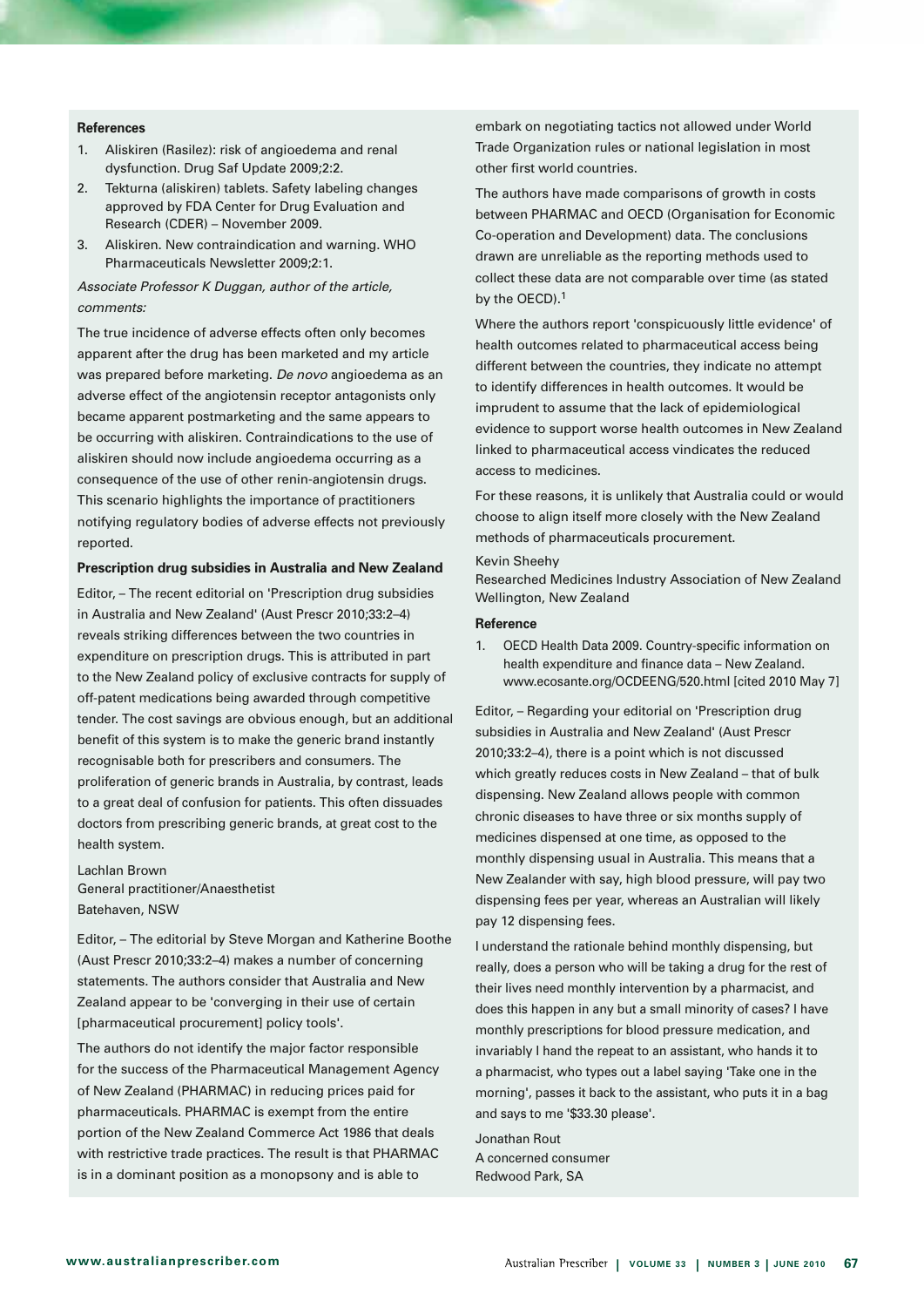

*John Turnidge, Clinical Director, Microbiology and Infectious Diseases, SA Pathology, Adelaide* 

#### **Summary**

**Multiresistant bacterial pathogens such as methicillin-resistant** *Staphylococcus aureus***, multiresistant** *Streptococcus pneumoniae***, vancomycin-resistant enterococci and multiresistant** *Pseudomonas aeruginosa* **are being seen with increasing frequency in the community and not just in hospital practice. Treatment options for infections caused by these pathogens are limited, but in most cases a suitable drug can be found. In particular, there are options for the treatment of the community-associated strains of MRSA, such as trimethoprim-sulfamethoxazole, and often macrolides or lincosamides.** 

Key words: antibiotic resistance, MRSA.

*(Aust Prescr 2010;33:68–71)*

#### **Introduction**

General practitioners are often faced with patients suffering from infections caused by bacteria harbouring some kind of antibiotic resistance. Many of these resistances are so common that we take them for granted – for example, penicillin resistance in *Staphylococcus aureus* occurs in about 90% of community strains, and amoxycillin resistance in about 50% of *Escherichia coli*. Usually there are options for antibiotic treatment (see Table 1), and laboratories attempt to provide susceptibility data. However, for some resistant organisms the options are limited, problematic or both. The generic term for these strains is multiresistant organisms.

# **Methicillin-resistant** *Staphylococcus aureus* **(MRSA)**

Even though methicillin itself is no longer used, the term methicillin-resistant is still used to identify these very important multiresistant organisms. The general practitioner is likely to encounter two types of MRSA. These are the multiresistant MRSA strains that are hospital-associated which are found colonising or occasionally infecting patients who have previously been hospitalised, and the non-multiresistant community-associated MRSA strains which are found in all those common circumstances where one would expect to

see susceptible *S. aureus*, namely boils, furuncles, cellulitis and wound infections. Purulent forms of staphylococcal skin infection respond best to drainage, and for small lesions drainage without antibacterial treatment will be usually adequate.1

When antibacterial treatment is required for MRSA infection, the choice is driven by whether the infecting strain is hospital- or community-associated. Choices for hospitalassociated MRSA are quite limited. Serious infection requires hospitalisation and intravenous vancomycin, while less serious infections require an oral combination of rifampicin and fusidic acid. This oral combination is essential to avoid the selection of further resistance during treatment. Unfortunately, the Pharmaceutical Benefits Scheme (PBS) only subsidises rifampicin for indications other than staphylococcal infection, while fusidic acid – which the PBS states must be used in combination – is available for just such an indication. Hence, adequate treatment for hospital-associated MRSA often requires a return visit to hospital to ensure timely access to appropriate drugs.

There are usually more treatment options for communityassociated MRSA than for hospital-associated infections. Most strains are susceptible to macrolides (erythromycin, roxithromycin, clarithromycin and azithromycin) and lincosamides (clindamycin and lincomycin), as well as trimethoprim/sulfamethoxazole and tetracyclines. Susceptibility to erythromycin predicts susceptibility to clindamycin, which is considered the drug of choice (when one is required) for mild to moderate community-associated MRSA. The other drug for which there is most experience in less severe infection is trimethoprim/sulfamethoxazole. This is recommended for young children as clindamycin suspension is not available, or when resistance to erythromycin (which more often than not predicts resistance to clindamycin) is suspected or proven. Tetracyclines such as doxycycline can be used for minor community-associated MRSA, although their use should probably be reserved for patients allergic to a trimethoprim/sulfamethoxazole component, and only in those more than eight years of age. Patients with serious infections caused by communityassociated MRSA should be hospitalised and treated with vancomycin initially.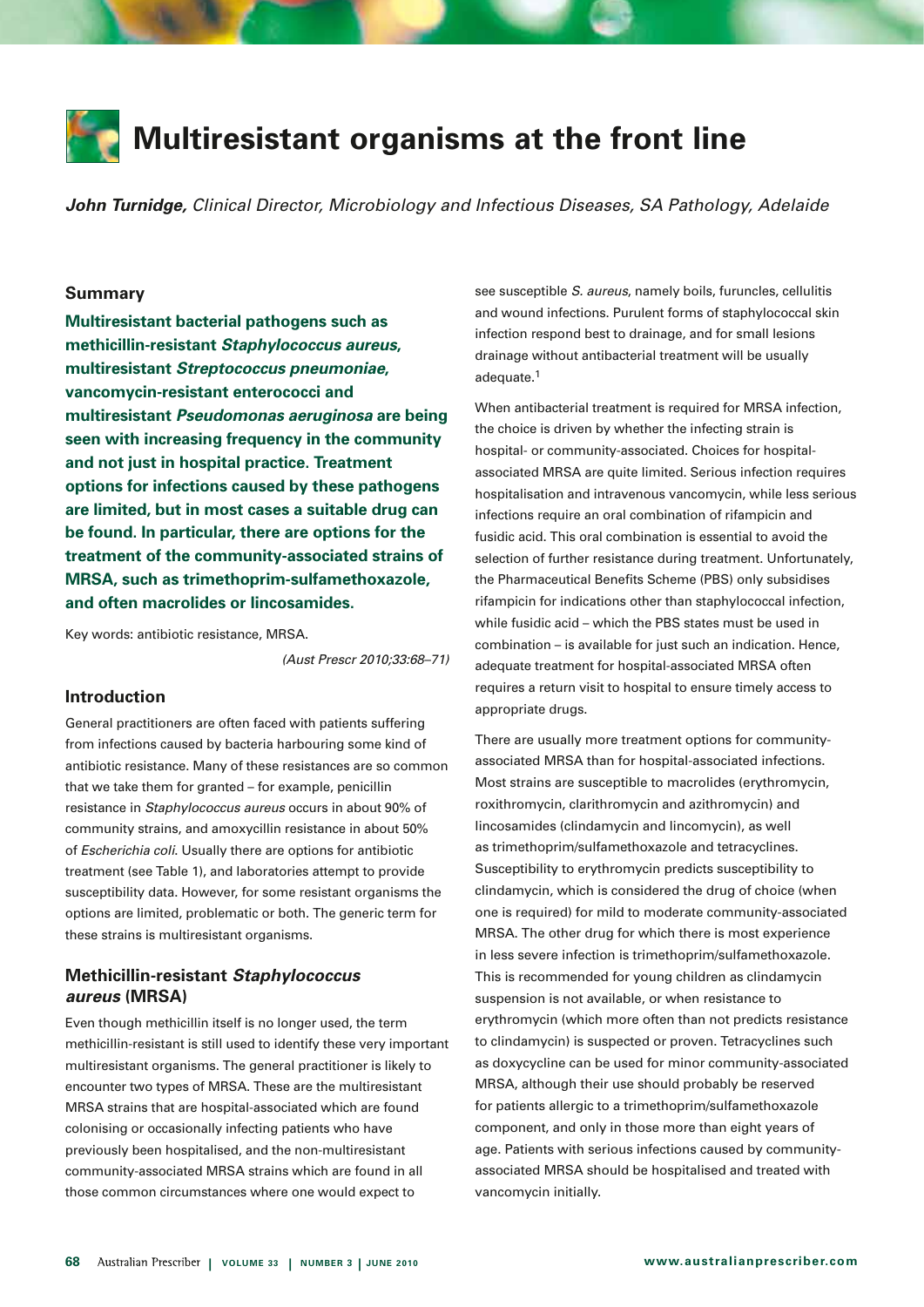*Table 1* 

**Treating multi-drug resistant infections in the community**

| <b>Multiresistant organism</b>                                                                          | Resistance pattern                                                                                                                                                                                                                                                                                                                                      | <b>Infection</b>                                                                          | Drug of choice for mild to<br>moderate infection                                         |
|---------------------------------------------------------------------------------------------------------|---------------------------------------------------------------------------------------------------------------------------------------------------------------------------------------------------------------------------------------------------------------------------------------------------------------------------------------------------------|-------------------------------------------------------------------------------------------|------------------------------------------------------------------------------------------|
| Hospital-associated MRSA                                                                                | Pattern 1<br>Penicillin R<br>Methicillin R<br>Erythromycin R<br>Tetracycline R<br>Trimethoprim/sulfamethoxazole R<br>Ciprofloxacin R or S<br>Pattern 2<br>Penicillin R                                                                                                                                                                                  | Any                                                                                       | Rifampicin plus fusidic acid                                                             |
|                                                                                                         | Methicillin R<br>Erythromycin <b>R</b> mostly<br>Tetracycline S<br>Trimethoprim/sulfamethoxazole S<br>Ciprofloxacin R                                                                                                                                                                                                                                   |                                                                                           |                                                                                          |
| Community-associated MRSA                                                                               | Penicillin R<br>Methicillin R<br>Erythromycin S mostly<br>Tetracycline S<br>Trimethoprim/sulfamethoxazole S<br>Ciprofloxacin S                                                                                                                                                                                                                          | Any                                                                                       | Clindamycin                                                                              |
| Multiresistant<br>Streptococcus pneumoniae                                                              | Penicillin R<br>Amoxycillin S or R<br>Erythromycin R<br>Tetracycline R<br>Trimethoprim/sulfamethoxazole R                                                                                                                                                                                                                                               | Otitis media,<br>sinusitis, acute<br>exacerbations of<br>chronic bronchitis,<br>pneumonia | Amoxycillin<br>Moxifloxacin for adult patients<br>(≥18 years) with penicillin<br>allergy |
| Vancomycin-resistant<br>enterococci                                                                     | Penicillin and/or amoxycillin S or R<br>Vancomycin R                                                                                                                                                                                                                                                                                                    | Urinary tract                                                                             | Nitrofurantoin or norfloxacin                                                            |
| Multiresistant Escherichia coli                                                                         | Amoxycillin R<br>Amoxycillin/clavulanate S/I/R<br>Cefazolin/cephalexin R<br>Trimethoprim/sulfamethoxazole R<br>Cefotaxime or ceftriaxone S or R                                                                                                                                                                                                         | Urinary tract                                                                             | Amoxycillin-clavulanate<br>if susceptible. Otherwise<br>norfloxacin if susceptible.      |
|                                                                                                         |                                                                                                                                                                                                                                                                                                                                                         | Other sites                                                                               | Amoxycillin-clavulanate<br>if susceptible. Otherwise<br>ciprofloxacin if susceptible.    |
| Other multiresistant enteric<br>bacteria                                                                | Klebsiella species<br>Amoxycillin R<br>Amoxycillin/clavulanate S or R<br>Cefazolin/cephalexin R<br>Trimethoprim/sulfamethoxazole S or R<br>Cefotaxime or ceftriaxone S or R<br>Enterobacter species<br>Amoxycillin R<br>Amoxycillin/clavulanate R<br>Cefazolin/cephalexin R<br>Trimethoprim/sulfamethoxazole S or R<br>Cefotaxime or ceftriaxone S or R | Urinary tract                                                                             | Amoxycillin-clavulanate<br>if susceptible. Otherwise<br>norfloxacin if susceptible.      |
|                                                                                                         |                                                                                                                                                                                                                                                                                                                                                         | Other sites                                                                               | Amoxycillin-clavulanate<br>if susceptible. Otherwise<br>ciprofloxacin if susceptible.    |
| Multiresistant Pseudomonas<br>aeruginosa                                                                | Ticarcillin S or R<br>Ceftazidime S or R<br>Meropenem S or R<br>Gentamicin S or R<br>Tobramycin S or R<br>Norfloxacin S or R<br>Ciprofloxacin S or R                                                                                                                                                                                                    | Urinary tract                                                                             | Norfloxacin or ciprofloxacin if<br>susceptible                                           |
| MRSA methicillin-resistant Staphylococcus aureus<br><b>R</b> resistant<br>S susceptible<br>intermediate |                                                                                                                                                                                                                                                                                                                                                         |                                                                                           |                                                                                          |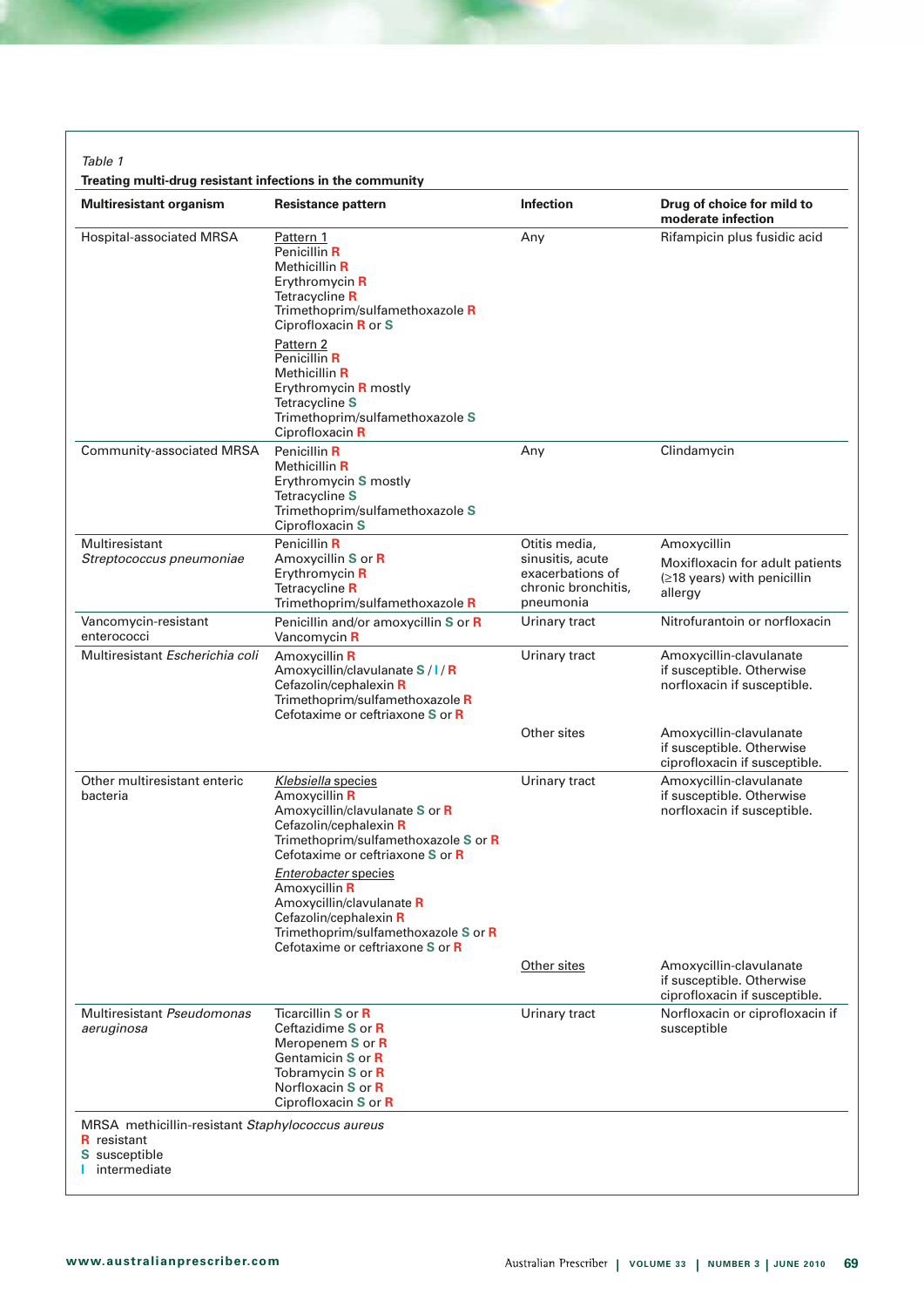# *Colonisation*

In general, treatment should not be administered to patients who are merely colonised with MRSA, even in long-term care facilities, where the risk of transmission is higher. Topical (nasal) mupirocin in particular has a very limited role because its effect is short-lived and confined to the nostrils. Eradication of the colonised state is difficult and treatment should only be considered if the patient has proven recurrent furunculosis due to nasal carriage of MRSA. Topical treatment should only be used as part of a more intensive regimen involving systemic antimicrobials not readily available in community practice.

# **Multiresistant** *Streptococcus pneumoniae*

Before the introduction of a conjugate pneumococcal vaccine into the childhood immunisation schedule, the proportion of multiresistant *S. pneumoniae* strains in the community was increasing. They are less prevalent now, in part due to the overall decrease in pneumococcal infections as a result of the conjugate vaccine, but they will still be encountered.2

As many multiresistant *S. pneumoniae* strains are isolated from young children, the combination of multiresistance and a more restricted range of oral suspensions makes optimising treatment difficult. Resistance to macrolides, lincosamides, tetracyclines and trimethoprim/sulfamethoxazole is common in *S. pneumoniae*, especially in strains with reduced susceptibility to penicillins. Over 10% of Australian isolates have this resistance pattern. Paradoxically, strains with reduced susceptibility to penicillins generally remain susceptible to oral amoxycillin in higher doses (up to 1 g every eight hours). This makes amoxycillin the drug of choice for mild to moderate infections, even for the great majority of multiresistant strains, and it is currently recommended in Australian guidelines.<sup>3</sup>

# *Penicillin-allergic patients*

Problems arise in the penicillin-allergic patient. Oral cephalosporins are ineffective against strains of *S. pneumoniae* with even slightly reduced susceptibility to penicillin. In adults, moxifloxacin is the most suitable choice, although this is not readily available on the PBS. For children with an allergy to beta-lactam antibiotics (12 years or younger) there is currently no entirely satisfactory oral treatment. Fortunately, penicillin allergy in young children is uncommon. Options range from trying a macrolide or trimethoprim/sulfamethoxazole if they are only mildly unwell, to hospitalisation for parenteral therapy in a sicker child.

# **Vancomycin-resistant enterococci**

Vancomycin-resistant enterococci are usually hospitalassociated multiresistant organisms. While they are unlikely to spread widely in the community, an increasing number

of patients are becoming colonised in hospital and a small percentage will subsequently develop an infection with the colonising strain after being discharged. Most of these infections will be in the urinary tract.

Vancomycin-resistant enterococci strains are difficult to manage for a number of reasons, including their high transmissibility in the hospital setting, and more importantly because of the very limited range of antimicrobials available to treat them. Enterococci are naturally resistant to many antibacterial drugs including macrolides, lincosamides, cephalosporins and trimethoprim/sulfamethoxazole. There are two prominent vancomycin-resistant enterococci phenotypes: resistant to vancomycin and teicoplanin (so-called VanA), and resistant to vancomycin but susceptible *in vitro* to teicoplanin (so-called VanB). Unlike in other countries, the predominant phenotype in Australia is VanB.

The choice of treatment for vancomycin-resistant enterococci infection depends on the severity of the infection and which species is causing it. *Enterococcus faecalis* strains are mostly susceptible to penicillin and amoxycillin, and these drugs can be used (in higher dosages) provided the patient is not allergic to penicillin. On the other hand, most *Enterococcus faecium* strains are resistant to penicillin and amoxycillin, and drugs that are only available in hospital may be the only option. These important reserve drugs, such as linezolid and daptomycin, are effective parenteral drugs. Fortunately, nitrofurantoin and norfloxacin remain options for urinary tract infections caused by either VanA or VanB.

# *Colonisation*

There are no effective treatments for the colonised state. Furthermore, if the isolate is from the urine of a patient with an indwelling catheter without any systemic symptoms, this represents colonisation rather than true infection and treatment is not warranted.

# **Multiresistant** *Escherichia coli*

Over 5% of clinical *E. coli* isolates in Australia are resistant to more than three antibacterial drugs recommended for use – resistance to amoxycillin, cefazolin/cephalexin and trimethoprim/sulfamethoxazole is the commonest profile.4 Reduced susceptibility or resistance to amoxycillin-clavulanate is also found in more than 8% of all *E. coli* and in up to 13% of amoxycillin-resistant strains, so strains with multiresistance are encountered in general practice. Fortunately, most strains at present still remain susceptible to the fluoroquinolones (norfloxacin and ciprofloxacin) and to nitrofurantoin. The recent increase in community strains harbouring extendedspectrum beta-lactamases is concerning – these enzymes make *E. coli* resistant to third-generation cephalosporins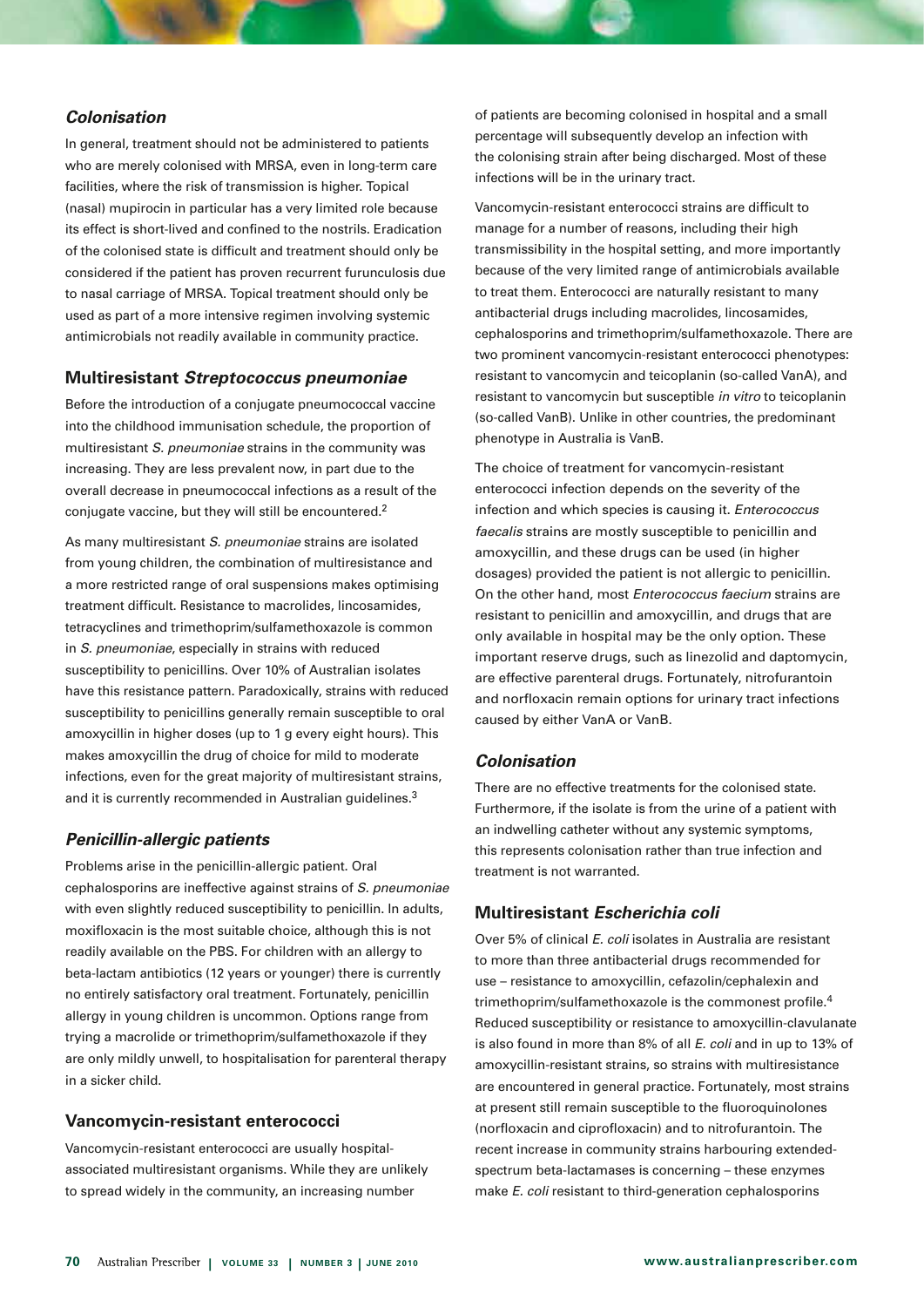(cefotaxime and ceftriaxone). These strains are often resistant to gentamicin and/or fluoroquinolones so when treating multiresistant *E. coli* infection, the susceptibility test results are required to ensure that an appropriate effective drug is chosen.

# **Other multiresistant enteric bacteria**

*Klebsiella* species are found in similar clinical settings to *E. coli* in community practice. They are naturally resistant to amoxycillin, and have a higher propensity to acquire resistances than *E. coli*. Almost 10% of strains are multiresistant (more than three acquired resistances).4 Treatment options are similar to *E. coli*, again taking careful heed of the susceptibility test results.

Less commonly encountered multiresistant enteric bacteria are *Enterobacter* species, which are naturally resistant to amoxycillin, amoxycillin-clavulanate and cefazolin/cephalexin. Furthermore, these species can become resistant to thirdgeneration cephalosporins during treatment. Treatment choices are restricted to trimethoprim/sulfamethoxazole or fluoroquinolones if susceptible on testing, or carbapenems for serious infection.

# **Multiresistant** *Pseudomonas aeruginosa*

*P. aeruginosa* is naturally resistant to many antibacterial drugs. Without acquired resistance, this species is only susceptible to a limited range of beta-lactams (ticarcillin, piperacillin, ceftazidime, cefepime and meropenem), aminoglycosides (gentamicin, tobramycin and amikacin) and fluoroquinolones (norfloxacin and ciprofloxacin). Furthermore, *P. aeruginosa* has a high propensity to mutate to or acquire resistance to any of these drugs. Hence, in certain clinical settings such as intensive care and in patients with cystic fibrosis, multiresistant strains of *P. aeruginosa* are common.

Multiresistant strains may be encountered in the community, most commonly in complicated urinary tract infection. Treatment of mild to moderate urinary infection caused by these strains will be defined by the results of susceptibility tests. If the isolate is susceptible to ciprofloxacin, this drug can be given orally to outpatients. Otherwise, all other drugs must be administered parenterally, and hospital management is usually required. Strains isolated from otitis externa will usually respond adequately to topical treatment.

# **Conclusion**

Although there are limited treatment options for infections caused by multiresistant organisms, there are still drugs available in the community in many cases and hospitalisation for more complex parenteral therapy can be avoided. In general, treatment of colonisation with multiresistant organisms is not required.

# **References**

- 1. Rajendran PM, Young D, Maurer T, Chambers H, Perdreau-Remington F, Ro P, et al. Randomized, doubleblind, placebo-controlled trial of cephalexin for treatment of uncomplicated skin abscesses in a population at risk for community-acquired methicillin-resistant Staphylococcus aureus infection. Antimicrob Agents Chemother 2007;51:4044-8.
- 2. Roche PW, Krause V, Cook H, Barralet J, Coleman D, Sweeny A, et al; Enhanced Invasive Pneumococcal Disease Surveillance Working Group, et al; Pneumococcal Working Party of the Communicable Diseases Network Australia. Invasive pneumococcal disease in Australia, 2006. Commun Dis Intell 2008;32:18-30.
- 3. Therapeutic Guidelines: Antibiotic. Version 13. Melbourne: Therapeutic Guidelines Limited; 2006.
- 4. Australian Group on Antimicrobial Resistance. Gramnegative survey. 2004 Antimicrobial Susceptibility Report. www.antimicrobial-resistance.com (go to AMR surveillance, GNB Susceptibility Report) [cited 2010 May 11]

*In the last two years, Professor Turnidge has sat on antiinfective advisory boards for Janssen-Cilag and Pfizer.* 

# **Dental notes**

# *Prepared by Michael McCullough, Chair, Therapeutics Committee, Australian Dental Association*

The increasing prevalence of multiresistant bacteria in community-associated infections is most likely caused by over-prescription of antibiotics. The majority of dental infections can be successfully treated with an accurate diagnosis and timely dental treatment without antibacterial medication. When antibacterial drugs are needed, the principle of using a drug with the narrowest spectrum has long been held and is clearly outlined in recent guidelines.<sup>1</sup> Studies have shown that 85% of oral bacteria are susceptible to penicillin V. This is only marginally higher  $-91\%$  – with amoxycillin.<sup>2</sup> Over 10% of Australian *Streptococcus pneumoniae* isolates have reduced susceptibility to penicillins, yet these isolates paradoxically remain susceptible to higher doses of oral amoxycillin. Potentially life-threatening *S. pneumoniae* infections in children can be effectively treated with highdose amoxycillin and this is one of the clinical reasons why amoxycillin is not recommended as the first drug of choice for oral infections.<sup>1</sup> Dentists should be aware of changing drugresistance patterns and use antibiotics judiciously.

- 1. Therapeutic Guidelines: Oral and Dental. Melbourne: Therapeutic Guidelines Limited; 2007.
- 2. Baumgartner JC, Xia T. Antibiotic susceptibility of bacteria associated with endodontic abscesses. J Endod 2003;29:44-7.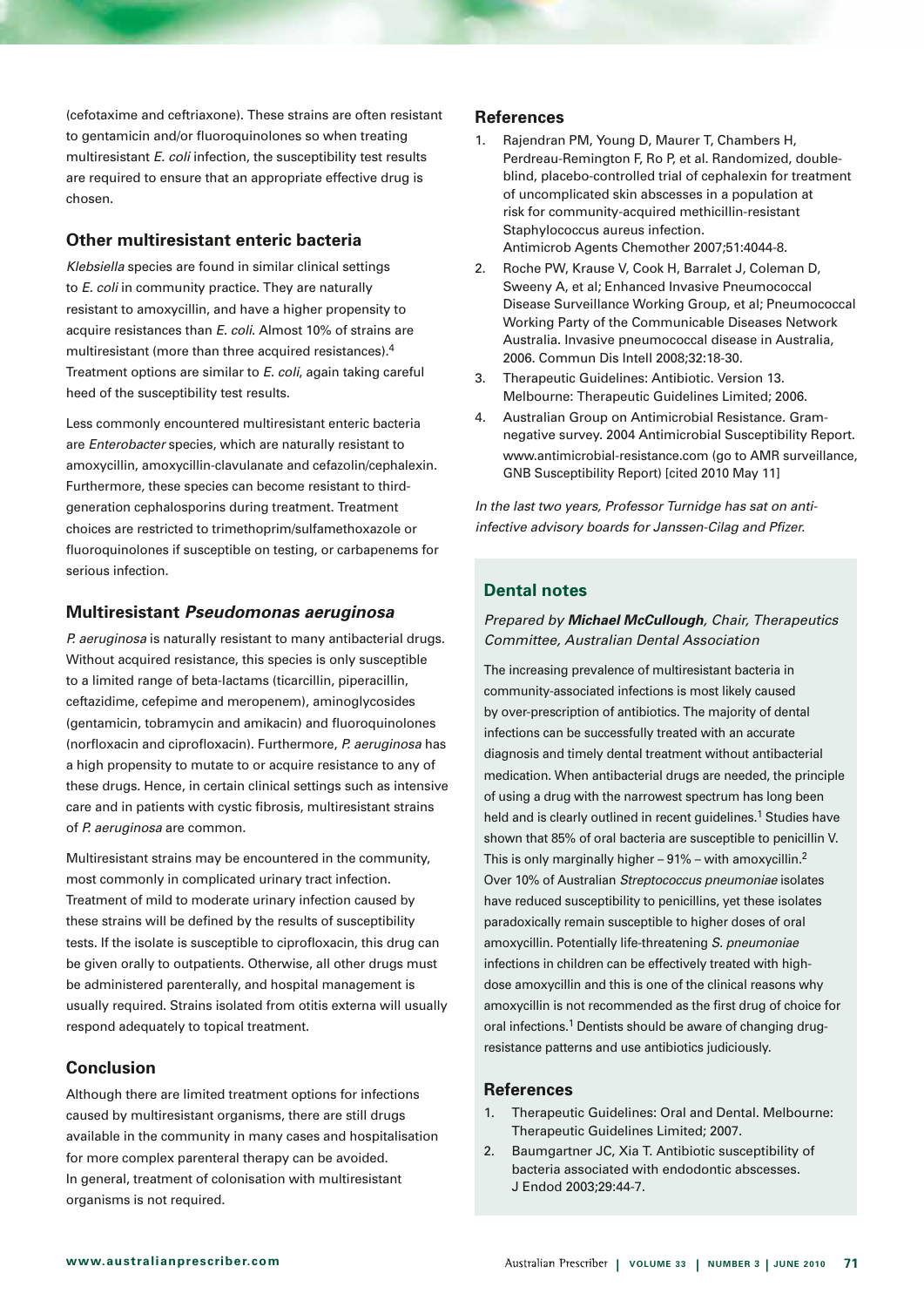

# **Managing cardiovascular disease in Aboriginal and Torres Strait Islander people**

*Jenny Reath, Professor, Peter Brennan Chair of General Practice, School of Medicine, University of Western Sydney; and Ngiare Brown, Associate Professor and Director, Bullana – the Poche Centre for Indigenous Health, University of Sydney* 

# **Summary**

**Cardiovascular diseases are responsible for much of the reduced life expectancy of Aboriginal and Torres Strait Islander people. Modification of cardiovascular risk factors is important, especially as calculators may underestimate the absolute risk of a cardiovascular event. Smoking cessation is a key component of primary and secondary prevention. As cardiovascular disease can begin early in life, screening for risk factors from the age of 18 years is recommended. Drug therapy is similar to that for other patients, but may need to be started sooner, particularly as comorbidities are common. Risk factors do not account for all of the increased mortality, so psychosocial and other factors need to be considered.**

Key words: hypertension, preventive medicine.

*(Aust Prescr 2010;33:72–5)*

# **Introduction**

Aboriginal and Torres Strait Islander Australian people born in 2005–2007 are expected to die approximately 11 years earlier

than other Australians.<sup>1</sup> Many factors are responsible for this gap in life expectancy and comprehensive approaches are required to address this inequality. Primary healthcare providers can play an important role, particularly in prevention.

Cardiovascular disease is the leading cause of reduced life expectancy. Between 2002 and 2005 cardiovascular disease accounted for 27% of all Aboriginal and Torres Strait Islander deaths.2 There are excess death rates in every age category and across all jurisdictions where reliable data are available. The incidence of cardiovascular events in urban communities is likely to be similar to that in rural and remote communities.3

The specific diseases contributing to these excess deaths are coronary heart disease, cerebrovascular disease, heart failure and hypertension. Rheumatic heart disease contributes a small proportion of the overall mortality, but the rate of rheumatic heart disease in Aboriginal and Torres Strait Islander people is among the highest in the world.

While the management of cardiovascular disease has similarities for all patients, some approaches are specific to Aboriginal and Torres Strait Islander people. Relevant resources and management recommendations are summarised in Table 1 and Box 1.

| <br>۰.<br>٠ |  |
|-------------|--|

| Source *                                                                         |
|----------------------------------------------------------------------------------|
| www.heartfoundation.org.au                                                       |
| www.racgp.org.au                                                                 |
| www.heartfoundation.org.au                                                       |
| www.pbs.gov.au                                                                   |
| www.culturalsafetytraining.com.au                                                |
|                                                                                  |
| National quide to a preventive health assessment in Aboriginal and Torres Strait |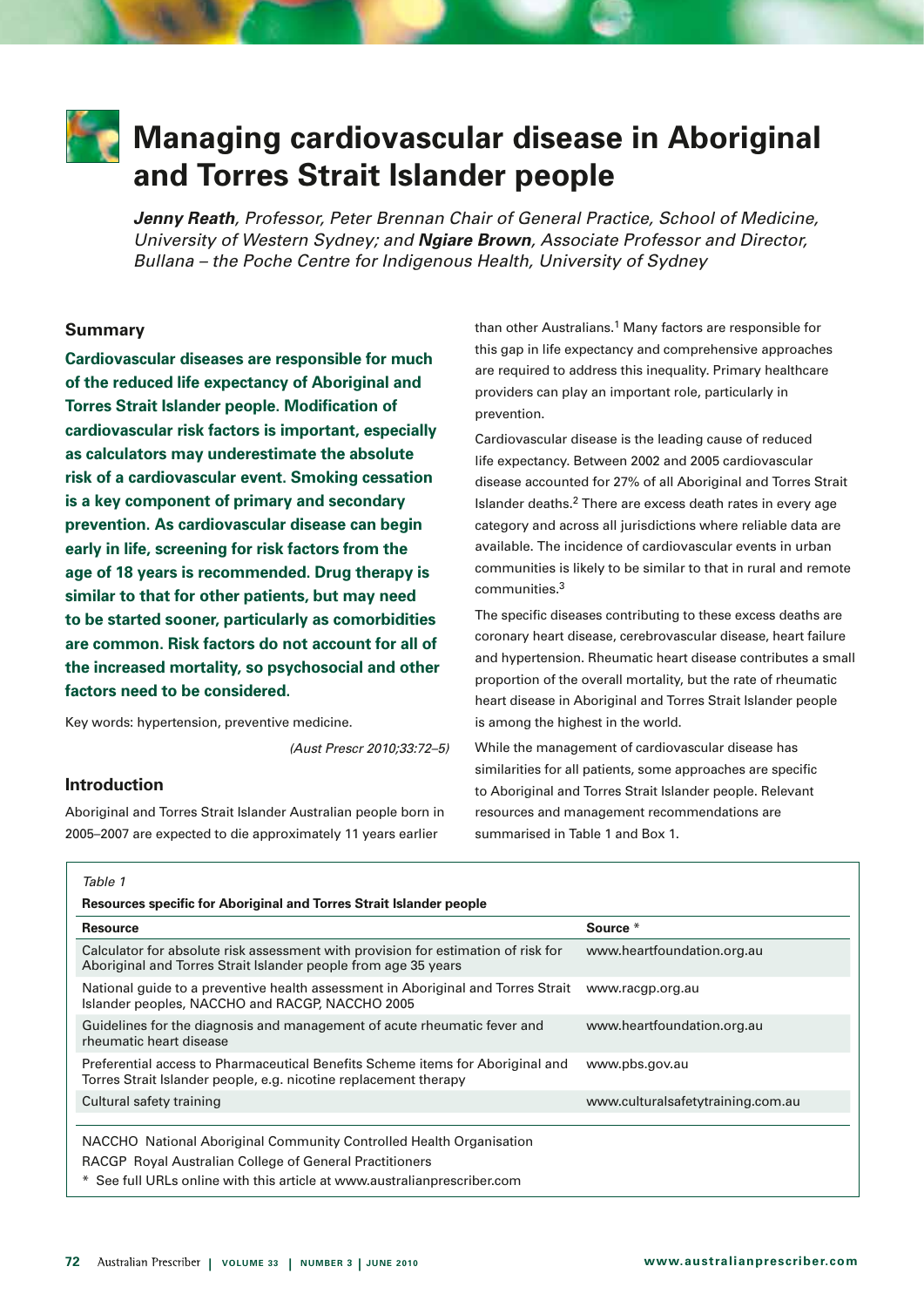# **Primary prevention**

Modifying risk factors with Aboriginal and Torres Strait Islander patients is a key preventive health strategy. They are more likely than other Australians to smoke and to have hypertension, obesity, hyperlipidaemia, diabetes and renal disease.4

Absolute risk assessment is important in the prevention of cardiovascular disease.5 Modifications have been made to absolute risk assessment tools to facilitate the estimation of risk from age 35 years in Aboriginal and Torres Strait Islander people not already known to be at high risk for cardiovascular disease. It is likely, however, that these tools will still underestimate the risk in this population.<sup>5</sup> Clinical judgement is therefore required when using absolute risk calculators for Aboriginal and Torres Strait Islander people.

Individual risk assessment every 1–2 years is recommended for Aboriginal and Torres Strait Islander people from 18 years of age. This screening is supported by access to the Aboriginal and Torres Strait Islander Adult Health Check Medicare items.

Screening includes lifestyle assessment and measurement of blood pressure, weight, body mass index, waist circumference and fasting lipid status. Given the high prevalence of diabetes and renal disease and the impact of these diseases on cardiovascular disease risk, routine screening should include dipstick testing for proteinuria and fasting blood glucose, starting from 15–18 years of age.6 Screening should also include assessment of pulse and follow-up of irregularities to diagnose and treat atrial fibrillation. Screening provides an ideal opportunity to promote a healthy diet, physical activity, smoking cessation, moderation of alcohol consumption and weight control.6

These risk factors do not, however, explain all of the increased burden of cardiovascular disease among Aboriginal and

Torres Strait Islander people. Psychosocial,<sup>7</sup> socio-economic and *in utero* factors<sup>8</sup> are likely to contribute substantially to the risk in these communities. The synergistic effect of multiple risk factors also impacts on the differential burden of cardiovascular disease.4

Given the multiple morbidities common in their communities, Aboriginal and Torres Strait Islander people are more likely than other Australians to fall within a group defined as at high risk of cardiovascular disease.5 Those at high risk will benefit from intensive management including drug therapy.

# **Secondary prevention**

Secondary prevention strategies aim to prevent further deterioration in those who have been diagnosed with cardiovascular disease.4 The reduction of risk of a major coronary event or death has been quantified (Box 2).4 These benefits are likely to apply to Aboriginal and Torres Strait Islander people.

## *Smoking cessation*

Aboriginal and Torres Strait Islander people are approximately twice as likely to smoke as other Australians. Addressing this risk factor is likely to have a substantial impact on reducing morbidity and premature death rates. In general practice, a brief intervention counselling approach is recommended.9 Nicotine replacement therapy is available on the Pharmaceutical Benefits Scheme (PBS) for Aboriginal and Torres Strait Islander patients. The use of other drugs to assist in smoking cessation requires careful consideration of the benefits and risks for the individual patient. There is also evidence in Aboriginal and Torres Strait Islander communities of the efficacy of community-based approaches.<sup>9</sup>

#### *Box 1*

**Recommended approaches to cardiovascular disease in Aboriginal and Torres Strait Islander people**

#### **Screening and prevention**

Individual risk assessment every 1–2 years from age 18 years including:9

- • measurement of blood pressure, weight, body mass index, waist circumference, pulse for atrial fibrillation, fasting lipid and blood glucose, and urine testing for proteinuria
- calculation of absolute cardiovascular risk from age 35 years<sup>5</sup>
- promotion of healthy diet, weight control, physical activity, smoking cessation and moderation of alcohol consumption

#### **Treatment**

Early use of antihypertensives<sup>4</sup> – consider ACE inhibitors or angiotensin receptor antagonists as first-line drugs Start treatment with cholesterol-lowering drugs when LDL cholesterol remains >2.5 mmol/L after lifestyle modification<sup>12</sup> Cholesterol-lowering drugs may be prescribed on the Pharmaceutical Benefits Scheme:

- at any lipid level for patients with diabetes
- if total cholesterol  $>6.5$  mmol/L or total cholesterol  $>5.5$  mmol/L and HDL cholesterol  $<1$  mmol/L

#### ACE angiotensin-converting enzyme

HDL high density lipoprotein

LDL low density lipoprotein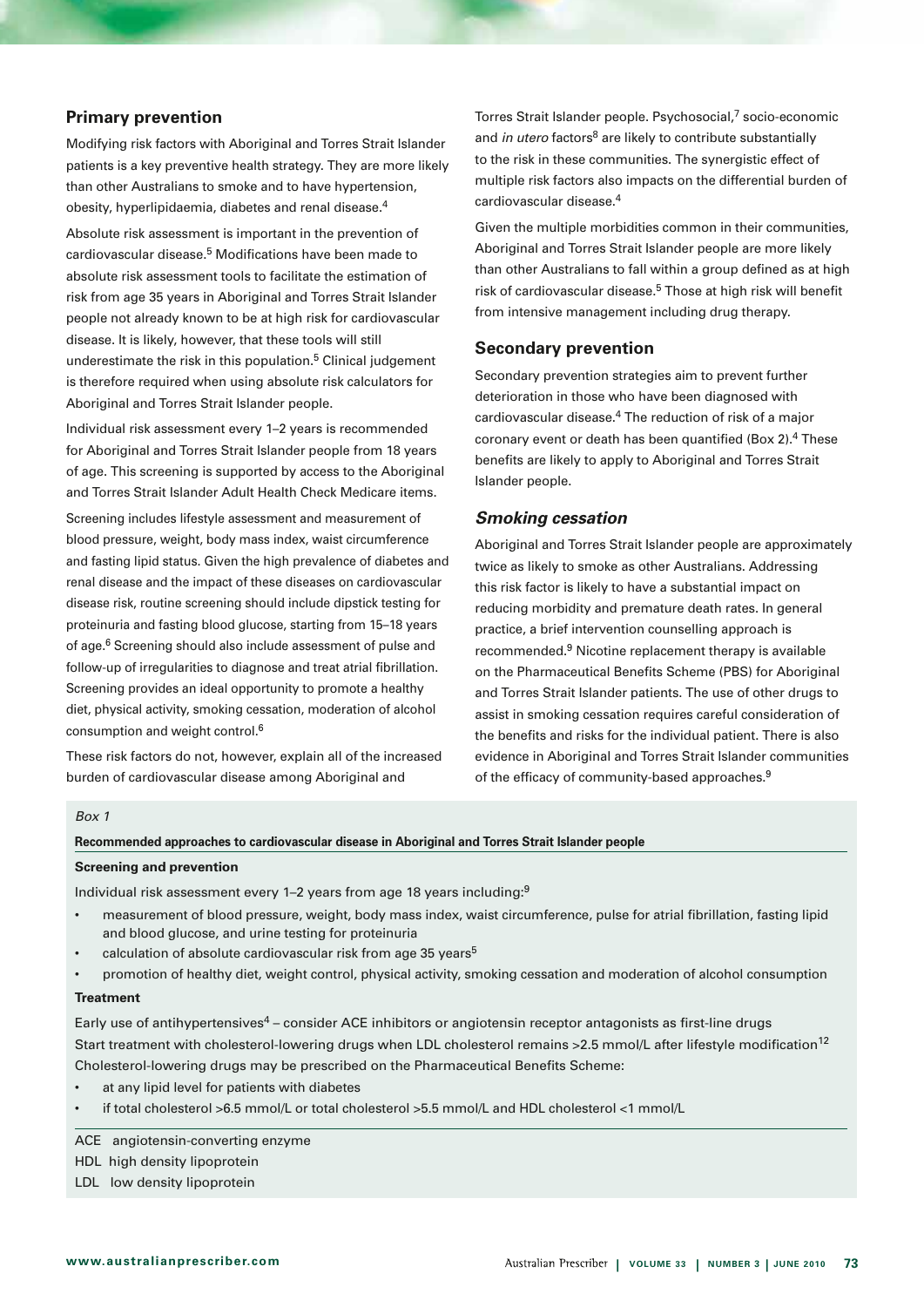#### *Box 2*

# **Relative reduction in risk of major coronary event or death following secondary prevention activities** <sup>4</sup>

- 67% risk reduction for people under 65 years who have never smoked
- 40% risk reduction for people 65 years and over who have never smoked
- 22% risk reduction with ACE inhibitors
- 20% risk reduction with beta blockers
- 20% risk reduction if cholesterol controlled
- 20% risk reduction in people who are physically active
- 19% risk reduction with aspirin
- 14% risk reduction if blood pressure controlled

# *Nutrition and physical activity*

Adoption of traditional dietary and food gathering practices has been shown to reduce risk factors for metabolic syndrome.10 For most Aboriginal and Torres Strait Islander people this is not possible. There is also often difficulty in accessing affordable, healthy food.<sup>6</sup> Community-based programs may assist in improving both access to and acceptability of healthy foods. Reduction in alcohol consumption may reduce the risk of cardiovascular disease through its impact on diet, blood pressure and weight.<sup>5</sup> It may also increase adherence to other risk reduction measures.

Regular physical activity prevents the development of risk factors for cardiovascular disease. When combined with other secondary prevention strategies in cardiac rehabilitation programs it has been shown to reduce cardiovascular mortality.4

# *Pharmacological management*

Recommendations for pharmacological management for those at risk or with a past history of cardiovascular disease are similar to those for non-indigenous Australians.<sup>11</sup> Aspirin in a dose of 75–150 mg/day reduces the risk of serious vascular events in those who have been diagnosed with cardiovascular disease. For those who are intolerant or allergic to aspirin, clopidogrel is an appropriate alternative.11

In recognition of the risk for Aboriginal and Torres Strait Islander people, cholesterol-lowering drugs are available through the PBS at lower thresholds than for other patients. 'Statin' therapy is recommended for Aboriginal and Torres Strait Islander patients if their low density lipoprotein cholesterol remains above 2.5 mmol/L after lifestyle modification.12

Early treatment with antihypertensive medication is recommended for Aboriginal and Torres Strait Islander patients with hypertension.<sup>13</sup> While the first choice of drug depends on comorbidities and contraindications, in Aboriginal and Torres Strait Islander patients, given the high prevalence of diabetes,

an angiotensin converting enzyme (ACE) inhibitor or an angiotensin II receptor antagonist is recommended.<sup>4</sup>

Polypill formulations including combinations of the recommended pharmaceutical drugs are currently being trialled to evaluate their usefulness as an aid to adherence to the longterm use of multiple drugs. The results of these studies are likely to inform best practice guidelines in the future.

#### **Acute management of symptomatic disease**

Health professionals working in Aboriginal and Torres Strait Islander communities need to maintain a high index of suspicion regarding cardiovascular disease. It occurs in people of all ages and in women as well as men. Patients may also overlook or minimise symptoms.

Even where relevant health facilities are available, Aboriginal and Torres Strait Islander patients are less likely to receive cardiovascular procedures including angiography, percutaneous coronary interventions and bypass surgery.4 The primary healthcare provider has a key role in recognising the need for procedural intervention and advocating for access to appropriate intervention and to subsequent cardiac rehabilitation.

# **Primary healthcare approaches**

A key to effective primary health care is identification of Aboriginal and Torres Strait Islander patients and awareness of their increased prevalence of cardiovascular disease and related risk factors at a much earlier age. Computerised alerts and practice-based screening can assist in preventive and follow-up activities.

Cultural issues, the history of Aboriginal and Torres Strait Islander people and the overwhelming burden of disease may make lifestyle change and access to appropriate health care a challenge for some Aboriginal and Torres Strait Islander patients. It is important to avoid judgement and blame and to seek to understand the barriers and facilitators for each patient. Cultural safety training may assist healthcare providers in understanding these issues (Table 1). A health professional who understands the barriers for a patient in accessing health care is able to work more effectively with the patient and other health professionals to improve access, rather than assuming that a referral will result in the required health care.

The 'normality' of premature death and multiple morbidity in Aboriginal and Torres Strait Islander communities can result in an acceptance of ill health that at times becomes a barrier to change. If healthcare providers focus on each disease, this can sometimes contribute to the patient's sense that it is 'all too much'. It is critical to work with the patient using an optimistic and holistic approach to identifying changes they are able to make. This is best grounded in a trusting long-term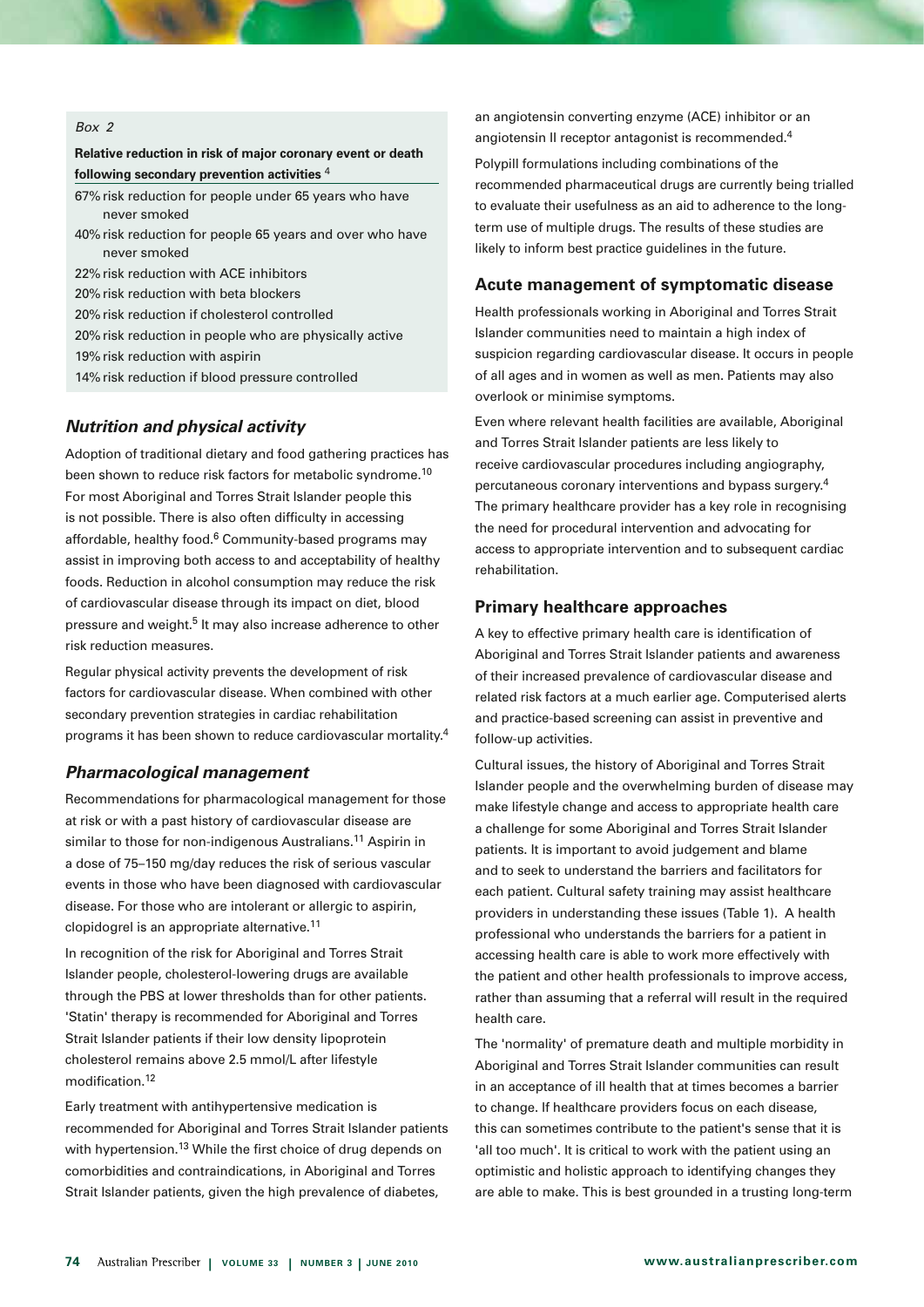relationship with a respectful practitioner who is willing to learn from and advocate for their patient.

# **Community-based approaches**

Access to care is a key consideration in the management of cardiovascular disease. Aboriginal and Torres Strait Islander people are disadvantaged by reduced access to medicines, delayed access to acute care facilities and lower rates of intervention once they are admitted to these facilities.4

There is a need to address community awareness as well as systemic barriers contributing to premature death from cardiovascular disease. Primary healthcare providers have a key role in improving awareness and access to local services for Aboriginal and Torres Strait Islander people. Communitybased programs with a focus on education and empowerment as a means of improving access to integrated health services have been shown to improve health outcomes.<sup>14</sup>

Health services controlled by Aboriginal communities also provide expertise and often a range of relevant programs including access to Aboriginal health workers and other allied and specialist healthcare providers. These services may also offer programs addressing psychosocial and other risk factors contributing to the increased burden of cardiovascular disease. Indigenous-specific resources such as information brochures and waiting room posters which address cardiovascular disease and related risk factors may be available from state and territory health departments.

# **Conclusion**

Effective management of cardiovascular disease in Aboriginal and Torres Strait Islander communities has the potential to make a huge difference in health outcomes beyond those of the individual patient. The management tools are the same as, or adaptations of, those used in the general community and are readily accessible to the practitioner with Aboriginal and Torres Strait Islander patients.

*Acknowledgement: Dr Alex Brown, Head of the Centre for Indigenous Vascular and Diabetes Research at the Baker IDI, provided valuable editorial input to this paper.*

# **References**

- 1. Australian Bureau of Statistics. Experimental life tables for Aboriginal and Torres Strait Islander Australians: 2005– 2007 Canberra: Australian Bureau of Statistics; 2009.
- 2. Penm E. Cardiovascular disease and its associated risk factors in Aboriginal and Torres Strait Islander peoples 2004–05. Canberra: Australian Institute of Health and Welfare; 2008.
- 3. Bradshaw PJ, Alfonso HS, Finn JC, Owen J, Thompson PL. Coronary heart disease events in Aboriginal Australians: incidence in an urban population. Med J Aust 2009;190:583-6.
- 4. Brown A, Walsh W, Ring I. Coronary heart disease. In: Couzos S, Murray R, editors. Aboriginal primary health care: an evidence-based approach. South Melbourne: Oxford University Press; 2008.
- 5. National Vascular Disease Prevention Alliance. Guidelines for the assessment of absolute cardiovascular disease risk. National Heart Foundation of Australia. 2009.
- 6. Couzos S, Murray R, editors. Aboriginal primary health care: an evidence-based approach. South Melbourne: Oxford University Press; 2008.
- 7. Bunker SJ, Colquhoun DM, Esler DE, Hickie IB, Hunt D, Jelinek VM, et al. 'Stress' and coronary heart disease: psychosocial risk factors. National Heart Foundation of Australia position statement update. Med J Aust 2003;178:272-6.
- 8. Singh GR, Hoy WE. The association between birthweight and current blood pressure: a cross-sectional study in an Australian Aboriginal community. Med J Aust 2003;179:532-5.
- 9. National Aboriginal Community Controlled Health Organisation. National guide to a preventive health assessment in Aboriginal and Torres Strait Islander peoples. South Melbourne: Royal Australian College of General Practitioners; 2005.
- 10. O'Dea K. Marked improvement in carbohydrate and lipid metabolism in diabetic Australian Aborigines after temporary reversion to traditional lifestyle. Diabetes 1984;33:596-603.
- 11. Heart Foundation. Reducing risk in heart disease 2007. Guidelines for preventing cardiovascular events in people with coronary heart disease. Updated 2008. www.heartfoundation.org.au [cited 2010 May 11]
- 12. National Heart Foundation of Australia and the Cardiac Society of Australia and New Zealand. Position statement on lipid management, 2005. Heart Lung Circ 2005;14:275-91.
- 13. Heart Foundation. Guide to management of hypertension 2008. Assessing and managing raised blood pressure in adults. www.heartfoundation.org.au/SiteCollectionDocuments/A\_ Hypert\_Guidelines2008\_2009Update\_FINAL.pdf [cited 2010 May 11]
- 14. Zeitz C. Indigenous vascular health bridging the survival gap: strategies for community-based services. Heart Lung Circ 2009;18:94-5.

*Conflict of interest: none declared*

# **Self-test questions**

*The following statements are either true or false (answers on page 95)*

- 1. Lifestyle interventions for cardiovascular disease are ineffective in Aboriginal and Torres Strait Islander people.
- 2. Screening for cardiovascular risk factors in Aboriginal and Torres Strait Islander people should begin from the age of 18 years.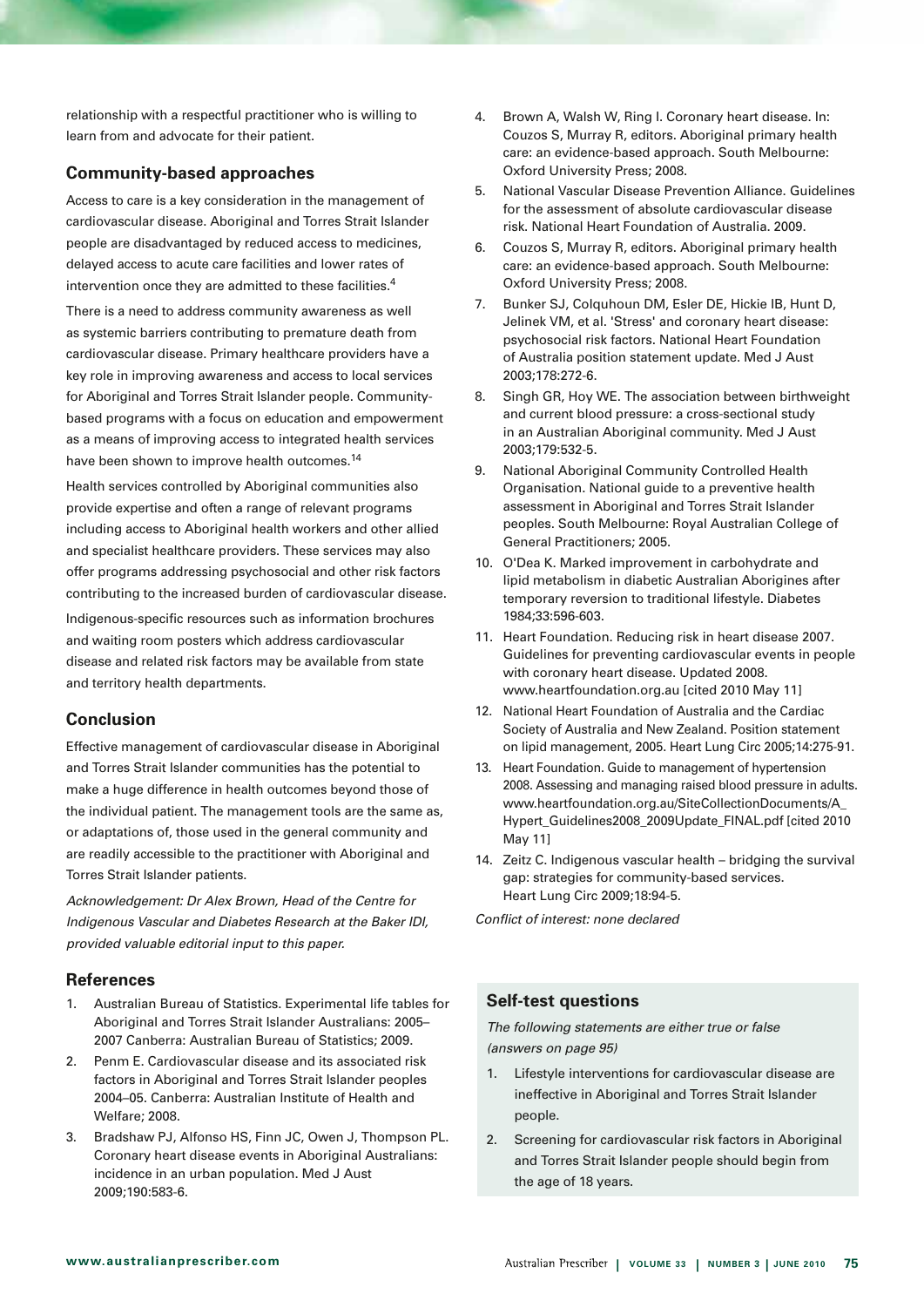

# **The safety of plasma-derived products in Australia**

*Andrew Guirguis, Transfusion Medicine Registrar, and Erica Wood, Transfusion Medicine Specialist, Australian Red Cross Blood Service, and Alfred Hospital, Melbourne*

# **Summary**

**Plasma-derived products are used in Australia in a wide variety of clinical settings. The majority of these products are manufactured locally from voluntary blood donations. The preparation of plasma products is subject to rigorous safety measures, including screening blood donors, testing plasma for infectious material, and subjecting plasma to dedicated pathogen inactivation steps. The safe use of plasma derivatives requires correct storage and handling.**

Key words: coagulation, intravenous immunoglobulin, pathogen inactivation.

*(Aust Prescr 2010;33:76–9)*

# **Introduction**

Plasma derivatives, prepared by fractionating donated human plasma, are used in a wide range of medical conditions. Australia's national policy for these essential products is to strive for self-sufficiency. A recent review of the policy found that, while Australia has never completely produced all of its own plasma derivatives, 'Australia should be as self-sufficient as possible, and that self-sufficiency should remain an important goal'.<sup>1</sup>

#### **Plasma products used in Australia**

Plasma-derived products can be divided into three broad categories: immunoglobulins, coagulation factors and albumin (Table 1). These are primarily used to replace missing or dysfunctional elements of the immune or coagulation systems. In the case of RhD immunoglobulin or intravenous immunoglobulin, their primary role is to modulate the immune system's responses. The uses of intravenous immunoglobulin continue to increase,<sup>2</sup> particularly as immunological bases for more conditions are revealed. Future demand for intravenous immunoglobulin may be altered by the advent of new, more targeted therapies for conditions with an autoimmune basis. The demand for coagulation factors is influenced by the availability of specific recombinant products which are not plasma-derived.

### **Plasma supply**

The Australian Red Cross Blood Service, under medical

oversight and operating within the principles of Good Manufacturing Practice and a licence from the Therapeutic Goods Administration (TGA), collects plasma from volunteer, non-remunerated donors.

The safety of these blood-derived products remains of utmost importance. Although Australia's blood supply is safer than it has ever been from an infectious diseases point of view, vigilance is still required against known pathogens (such as prions associated with variant Creutzfeldt-Jakob disease), currently unknown pathogens and other associated risks. The Blood Service actively monitors for new and emerging infectious threats to blood safety.

#### *Screening blood donors*

Stringent criteria must be met before the donation of blood is permitted in Australia, and recruitment and retention of low-risk, volunteer donors is a key element in maintaining the safety of the plasma supply. Donors with temporary or indefinite ineligibility are deferred as appropriate, to minimise the risks of pathogens being present in the plasma sent for fractionation. Each donor undergoes a detailed, confidential interview and health screen.

# *Collecting, testing and processing plasma*

Once donor eligibility has been established, collection of whole blood or plasma (by plasmapheresis) occurs in accordance with strict safety and quality requirements. Whole blood is separated into its components (red cells, platelets and plasma) within specified time and temperature conditions to maintain plasma integrity. Bar coding of all samples and kits permits traceability at each step of the process.

All donor samples undergo pathogen screening using routine serological and nucleic acid testing (see box). Targeted serological testing may also be performed, such as malaria testing for a donor with a relevant travel history.

Nucleic acid-based amplification tests are used to directly detect viral genomes, while most serological tests rely upon detection of an immune response to infection, such as an antibody. The exquisite sensitivity of nucleic acid testing can reduce the window period for detection (from time of infection to time of detection) from 66 days to approximately 5 days for hepatitis C, and from 22 days to 9 days for HIV. Only donations with acceptable test results are released for further processing.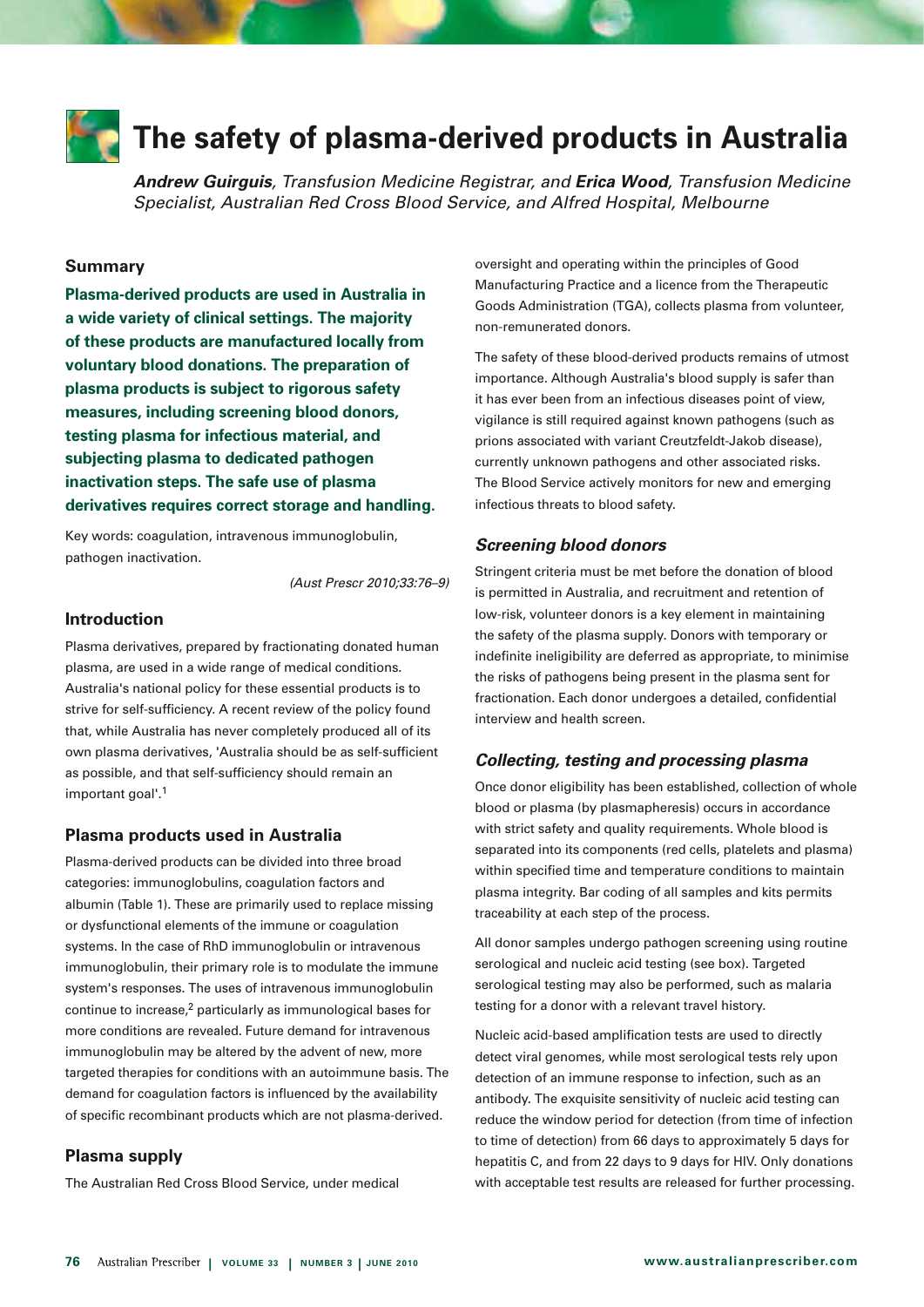*Table 1* 

# **Fractionated plasma products commonly used in Australia**

| <b>Product</b>                                                                      | Indication or use                                                                                                                                                                                                                                                     | Comments*                                                                                                                                                                                                                                                          |  |  |
|-------------------------------------------------------------------------------------|-----------------------------------------------------------------------------------------------------------------------------------------------------------------------------------------------------------------------------------------------------------------------|--------------------------------------------------------------------------------------------------------------------------------------------------------------------------------------------------------------------------------------------------------------------|--|--|
| <b>Immunoglobulins</b>                                                              |                                                                                                                                                                                                                                                                       |                                                                                                                                                                                                                                                                    |  |  |
| Normal immunoglobulin                                                               |                                                                                                                                                                                                                                                                       |                                                                                                                                                                                                                                                                    |  |  |
| - intravenous                                                                       | Immune replacement in congenital and<br>acquired immune deficiencies<br>Immunomodulation in a range                                                                                                                                                                   | No alternative therapy for many patients with immune<br>deficiency. There has been increased demand in recent<br>years for immunomodulation, with a wide range of                                                                                                  |  |  |
|                                                                                     | of haematological (e.g. immune<br>thrombocytopenic purpura), neurological (e.g.                                                                                                                                                                                       | conditions reported to benefit from treatment with IV<br>immunoglobulin.                                                                                                                                                                                           |  |  |
|                                                                                     | Guillain-Barré syndrome), dermatological and<br>other conditions (e.g. Kawasaki syndrome),<br>usually only when other treatments have<br>failed or are contraindicated                                                                                                | See 'Criteria for the clinical use of intravenous<br>immunoglobulin in Australia', <sup>2</sup> www.transfusion.com.au,<br>www.cslbioplasma.com.au and www.octapharma.com                                                                                          |  |  |
| - intramuscular                                                                     | For passive immunisation of contacts of<br>cases - hepatitis A, measles, poliomyelitis<br>and rubella                                                                                                                                                                 | Less commonly used for these indications since<br>vaccination programs have been expanded. See<br>www.transfusion.com.au and www.cslbioplasma.com.au                                                                                                               |  |  |
| Hyperimmune<br>immunoglobulin                                                       |                                                                                                                                                                                                                                                                       |                                                                                                                                                                                                                                                                    |  |  |
| - RhD                                                                               | Prevention of antenatal and postnatal RhD<br>sensitisation in RhD negative women. Also<br>used to prevent RhD alloimmunisation in                                                                                                                                     | More information on prophylaxis in pregnancy including types<br>of sensitising events, doses used at different stages of pregnancy<br>and postpartum is available at www.transfusion.com.au                                                                        |  |  |
|                                                                                     | the unlikely event of an RhD incompatible<br>transfusion.                                                                                                                                                                                                             | For large doses or if IM preparation cannot be used (e.g. very<br>large fetomaternal haemorrhage, or RhD incompatible red<br>cell transfusion, or RhD incompatible platelet transfusion<br>in a patient with thrombocytopenia), an IV preparation is<br>available. |  |  |
| - cytomegalovirus                                                                   | Prevention or treatment of cytomegalovirus<br>infection in immunocompromised patients                                                                                                                                                                                 | See www.transfusion.com.au and<br>www.cslbioplasma.com.au                                                                                                                                                                                                          |  |  |
| - zoster                                                                            | Prevention of chickenpox or shingles in<br>immunocompromised patients exposed to<br>varicella zoster virus                                                                                                                                                            |                                                                                                                                                                                                                                                                    |  |  |
| - tetanus                                                                           | Prevention of tetanus in tetanus-prone<br>wounds (IM formulation) or treatment of<br>clinical tetanus (IV formulation)                                                                                                                                                |                                                                                                                                                                                                                                                                    |  |  |
| - hepatitis B                                                                       | Post-exposure prophylaxis for hepatitis B<br>where vaccination has not been given or<br>is incomplete, including infants born to<br>hepatitis B-positive mothers                                                                                                      |                                                                                                                                                                                                                                                                    |  |  |
| - others (e.g. rabies<br>immunoglobulin)                                            |                                                                                                                                                                                                                                                                       | Used rarely in Australia and only with specialist advice                                                                                                                                                                                                           |  |  |
| <b>Coagulation factors</b>                                                          |                                                                                                                                                                                                                                                                       |                                                                                                                                                                                                                                                                    |  |  |
| Prothrombin complex<br>concentrate                                                  | Warfarin reversal and prophylaxis and treatment<br>of bleeding in patients with single or multiple<br>congenital or acquired deficiencies of factor II or X<br>or multiple acquired prothrombin complex factor<br>deficiencies requiring partial or complete reversal | Contains factor IX, II and X and low levels of factor VII. Use<br>in accordance with guidelines. <sup>8</sup>                                                                                                                                                      |  |  |
| Factor VIII, von Willebrand<br>factor                                               | Prophylaxis and management of bleeding in<br>patients with von Willebrand disorder                                                                                                                                                                                    | Contains both coagulation factor VIII and von Willebrand<br>factor. Most patients with haemophilia A are now treated<br>with recombinant factor VIII.                                                                                                              |  |  |
| Other plasma-derived<br>factor concentrates (e.g.<br>factor XI, XIII, antithrombin) | These are used in very limited circumstances<br>under the supervision of a specialist                                                                                                                                                                                 | For more information on the use of plasma-derived products<br>for bleeding disorders, see the Australian Haemophilia Centre<br>Directors' Organisation www.ahcdo.org.au                                                                                            |  |  |
| <b>Albumin</b>                                                                      |                                                                                                                                                                                                                                                                       |                                                                                                                                                                                                                                                                    |  |  |
| Albumin 4%                                                                          | For hypovolaemia associated with<br>hypoalbuminaemia, and in therapeutic<br>plasma exchange                                                                                                                                                                           | Albumin and saline for volume replacement in the critically<br>ill were found to be equally safe and effective. <sup>9</sup>                                                                                                                                       |  |  |
| Albumin 20%                                                                         | Used in shock and hypoproteinaemic states<br>such as burns and paracentesis of ascites                                                                                                                                                                                | The 20% formulation is hyperoncotic and fluid overload<br>can develop rapidly                                                                                                                                                                                      |  |  |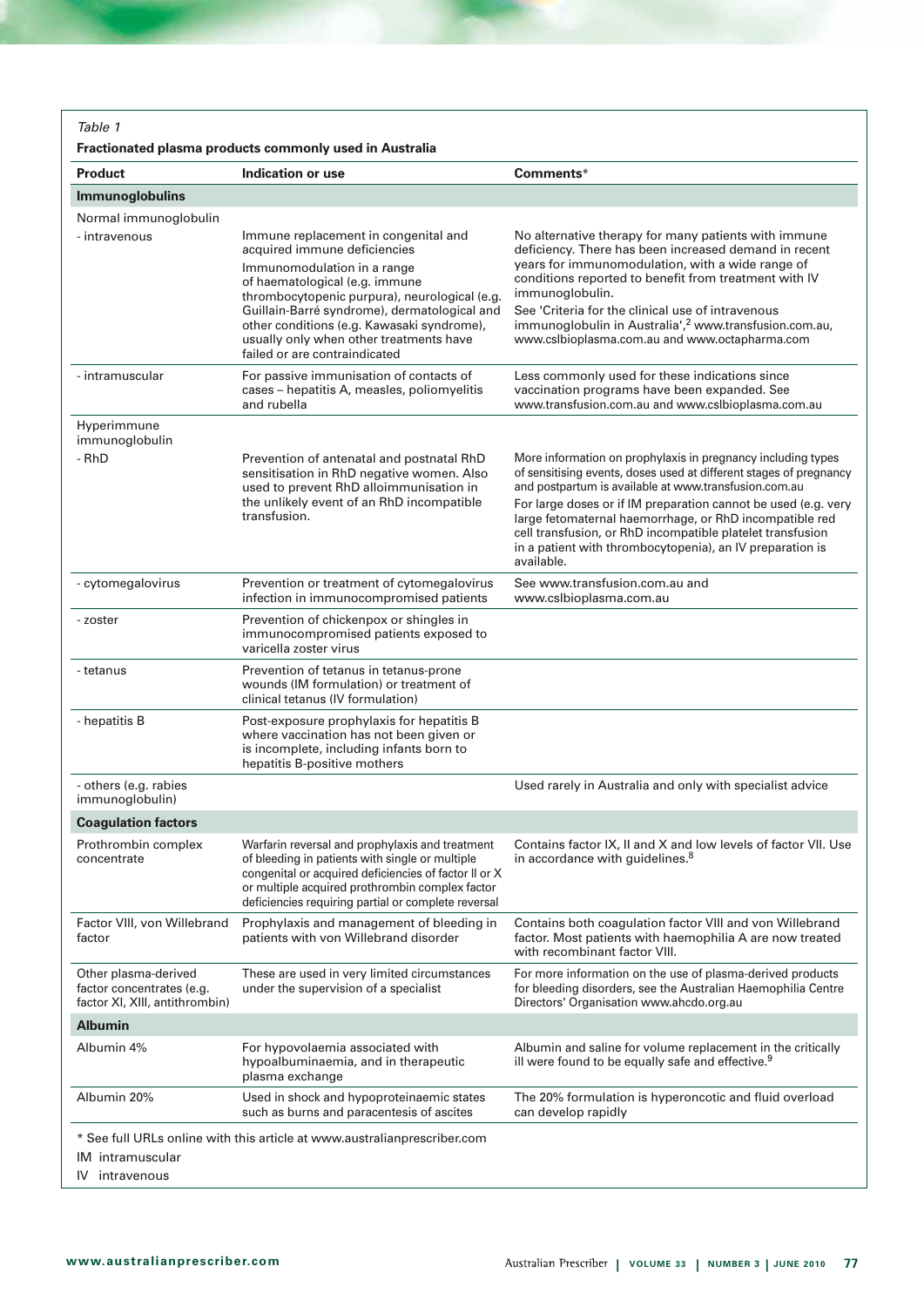#### *Box*

**Routine pathogen screening tests for blood donor samples in Australia**

**Nucleic acid tests**  $HIV-1$ Hepatitis B (this test will be implemented in 2010) Hepatitis C **Serological tests** HIV-1/2

Hepatitis B Hepatitis C Syphilis Human T cell lymphoma virus I/II

Current risks of transfusion-transmitted infections from fresh blood components – red cells, platelets and plasma – collected in Australia are extremely low. These estimates are available from the Australian Red Cross Blood Service<sup>3</sup> and are updated annually.

Once pathogen screening is complete, most plasma is dispatched for manufacturing. A small percentage is retained for clinical use as fresh frozen plasma and cryoprecipitate. Transport and storage occurs at below  $-20^{\circ}$  C to retain plasma coagulation factor levels and other functional activity.

## **Manufacturing plasma products**

The majority of plasma-derived products used in Australia are manufactured from Australian-sourced plasma. Some products are imported, including some coagulation factors and immunoglobulins, either to supplement domestic supplies (for example, intravenous immunoglobulin) or to provide products which are not presently manufactured in Australia, such as fibrinogen concentrates. A review of Australia's plasma fractionation arrangements found that maintenance of product safety, quality and availability would be best achieved by fractionation of Australian plasma continuing locally.<sup>1</sup> Other advantages of local production were also noted, in terms of overall costs, turnaround times, management of risks to safety and availability of plasma supplies and, importantly, maintaining the confidence and support of Australian blood donors.

Plasma-derived products are typically prepared from pooled plasma, with a pool often consisting of thousands of donations. All plasma samples are uniquely identified to ensure ongoing traceability. Pooling minimises the infective risk, should the plasma pool be contaminated by a potentially infected donation. Infectious material present in one donation may be rendered below the infectious threshold by dilution in a pool of thousands of donations or may be neutralised by protective antibody present from other donations in the pool.

However, pooled plasma products are usually distributed to many patients, so infectious material not eliminated during manufacturing could potentially cause harm to many recipients. Further serological and nucleic acid testing is also performed on starting pool samples and only pools with acceptable testing results proceed to further manufacturing.

# *Plasma fractionation*

The fractionation process includes physical separation using precipitation and chromatography. Chromatography separates molecules from a liquid solution based on chemical and physical properties, enabling partition and purification of immunoglobulins, clotting factors and albumin from plasma.

The fractionation process also contributes to non-specific reduction of viruses and other pathogens, including prions (although variant Creutzfeldt-Jakob disease has not been identified in Australia). Each component manufactured from Australian plasma undergoes two dedicated pathogen reduction steps. These have been validated to remove or inactivate potential pathogens $4$  and include:

- $\blacksquare$  dry heat treatment (80 $^{\circ}$  C for 72 hours) or pasteurisation (vapour heat at  $60^\circ$  C for 10 hours)
- use of solvents and detergents
- exposure to low pH conditions
- nanofiltration.

These are performed according to approved manufacturing processes for each product. No confirmed transmissions of viruses have occurred from products used in Australia since effective dedicated pathogen inactivation and removal steps were introduced. However, non-enveloped viruses such as parvovirus B19 and hepatitis A remain a concern for some products, as current viral inactivation or removal techniques are variably effective against these.

#### *Quality control*

The fractionation process proceeds under strict regulatory oversight in a highly controlled manufacturing environment. Cleaning and sanitation protocols prevent cross-contamination of batches. Quality control and release testing monitors interim and final products against approved plasma specifications agreed upon by the manufacturer and the TGA.

All therapeutic products used in Australia, whether manufactured locally or imported, are registered on the Australian Register of Therapeutic Goods and must meet the stringent regulatory requirements of the TGA. However, some variations between local and imported products can occur, and these may have clinical consequences. For example, the differences in intravenous immunoglobulin products, such as antibody profile, may reflect the: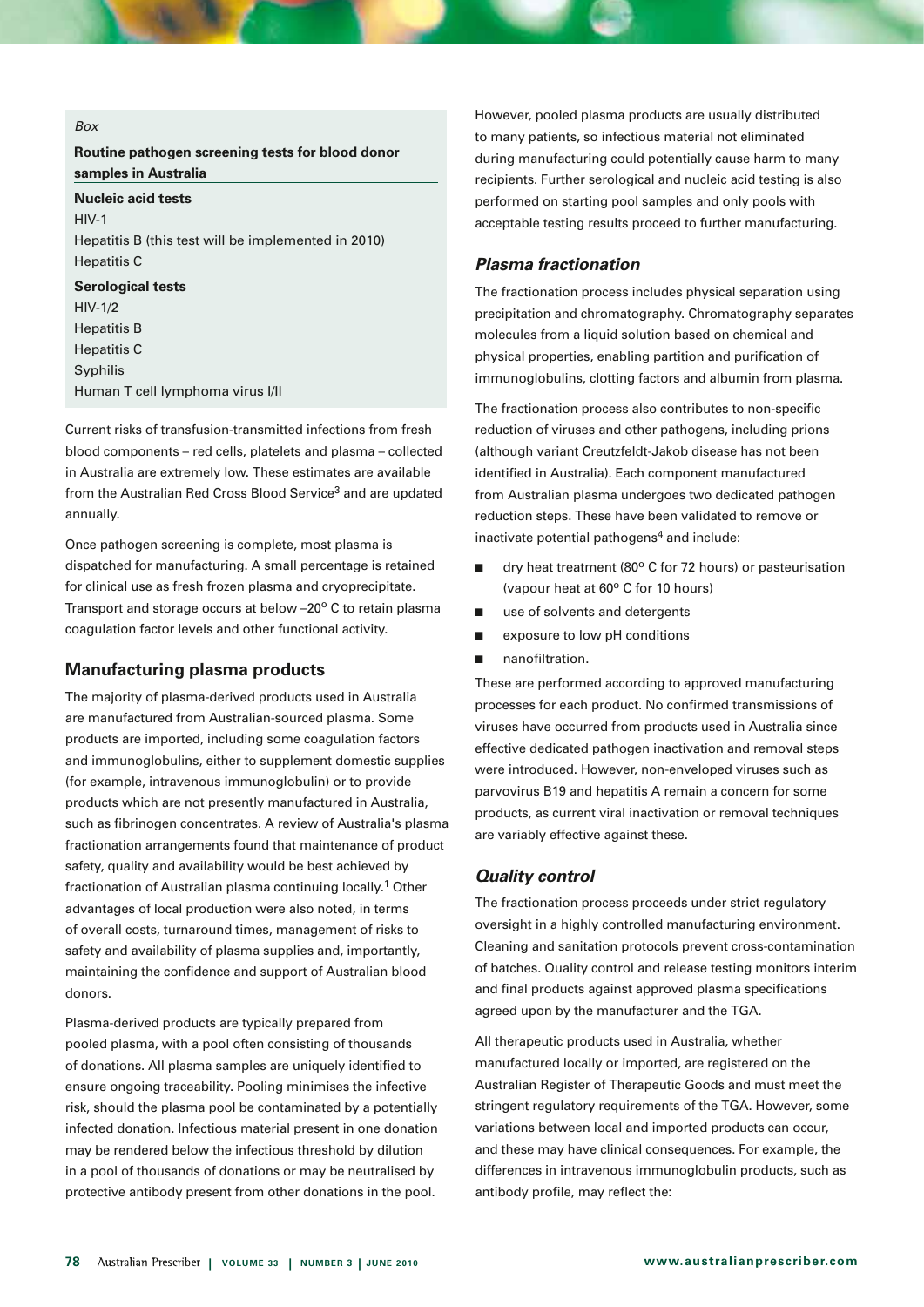- $\Box$  geographic locations, infectious exposures and immunity of the donor population
- plasma collection (whole blood donation, or by apheresis)
- **n** testing performed
- manufacturing methods.

# **Using fractionated plasma products**

Blood products should only be prescribed with awareness of their associated harms and benefits. All plasma products used in Australia have approved product information and consumer medicine information available from the manufacturer or distributor or the TGA (www.ebs.tga.gov.au). Other resources are available for clinicians and patients,<sup>5,6</sup> and medical specialists and transfusion nurses at the Australian Red Cross Blood Service can provide expert advice (www.transfusion.com.au/Contact-Us.aspx). Ultimately, informed prescribing equates to maximal safety, efficacy and appropriate use of plasma-derived products.

# *Storage and handling*

Storage and transport requirements are defined for all plasmaderived products. They require storage in secure, monitored environments to ensure their safety and efficacy. Some require refrigeration, while others may be stored at controlled room temperature routinely or for short periods.

Although safety-related recalls are rare, the ability to trace each product to its final destination (transfusion to a patient) is a requirement documented in health department circulars and other regulations in a number of states.<sup>7</sup>

# *Adverse reactions*

Adherence to the manufacturer's guidance and institutional infusion policies, and careful monitoring of the patient during infusion, can minimise the likelihood of adverse events, or allow for early intervention should they occur.

Serious adverse reactions to plasma products are rare, but minor reactions are not uncommon. When serious reactions do occur, they should be reported promptly to the local transfusion service (hospital blood bank or issuing laboratory), and the manufacturer. Medical advice regarding reporting and management of adverse reactions is available through the manufacturer or distributor and the Australian Red Cross Blood Service.

# **Recombinant products**

Currently, recombinant products are used primarily for coagulation factor therapy in patients with bleeding disorders and include factor VIIa, factor VIII (haemophilia A) and factor IX (haemophilia B). They should be used in consultation with a specialist experienced in the care of these patients, such as through a haemophilia treatment centre. Complications of therapy can still occur, such as development of inhibitory antibodies in patients with haemophilia.

Recombinant activated factor VII (VIIa) is approved in Australia only for very limited indications, such as for patients with haemophilia who have inhibitory antibodies. However, there has been recent growth in 'off label' use in patients with critical bleeding in a range of settings. Evidence to support this use remains limited.

# **Conclusion**

The process from blood donation to administration of a fractionated blood product is lengthy and complex, with multiple checkpoints to deliver safe and effective products. As treating clinicians, it is our responsibility to ensure that they are administered correctly and for the appropriate indications.

*Acknowledgement: the authors thank Dr Janet Wong, Transfusion Medicine Specialist, for her helpful comments and review of the manuscript.* 

# **References**

- 1. Review of Australia's plasma fractionation arrangements. Commonwealth of Australia 2006. www.health.gov.au/plasmafractionationreview [cited 2010 May 7]
- 2. Criteria for the clinical use of intravenous immunoglobulin in Australia. Australian Health Ministers' Conference. 2007 Dec. www.nba.gov.au/ivig/index.html [cited 2010 May 7]
- 3. Australian Red Cross Blood Service. Transfusiontransmitted infection FAQs. www.transfusion.com.au/Consent-and-Risk/Transfusion-Transmitted-Infection-FAQs.aspx [cited 2010 May 7]
- 4. Optimizing the quality, pathogen safety and purity of our plasma-derived therapeutics [brochure]. CSL Biotherapies. 2010. [Available from CSL Biotherapies.]
- 5. Flippin' Blood: a BloodSafe flip chart to help make transfusion straightforward. BloodSafe Program. 2006 Aug. www.health.sa.gov.au/bloodsafe/Portals/0/ flippn'bloodchartSept06.pdf [cited 2010 May 7]
- 6. Transfusion Medicine Manual. Australian Red Cross Blood Service.

www.manual.transfusion.com.au [cited 2010 May 11]

- 7. Traceability of transfused blood and blood products. Hospital Circular 32/2008. Victorian Government Health Information. 2008 Nov 24. www.health.vic.gov.au/hospitalcirculars/circ08/circ3208.htm [cited 2010 May 7]
- 8. Baker RI, Coughlin PB, Gallus AS, Harper PL, Salem HH, Wood EM. Warfarin reversal: consensus guidelines, on behalf of the Australasian Society of Thrombosis and Haemostasis. Med J Aust 2004;181:492-7.
- 9. Finfer S, Bellomo R, Boyce N, French J, Myburgh J, Norton R; SAFE Study Investigators. A comparison of albumin and saline for fluid resuscitation in the intensive care unit. N Engl J Med 2004;350:2247-56.

*Conflict of interest: none declared*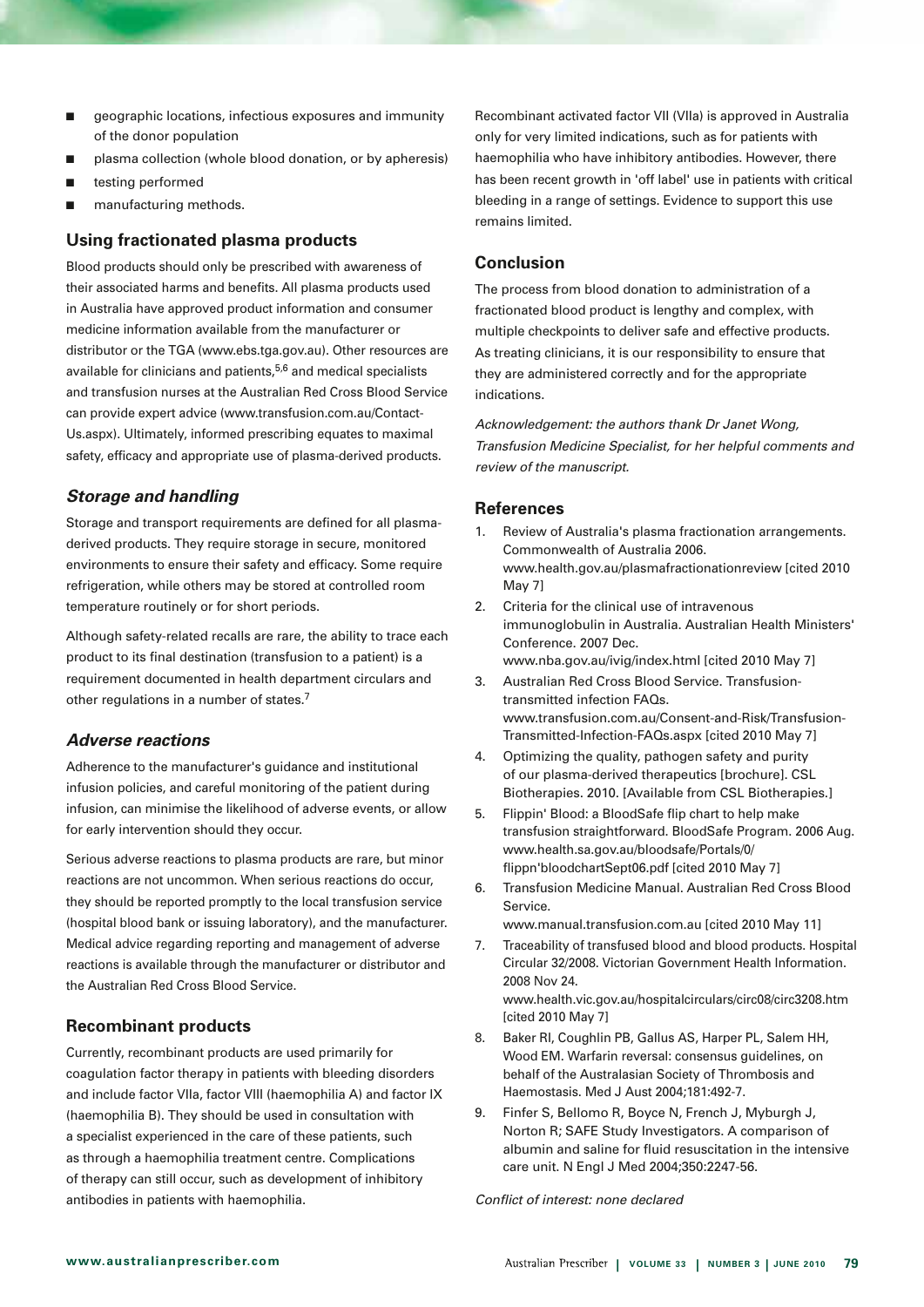

# **Australian Government**

**Department of Health and Ageing Therapeutic Goods Administration** 

# Medicines Safety Update

*Medicines Safety Update No. 3; 2010*

- AUST R and AUST L numbers why are they important?
- $\blacksquare$  Sibutramine
- Drug-induced pancreatitis and exenatide (Byetta)

# **AUST R and AUST L numbers – why are they important?**

# *Dr Jane Cook, Senior Medical Officer, Office of Medicines Safety Monitoring*

Recent media articles have highlighted the importance of identifying the AUST L number on the label of complementary medicines suspected of causing adverse reactions.

The Therapeutic Goods Administration (TGA) can use the AUST L number to determine the exact identity of the complementary medicine suspected of causing the adverse reaction.

All medicines entered onto the Australian Register of Therapeutic Goods (ARTG) include a unique AUST L or AUST R number on the label. This labelling is required for the lawful supply of a therapeutic good in Australia.<sup>1</sup>

The L refers to listed medicines (primarily complementary medicines) and the R to registered medicines (primarily prescription and over-the-counter medicines) and should be readily identifiable on the label (Fig. 1).

If a health practitioner suspects that a medicine is responsible for an adverse event, requesting further information from the patient, including where it was purchased, is important in assisting to correctly identify the product. Where a serious adverse event is thought to have occurred, reporting the event to the TGA is strongly encouraged. Including the AUST L or AUST R number (or the absence of an Australian Register number) of the suspected medicine in the report will allow the TGA to ensure appropriate investigation and subsequent action.

Where the medicine label does not include an AUST L or AUST R number the TGA has not evaluated the quality, safety or efficacy of the product and therefore the safety of the product is unknown. Products without an Australian Register number may have been supplied illegally if bought in Australia, purchased over the internet by the consumer or have been imported from overseas for personal use.

The increasing use of the internet by Australian consumers to access medicines has resulted in the increased use of medicinal products that have not been evaluated by the TGA. As a result

the importance of identifying an AUST L or AUST R number on the product label has increased. The identification of the AUST L or AUST R number and its concomitant entry on the ARTG can reassure consumers and practitioners of the product's safety.

The TGA encourages all healthcare practitioners and consumers to report adverse events related to any medicine or medical device via the electronic reporting system available through the TGA website (www.tga.gov.au) or via the blue card system. Further information about medicine labels can be obtained on the TGA website.<sup>2</sup>

- 1. McEwen J. What does TGA approval of medicines mean? Aust Prescr 2004;27:156-8.
- 2. Buving medicines What's on the label for me? www.tga.gov.au/docs/html/buymed.htm#mean [cited 2010 May 10]

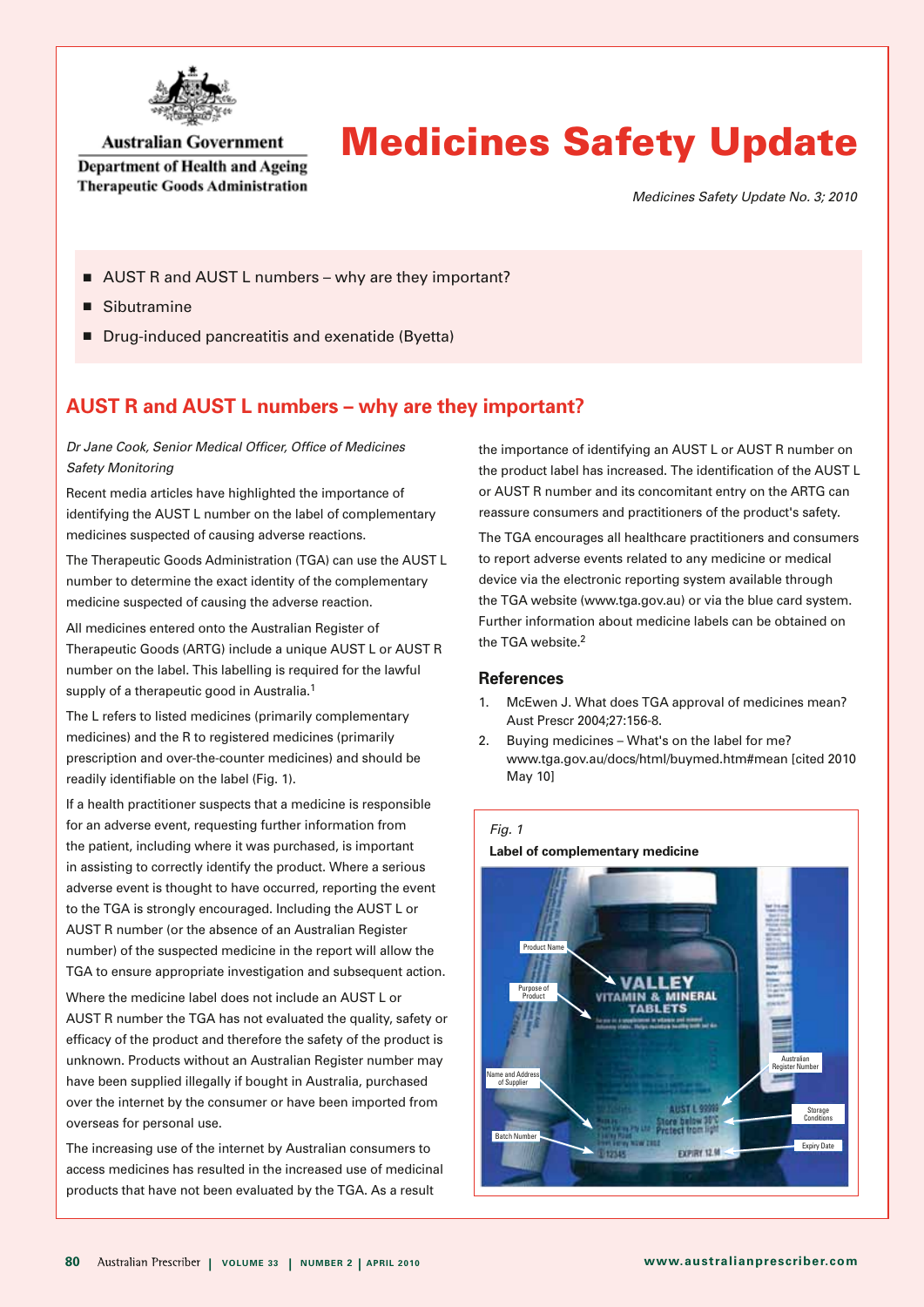# **Sibutramine**

# **Summary**

**Interim results of the SCOUT trial of sibutramine have revealed higher rates of heart attack and stroke in subjects who were overweight or obese and at high baseline risk of a cardiovascular event. The TGA is reviewing the safety of the product and while that review is ongoing has reinforced existing advice to healthcare professionals to carefully review the sibutramine Product Information (PI), before prescribing the product.**

# **Introduction**

Sibutramine is an orally administered serotonin (5-hydroxytryptamine, 5HT) and noradrenaline reuptake inhibitor, indicated for weight loss, and maintenance of weight loss, as part of a weight management program in obese adults. It should only be prescribed to patients who have not adequately responded to an appropriate weight-reducing regimen alone. Sibutramine is not recommended for use in patients with a history of cardiovascular disease including inadequately controlled hypertension.

# **The SCOUT trial**

Late last year the interim results of a clinical trial known as the Sibutramine Cardiovascular OUTcomes (SCOUT) trial, conducted by Abbott Laboratories, became available.1 This study was a double-blind, randomized, placebo-controlled, parallel-group study into the effects of sibutramine (10 mg oncedaily) on mortality in overweight and obese subjects at high risk of a cardiovascular event. All subjects were older than 55 years and had a history of manifest cardiovascular disease, or type 2 diabetes mellitus.

The study showed higher rates of cardiovascular events such as heart attack and stroke in patients using sibutramine, than in those receiving a placebo. While the rates were statistically significant in overweight and obese patients at high risk of a cardiovascular event, the difference was not statistically significant in overweight and obese patients with type 2 diabetes mellitus.

# **TGA monitoring**

A review of the TGA's adverse drug reactions database (as at end March 2010) shows that 61 reports of suspected adverse reactions have been received by the TGA. The majority of these have occurred in women (47) who are also the predominant users of sibutramine. The most commonly reported adverse events were dizziness, palpitations, tachycardia and hypertension

(which are listed in the PI); in addition chest pain and dyspnoea were also reported. There have been four reports each of angina, ventricular fibrillation and cardiac arrest in association with the use of sibutramine. Of concern is the number of reports where sibutramine has been used 'off label', i.e. prescribed for example to patients with a BMI less than that specified in approved indications for use (BMI greater or equal to 30 kg/ $m<sup>2</sup>$  in obese patients, and greater or equal to 27 kg/ $m<sup>2</sup>$  where diabetes mellitus type 2 or dyslipidaemia are present).

# **TGA action**

In light of the interim results of the SCOUT study, the TGA has reinforced existing advice in the sibutramine PI regarding its use in patients with cardiovascular risk factors (current or past history of myocardial infarction or angina etc). It has also added a description of the SCOUT study and a precaution that the use of sibutramine should be ceased if it has not been effective in achieving weight loss within the expected timeframe (3 months for non-diabetics and 6 months for diabetics).

A statement regarding the use of sibutramine was published on the TGA's website safety alerts page in January 2010.<sup>2</sup>

## **Recommendations**

Healthcare practitioners are advised to review any information regarding sibutramine, including 'Dear healthcare professional' letters sent by Abbott Australasia, the Australian sponsor of sibutramine, advising doctors of the changes to the PI and to ensure they consult the most current PI when prescribing. A copy of the current PI may be obtained from the TGA eBS Product and Consumer Medicine Information site.<sup>3</sup> In addition prescribers should note the use of sibutramine should be limited to one year in any patient and should not be recommenced if the patient had failed to lose weight with prior use of the drug.

The TGA's review of the safety of the product remains ongoing, and health practitioners are encouraged to report any adverse events occurring in association with the use of sibutramine to the TGA.

- 1. James WP. The SCOUT study: risk-benefit profile of sibutramine in overweight high-risk cardiovascular patients. Eur Heart J Suppl 2005;7(Suppl L):L44-8.
- 2. Reductil (sibutramine) product information. www.tga.gov.au/alerts/medicines/reductil.htm [cited 2010 May 11]
- 3. TGA eBusiness Services. www.ebs.tga.gov.au (go to TGA information) [cited 2010 May 11]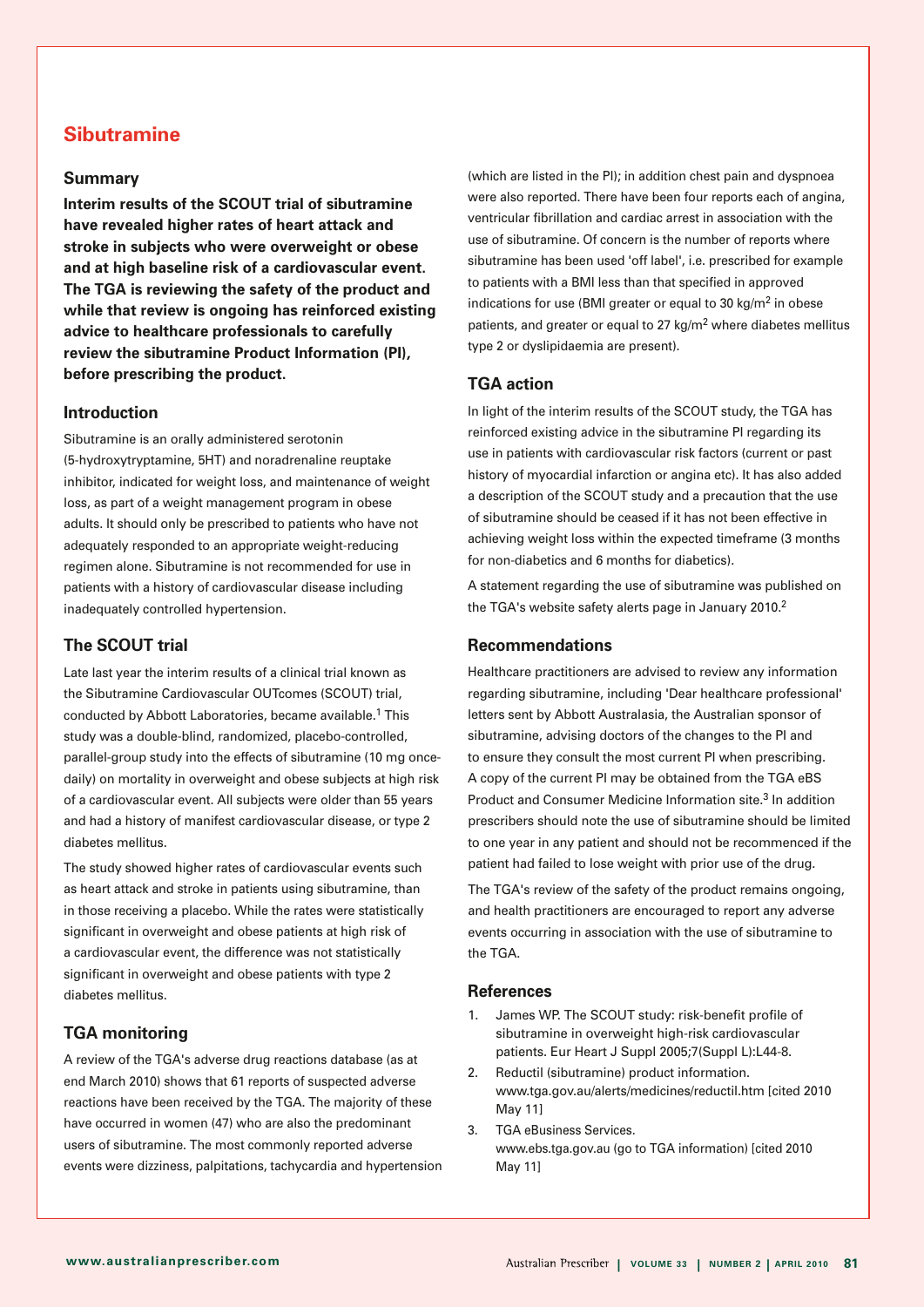# **Drug-induced pancreatitis and exenatide (Byetta)**

*Dr Margaret Ward, Office of Medicines Safety Monitoring*

# **Introduction**

Drug-induced pancreatitis is estimated to account for between two and five percent of acute presentations of the condition. Medicines cause pancreatitis either by inducing a hypersensitivity reaction or by the generation of a toxic metabolite.1 A 2005 review of drug-induced pancreatitis in the *Journal of Clinical Gastroenterology* lists many different medicines that may be implicated and suggests that druginduced pancreatitis should always be considered when other aetiologies have been excluded.2

The review identified certain 'at risk' groups, including those who were:

- $\blacksquare$  the elderly
- $\blacksquare$  on multiple medications
- $\blacksquare$  HIV positive
- $\blacksquare$  diagnosed with cancer; or
- $\blacksquare$  receiving immunomodulatory agents.

# **Adverse drug reaction reports of drug-induced pancreatitis**

The TGA's adverse drug reactions database included 581 reports of pancreatitis as of February 2009. Eighteen of these reports documented a fatal outcome. Many different medicines have been implicated, but the most frequent reports include azathioprine (41 reports), valproate (35 reports) and simvastatin (26 reports).3 Commonly implicated medicine classes include antiviral agents, hypolipidaemic agents and atypical antipsychotic medications.

# **Exenatide (Byetta)**

While many different medicines have been associated with pancreatitis, prescribers should be aware that international postmarketing reports of adverse events associated with exenatide (Byetta) have included cases of pancreatitis. Exenatide is a peptide amide with several antihyperglycaemic

actions of glucagon-like peptide (GLP-1) and is registered for use as adjunctive therapy to improve glycaemic control in patients with type 2 diabetes who are taking metformin, a sulfonylurea, or a combination of these drugs, but are not achieving adequate glycaemic control.

To October 2007 the US Food and Drug Administration (FDA) had received 30 spontaneous adverse drug reaction reports of acute pancreatitis associated with the use of exenatide. A further six cases of haemorrhagic or necrotising pancreatitis, two of which were fatal, were reported by the FDA in August 2008.4

Reviews of the original case series of 30 patients (median age 60 years) showed the median time to onset of symptoms after initiation of therapy was 34 days. Abdominal pain was a presenting feature in 75% of cases.<sup>5-7</sup> At presentation amylase and lipase levels were usually substantially elevated, with amylase levels ranging from 40 to 1845 U/L (median 384 U/L; normal range 30–170 U/L) and lipase levels from 62 to 16970 U/L (median 545 U/L; normal range 7–60 U/L). There was at least one confounding factor (e.g. obesity, hypertriglyceridaemia or alcohol consumption) in 27 (90%) of the patients. In 22 cases the pancreatitis resolved on withdrawal of the drug and in three cases the pancreatitis recurred on resumption of the medicine. Hospitalisation was required in 21 cases and serious complications included acute renal failure and paralytic ileus.

Despite these spontaneous adverse drug reaction data, an analysis of data from a claims-based active drug surveillance system in the USA found no evidence of an increased risk of acute pancreatitis among patients treated with exenatide (around 28 000 patients) compared with those treated with metformin or a sulfonylurea.8

# **Australian adverse reaction reports**

To date the TGA has received a total of 22 reports of suspected adverse drug reactions for exenatide. Eight (36%) of these reports relate to pancreatitis and/or elevation of pancreatic enzymes. In 4 of 5 cases reported as pancreatitis, exenatide was the sole suspected medicine. An additional four reports describe episodes of upper abdominal pain and/ or ileus, raising the possibility of underlying pancreatitis, so that as many as 12 of the 22 reports may relate to an episode of pancreatitis.

While acute pancreatitis is listed as a rare adverse drug reaction in the Australian PI for exenatide, the TGA recommends that patients are informed of the characteristic symptoms of acute pancreatitis, and if this diagnosis is suspected exenatide and other potentially suspect medicines should be discontinued.

- 1. Greenberger NJ, Toskes PP. Acute and chronic pancreatitis. In: Fauci AS, Braunwald E, Kasper D, Hauser S, Longo D, Jameson J, et al, editors. Harrison's Principles of Internal Medicine. 17th ed. New York: McGraw-Hill; 2008.
- 2. Trivedi CD, Pitchumoni CS. Drug-induced pancreatitis: an update. J Clin Gastroenterol 2005;39:709-16.
- 3. ADRAC. Drug induced pancreatitis. Aust Adv Drug React Bull 2006;25:22.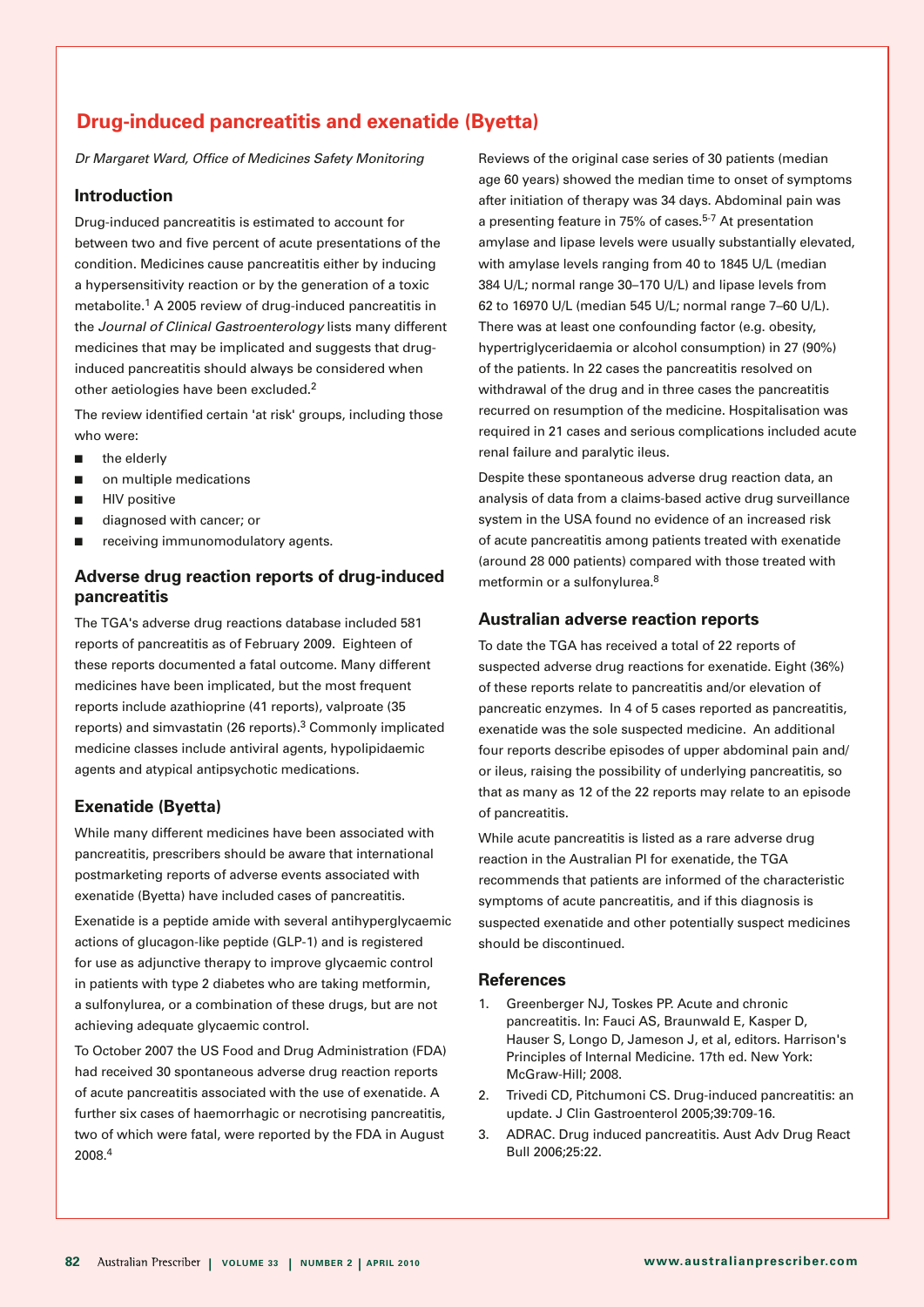- 4. US Food and Drug Administration. Information for healthcare professionals: Exenatide (marketed as Byetta) - 8/2008 update. www.fda.gov/Drugs/DrugSafety/PostmarketDrugSafety InformationforPatientsandProviders/ucm124713.htm [cited
- 5. Gallwitz B. Benefit-risk assessment of exenatide in the therapy of type 2 diabetes mellitus. Drug Saf 2010;33:87-100.
- 6. Cure P, Pileggi A, Alejandro R. Exenatide and rare adverse events. N Engl J Med 2008;358:1969-70.
- 7. Ahmad SR, Swann J. Exenatide and rare adverse events. N Engl J Med 2008;358:1970-1.
- 8. Dore DD, Seeger JD, Arnold Chan K. Use of a claims-based active drug safety surveillance system to assess the risk of acute pancreatitis with exenatide or sitagliptin compared to metformin or glyburide. Curr Med Res Opin 2009;25:1019-27.

#### **WHAT TO REPORT? (You do not need to be certain, just suspicious!)**

The TGA encourages the reporting of all **suspected** adverse reactions to medicines, including vaccines, over-the-counter medicines, herbal, traditional or alternative remedies. The TGA particularly requests reports of:

- ALL suspected reactions to **new medicines**
- $\n **ALL** suspected medicines interactions\n$
- $\blacksquare$  Suspected reactions causing
	- death

2010 May 10]

- admission to hospital or prolongation of hospitalisation
- increased investigations or treatment
- birth defects

#### **For blue cards**

Reports of suspected adverse drug reactions are best made by using a prepaid reporting form ('blue card') which is available from the website: www.tga.gov.au/adr/bluecard.pdf or from the Office of Medicines Safety Monitoring, phone 1800 044 114.

Reports can also be submitted:

online   on the TGA website www.tga.gov.au click on 'Report a problem' on the left by fax 02 6232 8392 by email ADR.Reports@tga.gov.au **For further information** from the Office of Medicines Safety Monitoring:

Phone 1800 044 114 Fax 02 6232 8392 Email ADR.Reports@tga.gov.au

#### © Commonwealth of Australia 2010

The above information from the Therapeutic Goods Administration is copyright. Apart from any use as permitted under the *Copyright Act 1968*, no part may be reproduced by any process without prior written permission from the Commonwealth. Requests and inquiries concerning reproduction and rights should be addressed to the Commonwealth Copyright Administration, Attorney General's Department, National Circuit, Barton ACT 2600 or posted at www.ag.gov.au/cca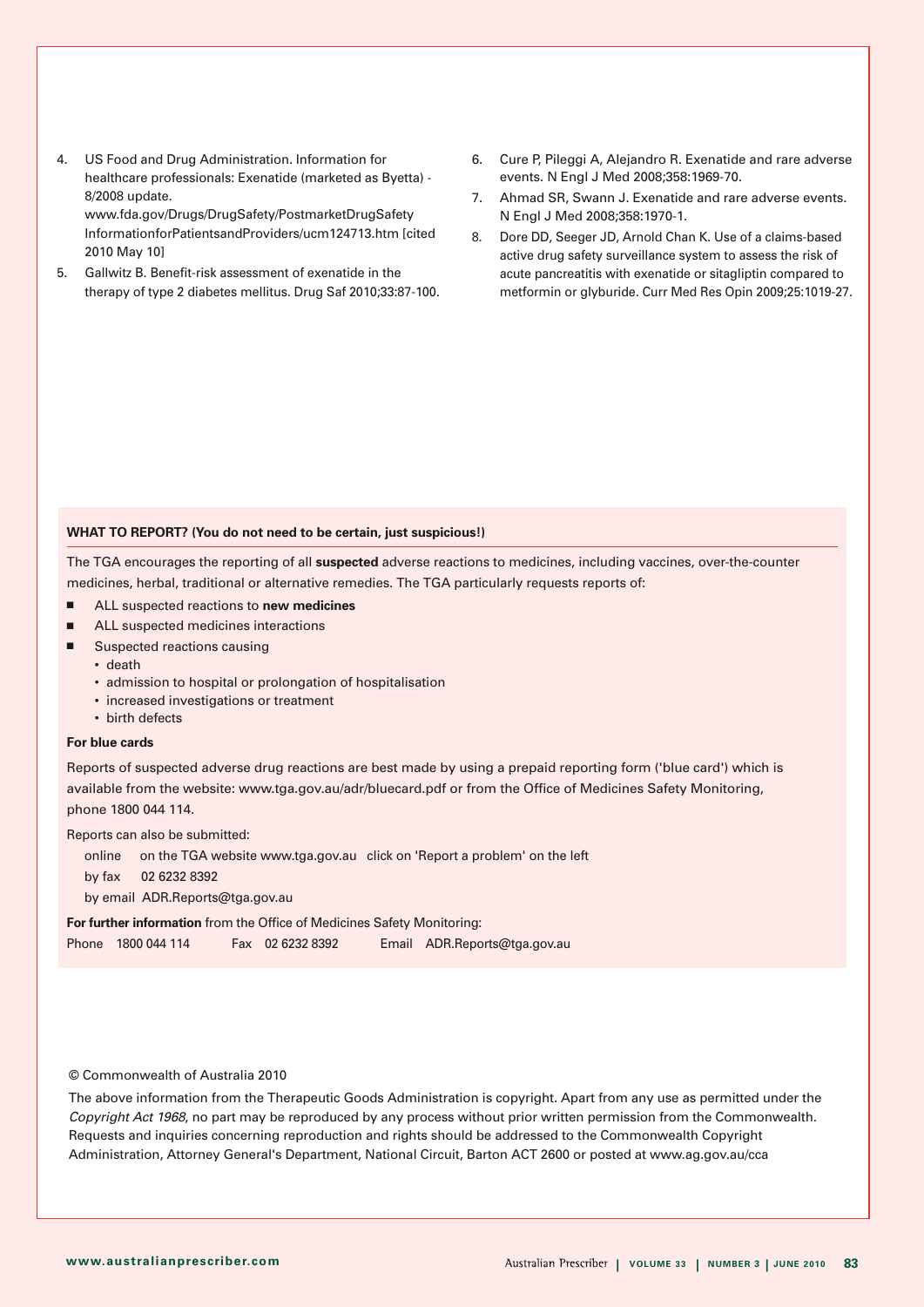# **Abnormal laboratory results**

# **Tests for cell-mediated immunity**

*Sandhya Limaye, Immunologist, Concord Hospital, Sydney South West Area Health Service*

# **Summary**

**Patients with cell-mediated immunodeficiency experience recurrent infections with a broad range of pathogens, and an accompanying humoral immunodeficiency is not uncommon. A persistently low lymphocyte differential on a full blood count may provide a clue and should prompt further testing with quantification of lymphocyte subsets. Measurement of total immunoglobulins is a first-line screening investigation in suspected humoral immunodeficiency. Further investigations, which provide an** *in vitro* **or** *in vivo* **functional assessment, are highly specialised assays which are difficult to perform and interpret. Consultation with a specialist immunologist and the diagnostic laboratory is recommended.** 

Key words: hypogammaglobulinaemia, immunodeficiency. *(Aust Prescr 2010;33:84–7)*

# **Introduction**

Defence against potentially harmful pathogens is achieved by physical barriers such as skin and mucous membranes, and the coordinated efforts of the innate and adaptive immune systems. Innate immune responses are carried out by macrophages, neutrophils and natural killer cells, together with cytokines, complement and acute phase reactants such as C-reactive protein. Adaptive immunity relies upon B and T lymphocytes which express antigen-specific surface receptors. It can be divided into humoral (antibody-mediated and dependent upon B lymphocytes) and cellular (coordinated by T lymphocytes) immunity. While this distinction is oversimplified and somewhat inaccurate in that both types of responses are dependent upon helper T lymphocytes, it provides a useful model for classifying and evaluating suspected immunodeficiency.

# **Immunodeficiency**

This occurs when failure of any part of the immune system leads to an increased predisposition to infection and associated sequelae such as autoimmunity and malignancy. Primary immunodeficiency results from genetic mutations of components intrinsic to the immune system. Clinical diagnosis should be accompanied by molecular identification of a genetic mutation wherever possible to confirm the diagnosis, identify genotypephenotype correlation, assist with genetic counselling and identify suitable candidates for gene-specific therapy. Secondary immunodeficiency results from defective immune function as a consequence of another condition such as HIV infection. Drugs such as corticosteroids, azathioprine, methotrexate or cyclosporin can also cause secondary immunodeficiency. Subtle impairment of immune function can also accompany certain chronic medical conditions including diabetes and chronic renal failure.

Immunodeficiency can be classified functionally into humoral or cell-mediated arms, as dysfunction of either pathway is characterised by specific clinical presentations (Table 1). Possible investigations for suspected immunodeficiency are presented in Table 2. These tests should be performed when the patient is clinically well, and not during an acute infective illness.

# **Humoral immunodeficiency**

Antibody deficiency, or hypogammaglobulinaemia, can occur as a result of intrinsic defects of humoral immunity (primary), or secondary to another pathological condition. It is the most common manifestation of primary immunodeficiency and encompasses a broad range of clinical diagnoses. Clinical presentation can range from asymptomatic, to recurrent, atypical or life-threatening infections. Encapsulated bacteria, such as *Streptococcus pneumoniae*, *Neisseriae* species and *Haemophilus influenzae*, pose a particular threat as well as other bacterial species including *Staphylococcus aureus*, *Pseudomonas aeruginosa*, *Campylobacter fetus* and *Mycoplasma* species. Recurrent or unusually severe sinopulmonary infection, other infections (gastrointestinal, skin, joint or central nervous system), or evidence of end-organ damage such as bronchiectasis, should alert the doctor to the possibility of an underlying humoral immunodeficiency.

# *Measuring humoral immunity*

The simplest initial investigation for this condition is to quantify immunoglobulin (Ig) concentrations (IgG, IgA and IgM). Normal levels, however, do not exclude a humoral defect and if clinical suspicion is high, then more advanced investigations can be undertaken. This includes measuring antibodies to specific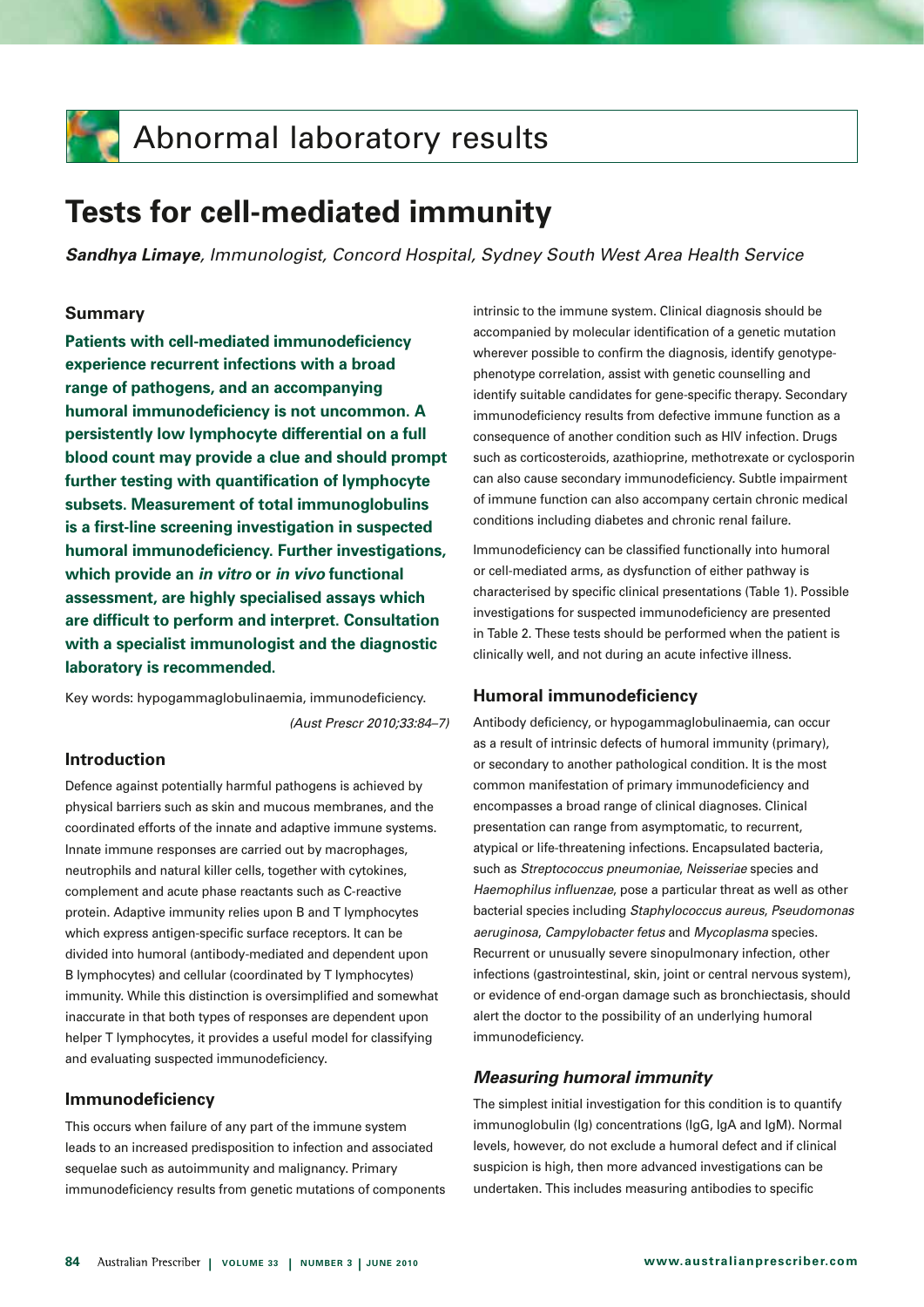| <b>Humoral immunodeficiency</b><br>Hypogammaglobulinaemia<br>Recurrent sinopulmonary infection:<br>- Streptococcus pneumoniae<br>- Haemophilus influenzae<br>- Neisseria species<br>Other bacterial infections such as gastrointestinal, central<br>nervous system, joint<br>Evidence of end-organ damage such as bronchiectasis,<br>conductive hearing loss<br><b>Cellular immunodeficiency</b><br>Infections with:<br>T cell dysfunction<br>- intracellular bacteria (mycobacteria, salmonella)<br>- viruses (Epstein Barr, cytomegalovirus, varicella zoster,<br>herpes simplex)<br>- fungi (candida, aspergillus, cryptococcus, histoplasma,<br>pneumocystis)<br>Interleukin-12 interferon gamma axis deficiency<br>Atypical mycobacterial and salmonella infections<br>Impaired response to Candida species<br>Persistent mucocutaneous candidiasis<br>Autoimmune endocrinopathy<br><b>Combined immunodeficiency</b><br>Combined T and B cell dysfunction<br>Combined features of T cell deficiency and<br>hypogammaglobulinaemia<br>Severe combined immunodeficiency syndromes<br>Failure to thrive in children<br>Opportunistic infection<br>Overwhelming sepsis<br>Wiskott-Aldrich syndrome<br>Thrombocytopenia<br>Eczema<br>Infection with encapsulated bacteria<br>Ataxia telangiectasia<br>Sinopulmonary disease<br>Cerebellar ataxia<br>Oculocutaneous telangiectasia<br>DiGeorge syndrome<br>Hypocalcaemia<br><b>Recurrent infection</b><br>Cardiac disease<br>Abnormal facial features<br>Hyper IgM syndromes<br>Recurrent pyogenic infection<br>Opportunistic infection<br>Natural killer cell dysfunction<br>Recurrent herpes virus infection<br>Recurrent papillomavirus infection (warts)<br>Phagocyte defects<br>Recurrent pyogenic infections | <b>Type of immunodeficiency</b> | <b>Clinical presentation</b>                             |
|-------------------------------------------------------------------------------------------------------------------------------------------------------------------------------------------------------------------------------------------------------------------------------------------------------------------------------------------------------------------------------------------------------------------------------------------------------------------------------------------------------------------------------------------------------------------------------------------------------------------------------------------------------------------------------------------------------------------------------------------------------------------------------------------------------------------------------------------------------------------------------------------------------------------------------------------------------------------------------------------------------------------------------------------------------------------------------------------------------------------------------------------------------------------------------------------------------------------------------------------------------------------------------------------------------------------------------------------------------------------------------------------------------------------------------------------------------------------------------------------------------------------------------------------------------------------------------------------------------------------------------------------------------------------------------------------------------------------------------------------------------------------|---------------------------------|----------------------------------------------------------|
|                                                                                                                                                                                                                                                                                                                                                                                                                                                                                                                                                                                                                                                                                                                                                                                                                                                                                                                                                                                                                                                                                                                                                                                                                                                                                                                                                                                                                                                                                                                                                                                                                                                                                                                                                                   |                                 |                                                          |
|                                                                                                                                                                                                                                                                                                                                                                                                                                                                                                                                                                                                                                                                                                                                                                                                                                                                                                                                                                                                                                                                                                                                                                                                                                                                                                                                                                                                                                                                                                                                                                                                                                                                                                                                                                   |                                 |                                                          |
|                                                                                                                                                                                                                                                                                                                                                                                                                                                                                                                                                                                                                                                                                                                                                                                                                                                                                                                                                                                                                                                                                                                                                                                                                                                                                                                                                                                                                                                                                                                                                                                                                                                                                                                                                                   |                                 |                                                          |
|                                                                                                                                                                                                                                                                                                                                                                                                                                                                                                                                                                                                                                                                                                                                                                                                                                                                                                                                                                                                                                                                                                                                                                                                                                                                                                                                                                                                                                                                                                                                                                                                                                                                                                                                                                   |                                 |                                                          |
|                                                                                                                                                                                                                                                                                                                                                                                                                                                                                                                                                                                                                                                                                                                                                                                                                                                                                                                                                                                                                                                                                                                                                                                                                                                                                                                                                                                                                                                                                                                                                                                                                                                                                                                                                                   |                                 |                                                          |
|                                                                                                                                                                                                                                                                                                                                                                                                                                                                                                                                                                                                                                                                                                                                                                                                                                                                                                                                                                                                                                                                                                                                                                                                                                                                                                                                                                                                                                                                                                                                                                                                                                                                                                                                                                   |                                 |                                                          |
|                                                                                                                                                                                                                                                                                                                                                                                                                                                                                                                                                                                                                                                                                                                                                                                                                                                                                                                                                                                                                                                                                                                                                                                                                                                                                                                                                                                                                                                                                                                                                                                                                                                                                                                                                                   |                                 |                                                          |
|                                                                                                                                                                                                                                                                                                                                                                                                                                                                                                                                                                                                                                                                                                                                                                                                                                                                                                                                                                                                                                                                                                                                                                                                                                                                                                                                                                                                                                                                                                                                                                                                                                                                                                                                                                   |                                 |                                                          |
|                                                                                                                                                                                                                                                                                                                                                                                                                                                                                                                                                                                                                                                                                                                                                                                                                                                                                                                                                                                                                                                                                                                                                                                                                                                                                                                                                                                                                                                                                                                                                                                                                                                                                                                                                                   |                                 |                                                          |
|                                                                                                                                                                                                                                                                                                                                                                                                                                                                                                                                                                                                                                                                                                                                                                                                                                                                                                                                                                                                                                                                                                                                                                                                                                                                                                                                                                                                                                                                                                                                                                                                                                                                                                                                                                   |                                 |                                                          |
|                                                                                                                                                                                                                                                                                                                                                                                                                                                                                                                                                                                                                                                                                                                                                                                                                                                                                                                                                                                                                                                                                                                                                                                                                                                                                                                                                                                                                                                                                                                                                                                                                                                                                                                                                                   |                                 |                                                          |
|                                                                                                                                                                                                                                                                                                                                                                                                                                                                                                                                                                                                                                                                                                                                                                                                                                                                                                                                                                                                                                                                                                                                                                                                                                                                                                                                                                                                                                                                                                                                                                                                                                                                                                                                                                   |                                 |                                                          |
|                                                                                                                                                                                                                                                                                                                                                                                                                                                                                                                                                                                                                                                                                                                                                                                                                                                                                                                                                                                                                                                                                                                                                                                                                                                                                                                                                                                                                                                                                                                                                                                                                                                                                                                                                                   |                                 | - protozoa (toxoplasma, microsporidium, cryptosporidium) |
|                                                                                                                                                                                                                                                                                                                                                                                                                                                                                                                                                                                                                                                                                                                                                                                                                                                                                                                                                                                                                                                                                                                                                                                                                                                                                                                                                                                                                                                                                                                                                                                                                                                                                                                                                                   |                                 |                                                          |
|                                                                                                                                                                                                                                                                                                                                                                                                                                                                                                                                                                                                                                                                                                                                                                                                                                                                                                                                                                                                                                                                                                                                                                                                                                                                                                                                                                                                                                                                                                                                                                                                                                                                                                                                                                   |                                 |                                                          |
|                                                                                                                                                                                                                                                                                                                                                                                                                                                                                                                                                                                                                                                                                                                                                                                                                                                                                                                                                                                                                                                                                                                                                                                                                                                                                                                                                                                                                                                                                                                                                                                                                                                                                                                                                                   |                                 |                                                          |
|                                                                                                                                                                                                                                                                                                                                                                                                                                                                                                                                                                                                                                                                                                                                                                                                                                                                                                                                                                                                                                                                                                                                                                                                                                                                                                                                                                                                                                                                                                                                                                                                                                                                                                                                                                   |                                 |                                                          |
|                                                                                                                                                                                                                                                                                                                                                                                                                                                                                                                                                                                                                                                                                                                                                                                                                                                                                                                                                                                                                                                                                                                                                                                                                                                                                                                                                                                                                                                                                                                                                                                                                                                                                                                                                                   |                                 |                                                          |
|                                                                                                                                                                                                                                                                                                                                                                                                                                                                                                                                                                                                                                                                                                                                                                                                                                                                                                                                                                                                                                                                                                                                                                                                                                                                                                                                                                                                                                                                                                                                                                                                                                                                                                                                                                   |                                 |                                                          |
|                                                                                                                                                                                                                                                                                                                                                                                                                                                                                                                                                                                                                                                                                                                                                                                                                                                                                                                                                                                                                                                                                                                                                                                                                                                                                                                                                                                                                                                                                                                                                                                                                                                                                                                                                                   |                                 |                                                          |
|                                                                                                                                                                                                                                                                                                                                                                                                                                                                                                                                                                                                                                                                                                                                                                                                                                                                                                                                                                                                                                                                                                                                                                                                                                                                                                                                                                                                                                                                                                                                                                                                                                                                                                                                                                   |                                 |                                                          |
|                                                                                                                                                                                                                                                                                                                                                                                                                                                                                                                                                                                                                                                                                                                                                                                                                                                                                                                                                                                                                                                                                                                                                                                                                                                                                                                                                                                                                                                                                                                                                                                                                                                                                                                                                                   |                                 |                                                          |
|                                                                                                                                                                                                                                                                                                                                                                                                                                                                                                                                                                                                                                                                                                                                                                                                                                                                                                                                                                                                                                                                                                                                                                                                                                                                                                                                                                                                                                                                                                                                                                                                                                                                                                                                                                   |                                 |                                                          |
|                                                                                                                                                                                                                                                                                                                                                                                                                                                                                                                                                                                                                                                                                                                                                                                                                                                                                                                                                                                                                                                                                                                                                                                                                                                                                                                                                                                                                                                                                                                                                                                                                                                                                                                                                                   |                                 |                                                          |
|                                                                                                                                                                                                                                                                                                                                                                                                                                                                                                                                                                                                                                                                                                                                                                                                                                                                                                                                                                                                                                                                                                                                                                                                                                                                                                                                                                                                                                                                                                                                                                                                                                                                                                                                                                   |                                 |                                                          |
|                                                                                                                                                                                                                                                                                                                                                                                                                                                                                                                                                                                                                                                                                                                                                                                                                                                                                                                                                                                                                                                                                                                                                                                                                                                                                                                                                                                                                                                                                                                                                                                                                                                                                                                                                                   |                                 |                                                          |
|                                                                                                                                                                                                                                                                                                                                                                                                                                                                                                                                                                                                                                                                                                                                                                                                                                                                                                                                                                                                                                                                                                                                                                                                                                                                                                                                                                                                                                                                                                                                                                                                                                                                                                                                                                   |                                 |                                                          |
|                                                                                                                                                                                                                                                                                                                                                                                                                                                                                                                                                                                                                                                                                                                                                                                                                                                                                                                                                                                                                                                                                                                                                                                                                                                                                                                                                                                                                                                                                                                                                                                                                                                                                                                                                                   |                                 |                                                          |
|                                                                                                                                                                                                                                                                                                                                                                                                                                                                                                                                                                                                                                                                                                                                                                                                                                                                                                                                                                                                                                                                                                                                                                                                                                                                                                                                                                                                                                                                                                                                                                                                                                                                                                                                                                   |                                 |                                                          |
|                                                                                                                                                                                                                                                                                                                                                                                                                                                                                                                                                                                                                                                                                                                                                                                                                                                                                                                                                                                                                                                                                                                                                                                                                                                                                                                                                                                                                                                                                                                                                                                                                                                                                                                                                                   |                                 |                                                          |
|                                                                                                                                                                                                                                                                                                                                                                                                                                                                                                                                                                                                                                                                                                                                                                                                                                                                                                                                                                                                                                                                                                                                                                                                                                                                                                                                                                                                                                                                                                                                                                                                                                                                                                                                                                   |                                 |                                                          |
|                                                                                                                                                                                                                                                                                                                                                                                                                                                                                                                                                                                                                                                                                                                                                                                                                                                                                                                                                                                                                                                                                                                                                                                                                                                                                                                                                                                                                                                                                                                                                                                                                                                                                                                                                                   |                                 |                                                          |
|                                                                                                                                                                                                                                                                                                                                                                                                                                                                                                                                                                                                                                                                                                                                                                                                                                                                                                                                                                                                                                                                                                                                                                                                                                                                                                                                                                                                                                                                                                                                                                                                                                                                                                                                                                   |                                 |                                                          |
|                                                                                                                                                                                                                                                                                                                                                                                                                                                                                                                                                                                                                                                                                                                                                                                                                                                                                                                                                                                                                                                                                                                                                                                                                                                                                                                                                                                                                                                                                                                                                                                                                                                                                                                                                                   |                                 |                                                          |
|                                                                                                                                                                                                                                                                                                                                                                                                                                                                                                                                                                                                                                                                                                                                                                                                                                                                                                                                                                                                                                                                                                                                                                                                                                                                                                                                                                                                                                                                                                                                                                                                                                                                                                                                                                   |                                 |                                                          |
|                                                                                                                                                                                                                                                                                                                                                                                                                                                                                                                                                                                                                                                                                                                                                                                                                                                                                                                                                                                                                                                                                                                                                                                                                                                                                                                                                                                                                                                                                                                                                                                                                                                                                                                                                                   |                                 |                                                          |

antigens following vaccination to assess if the patient produces a functional antibody response. This is usually performed in conjunction with assessment by a clinical immunologist. Immunoglobulin G subclasses can also be quantified – however the clinical utility of this investigation is somewhat controversial.

# **Cell-mediated immunodeficiency**

Defective T cell-mediated immunity predisposes patients to a broader range of infections than humoral immunodeficiency, including intracellular pathogens, persistent superficial candidiasis or recurrent viral, fungal or protozoal infections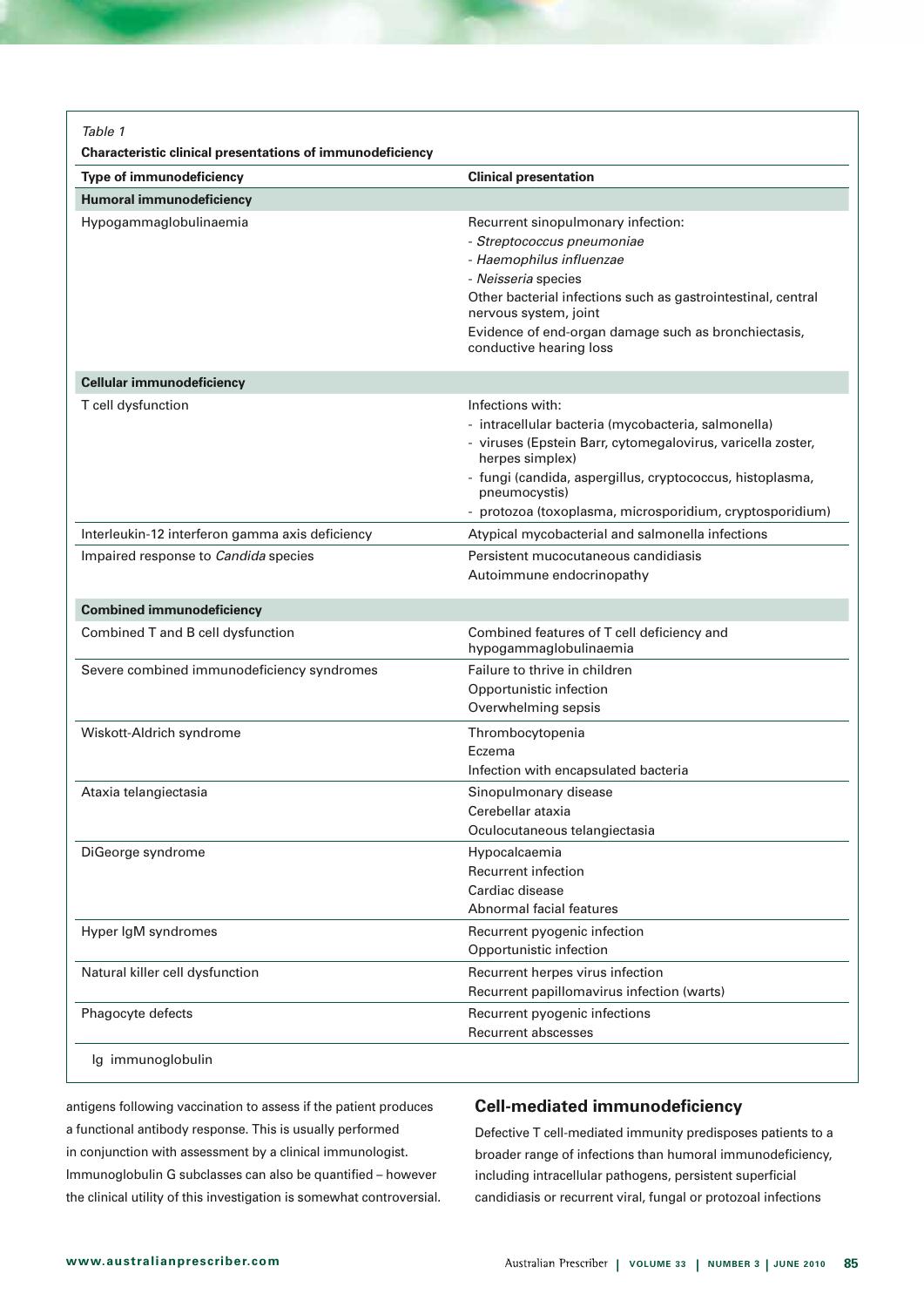(Table 1). Defects can again be classified as either primary, or secondary to extrinsic factors. HIV infection resulting in progressive depletion of CD4 T cells is a particular consideration. As helper T cells are required for B cell-mediated antibody production, T cell immunodeficiency can result in functional B cell defects, thus patients with cell-mediated immunodeficiency often have an accompanying hypogammaglobulinaemia. This is termed combined immunodeficiency.

# *Measuring cellular immunity*

Measurement of cell-mediated immunity can be undertaken by both *in vitro* and *in vivo* methods. It is, however, more problematic than humoral assessment as assays are plagued by difficulties in standardisation, biological variability, imprecision and technical complexity. Most tests are highly specialised and referral to a clinical immunologist is recommended.

# *Flow cytometry*

The first step in the evaluation of cell-mediated immunity is to quantify circulating immune cells and their subsets by flow cytometric analysis. Patients' blood cells are incubated with fluorochrome-labelled monoclonal antibodies directed against cell surface molecules and analysed by a flow cytometer, which measures light scatter and fluorescence emission from individual cells. Different cell populations (B cells, and CD4/CD8 T cells and natural killer cells) can be distinguished based on their scatter profile and surface molecule expression. Absolute cell numbers are calculated as a percentage of the total white cell count and results are compared to age-matched reference ranges. It is important to note, however, that analogous to immunoglobulin measurement, quantification of lymphocyte numbers does not give an indication of their functional capacity. Lymphocyte subset analysis aids in the diagnosis and classification of paediatric severe combined immunodeficiency syndromes, and is also recommended in the evaluation of hypogammaglobulinaemia in common variable immunodeficiency. Quantifying CD4 T lymphocytes provides prognostic information and gives an indication of susceptibility to opportunistic infections in patients with HIV infection.

# *Delayed-type hypersensitivity skin testing*

Delayed-type hypersensitivity skin testing provides a functional *in vivo* assessment of cellular immunity. The skin response following intradermal inoculation of antigen is dependent on antigen-specific memory T cells and results in local inflammation after 48–72 hours due to the recruitment of mononuclear cells (lymphocytes, monocytes) and neutrophils. By convention, a diameter of 5 mm induration is accepted as a positive result. The most widespread use of this type of test is the Mantoux test, which assesses previous exposure to *Mycobacterium tuberculosis* or Bacillus Calmette-Guérin (BCG) vaccination by evaluating the skin response to intradermal tuberculin. Other ubiquitous

#### *Table 2*

**Investigations for suspected immunodeficiency**

| <b>Suspected</b><br>immunodeficiency | <b>Screening</b><br>tests                                                                                       | Advanced<br>investigations                                                                                                     |
|--------------------------------------|-----------------------------------------------------------------------------------------------------------------|--------------------------------------------------------------------------------------------------------------------------------|
| Humoral<br>immunodeficiency          | lgG, IgA, IgM<br>Full blood count<br>and differential*<br>Lymphocyte<br>subsets*                                | IgG subclasses<br>Specific antibody<br>titres and<br>response to<br>vaccination                                                |
| Cellular<br>immunodeficiency         | Full blood count<br>and differential*<br>Lymphocyte<br>subsets*<br>HIV testing if<br>indicated<br>lgG, IgA, IgM | Delayed-type<br>hypersensitivity<br>skin tests<br>Lymphocyte<br>proliferation<br>assays<br>Natural killer cell<br>cytotoxicity |

Ig immunoglobulin

\* defer testing until resolution of acute infective illness

antigens that can be tested include tetanus, candida and certain bacterial antigens. Skin responses are dependent upon previous exposure to the antigen and thus this test is of little use in infants less than six months of age.

Skin testing identifies functional memory T cells to a particular antigen, or the presence of cutaneous anergy. The latter is defined as an impaired cutaneous hypersensitivity response to a panel of common antigens and is consistent with cellular immune dysfunction. Causes of cutaneous anergy are listed in Table 3.

# *Lymphocyte proliferation assays*

Lymphocyte proliferation assays are indicated if there is a suspicion of a defective cellular immune response either globally or to a specific antigen such as candida. The patient's peripheral blood mononuclear cells are incubated *in vitro* for 3–5 days with either a mitogen (substance which induces cellular division) or a recall antigen (to which the patient has been previously exposed). Radioactive thymidine is added to the culture and subsequently incorporated into the DNA of dividing cells. Radioactivity of the cell culture is measured after 24 hours and is directly proportional to the degree of induced cellular proliferation. Peripheral blood mononuclear cells from a healthy control are evaluated in parallel for comparison.

These assays are technically complex and are only performed by specialist laboratories. As the investigation can be timeconsuming, it is advisable to first discuss the appropriateness of testing and choice of assay with the laboratory. Results are affected by immunosuppressive drugs, severe nutritional deficiencies and intercurrent illness<sup>1</sup> and these factors must be considered when interpreting results. As with skin testing, the patient must have been previously exposed to the antigen, thus antigen proliferation assays are not feasible in babies less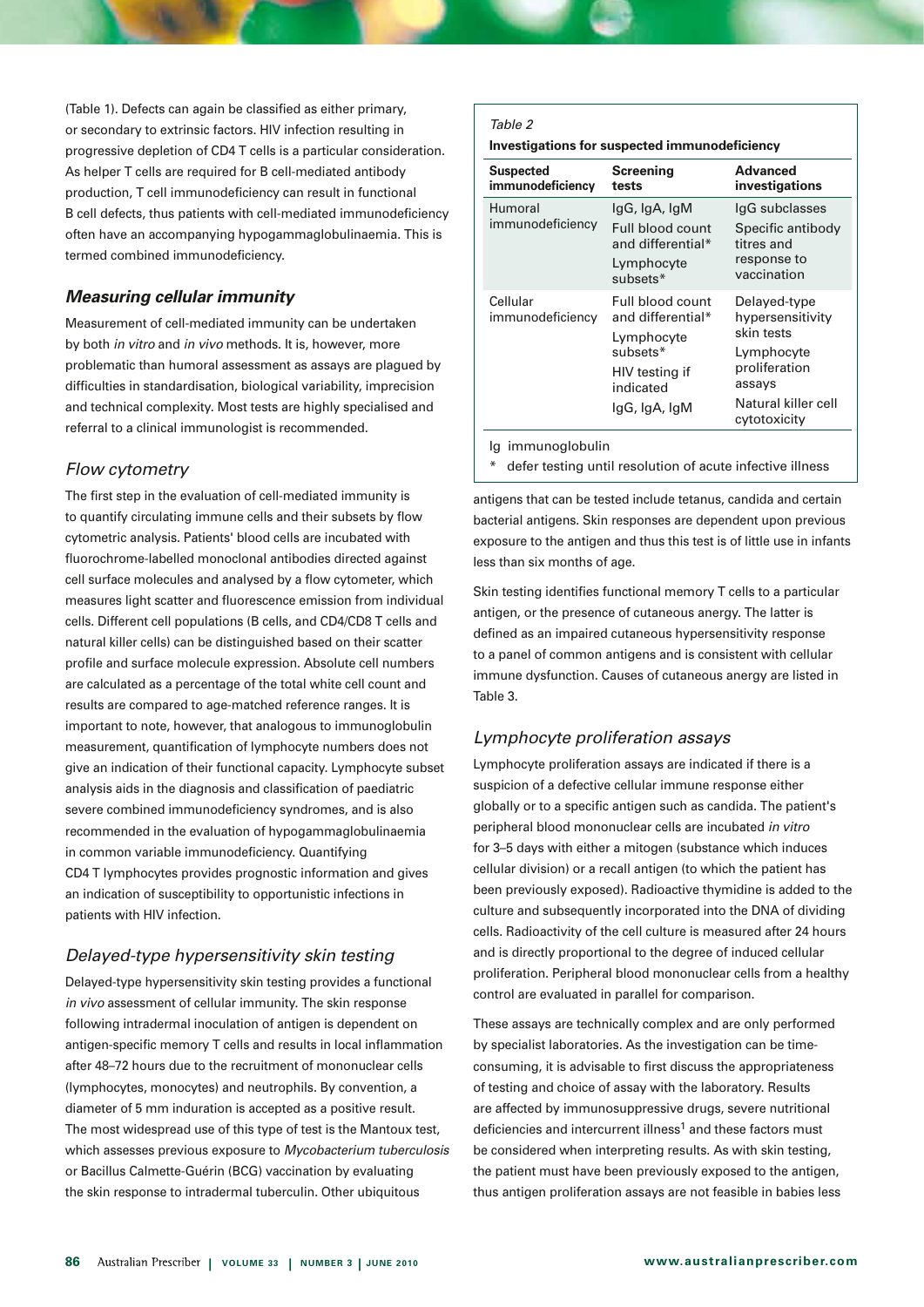| Table 3                             |                                                                                                                        |  |
|-------------------------------------|------------------------------------------------------------------------------------------------------------------------|--|
| Causes of cutaneous anergy*         |                                                                                                                        |  |
| Cause                               | <b>Examples</b>                                                                                                        |  |
| Drugs                               | Corticosteroids (usually high dose)<br>Immunosuppressants                                                              |  |
|                                     | Chemotherapy                                                                                                           |  |
| Immunodeficiency                    | Ataxia telangiectasia<br>Severe combined immunodeficiency<br>syndrome<br>DiGeorge syndrome<br>Wiskott-Aldrich syndrome |  |
| Infection                           | <b>HIV</b><br>Influenza<br><b>Measles</b><br>Mumps<br>Active tuberculosis                                              |  |
| Other conditions                    | Malignancy<br>Chronic lymphocytic leukaemia<br>Sarcoidosis<br>Chronic renal failure<br>Chronic liver disease           |  |
| Testing errors                      | Poor technique<br>Inadequate antigen dose                                                                              |  |
| * impaired skin response to antigen |                                                                                                                        |  |

than six months of age. Response to mitogens, however, can be performed at any age from birth onwards.2

# *Other assays measuring lymphocyte activation*

Other functional *in vitro* measures of lymphocyte activation include determining changes in surface marker expression (CD25, CD69, CD71) following activation<sup>3</sup> or measurement of intracellular cytokines of T lymphocytes.

T cell proliferation following stimulation can be measured by succinimidyl ester of carboxyfluorescein diacetate (CFSE) dilution techniques, $4$  or T cell cytokine production quantified by ELISPOT assays. These assays, however, are not in routine use and are confined to research or specialised reference immunology laboratories.

The recently introduced interferon gamma (IFNγ) release assays measure T lymphocyte production of IFNγ in response to antigen exposure thereby providing an assessment of cell-mediated immunity. As with delayed-type hypersensitivity skin testing, clinical application is currently confined to the domain of tuberculosis latency and exposure.

# *Natural killer cell cytotoxicity assays*

Assessing natural killer cells is indicated in patients suffering recurrent infection with herpes virus, or papillomavirus (associated with cutaneous warts). Natural killer cell cytotoxicity is assessed

by a 51Cr-release assay in which patients' natural killer cells are incubated with 51Cr-labelled target cells. Lysis of the target cells by natural killer cells leads to the release of radioactivity which can be measured. Natural killer cell dysfunction may occur in patients with CD16 genetic mutations, chronic mucocutaneous candidiasis, severe combined immunodeficiency and other cellular immunodeficiency syndromes.5 These conditions need to be considered and excluded if natural killer cell dysfunction is confirmed. As with T and B lymphocytes, functional natural killer cell deficits can occur even when natural killer cell counts are normal. Natural killer cell assays are technically complex and are rarely performed in diagnostic immunology laboratories.

# **Conclusion**

The evaluation of suspected immunodeficiency is guided by clinical presentation. Screening tests of humoral and cellular immune function are initially performed, followed by referral to a specialist for more advanced investigations if clinically indicated (Table 2). Secondary causes of immunodeficiency, including HIV infection, need to be considered and excluded. When interpreting results, confounding factors such as immunosuppressive drug therapy and patient comorbidities, as well as analytical variables such as assay precision and reproducibility, need to be considered.

# **References**

- 1. Bonilla FA. Interpretation of lymphocyte proliferation tests. Ann Allergy Asthma Immunol 2008;101:101-4.
- 2. Hicks MJ, Jones JF, Thies AC, Weigle KA, Minnich LL. Agerelated changes in mitogen-induced lymphocyte function from birth to old age. Am J Clin Pathol 1983;80:159-63.
- 3. Caruso A, Licenziati S, Corulli M, Canaris AD, De Francesco MA, Fiorentini S, et al. Flow cytometric analysis of activation markers on stimulated T cells and their correlation with cell proliferation. Cytometry 1997;27:71-6.
- 4. Fulcher DA, Wong SWJ. Carboxyfluorescein succinimidyl ester-based proliferative assays for assessment of T cell function in the diagnostic laboratory. Immunol Cell Biol 1999;77:559-64.
- 5. Bonilla FA, Bernstein IL, Khan DA, Ballas ZK, Chinen J, Frank MM, et al. Practice parameter for the diagnosis and management of primary immunodeficiency. Ann Allergy Asthma Immunol 2005;94:S1-63.

*Conflict of interest: none declared*

# **Self-test questions**

*The following statements are either true or false (answers on page 95)*

- 1. Persistent superficial candidiasis may be a sign of T cell dysfunction.
- 2. Normal immunoglobulin concentrations exclude a humoral immunodeficiency.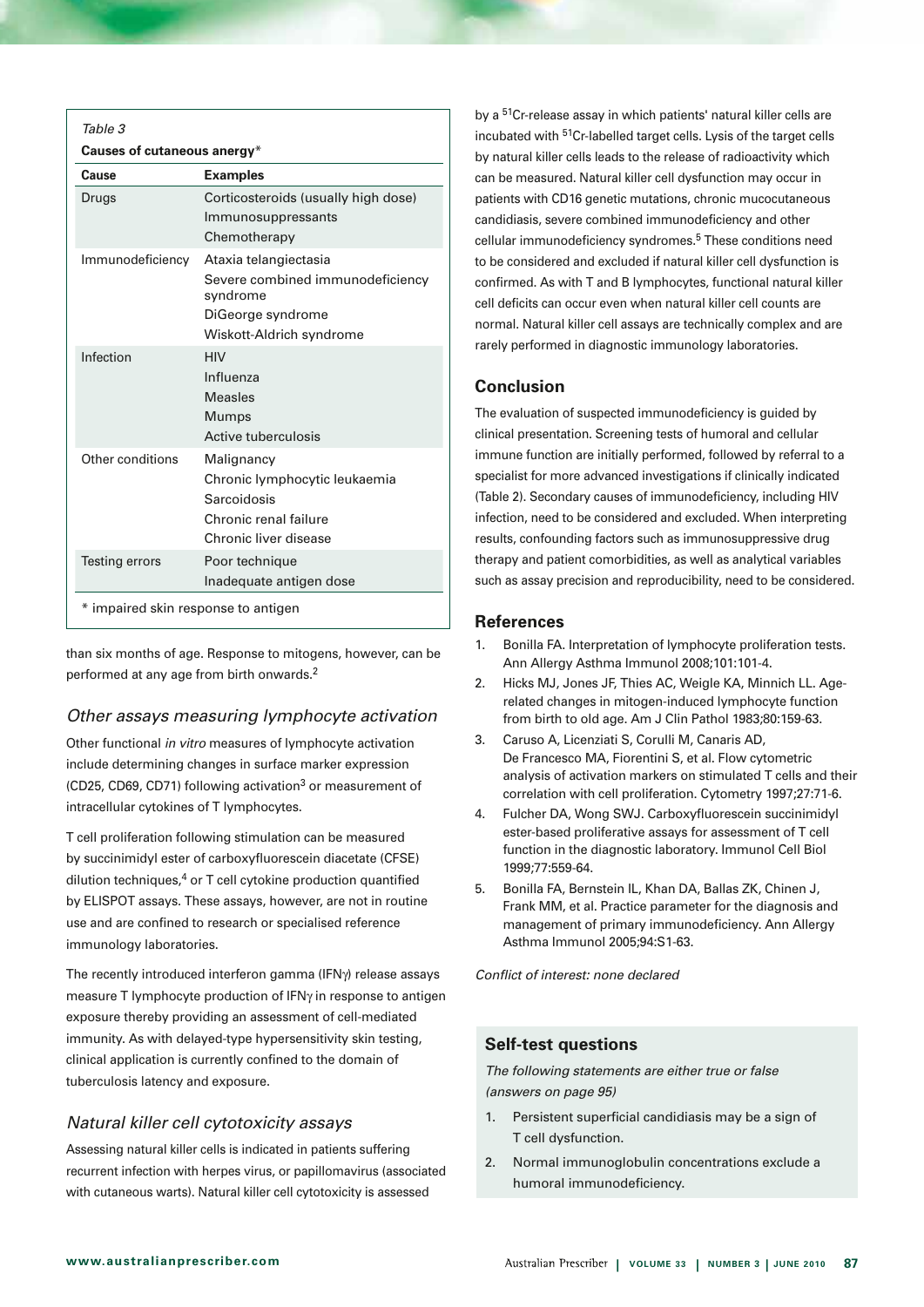# **Medicinal mishap**

# **Tamsulosin-induced intraoperative floppy iris syndrome during cataract surgery**

*Prepared by Adrian Fung, Senior Registrar, Sydney Eye Hospital; and Peter McCluskey, Director of Save Sight Institute, and Professor of Clinical Ophthalmology, Sydney Eye Hospital, Sydney* 

# **Case**

A 67-year-old man was referred for cataract surgery. He had noticed deteriorating vision in the left eye, greater than the right, over the last eight months with difficulty driving due to glare. He had a history of essential hypertension controlled by perindopril and had been taking tamsulosin for three years for benign prostatic hypertrophy with some symptomatic relief.

On examination, best-corrected visual acuity was 6/12 in the right and 6/24 in the left eye. Both pupils dilated minimally with topical tropicamide 1%, but light responses were normal. Apart from nuclear sclerotic cataracts, the rest of the anterior and posterior segment examination including intraocular pressures was normal.

Cataract surgery to the left eye was performed under local anaesthesia. Despite routine preoperative dilation with topical tropicamide 1%, cyclopentolate 1% and phenylephrine 2.5%, the patient's pupil remained miosed at 3 mm in diameter. This did not improve with instillation of topical phenylephrine 10%. Further intervention only increased the pupillary diameter to 3.5 mm.

The iris was noted to be atonic and had a propensity to prolapse out of the main clear corneal incision. A diagnosis of intraoperative floppy iris syndrome was suspected. Routine cataract surgery could not proceed with such a small pupil size. Four iris retracting hooks were needed to stretch the pupil to over 6 mm to enable the cataract to be removed (Fig. 1). Postoperatively, the patient's best-corrected visual acuity in his left eye improved to 6/12 on day one and 6/6 at four weeks.

# **Comment**

Intraoperative floppy iris syndrome is a condition characterised by:

- $\Box$  poor preoperative pupil dilation
- $\blacksquare$  a floppy iris with a propensity to billow and prolapse from surgical wounds
- $\blacksquare$  progressive intraoperative miosis.

A floppy iris makes cataract surgery more difficult, with a higher incidence of complications including posterior capsular rupture, vitreous loss and iris trauma.1

Intraoperative floppy iris syndrome has most commonly been associated with tamsulosin, a selective alpha, adrenergic antagonist used for relief of lower urinary tract symptoms associated with benign prostatic hypertrophy. The syndrome is nine times more prevalent in males.<sup>2</sup> Between  $40\%$ <sup>3</sup> and 90%1 of patients on tamsulosin develop intraoperative floppy iris syndrome. Tamsulosin has also been associated with a 2.3 times increased postoperative cataract complication rate.<sup>3</sup> Other less selective alpha<sub>1</sub> adrenergic antagonists including terazosin and prazosin have also been implicated. Although it can occur without use of alpha<sub>1</sub> adrenergic antagonists, no statistically significant association has been found between intraoperative floppy iris syndrome and other medications or disease.2

 $Alpha<sub>1</sub>$  adrenergic antagonists relax smooth muscle, including that of the dilator muscle of the iris. $3$  However, the mechanism by which tamsulosin induces intraoperative floppy iris syndrome is likely to be more complex given the multiple signalling pathways in the iris.<sup>2</sup> Histological studies have also failed to show changes in the dilator muscle.<sup>1</sup> Disappointingly, preoperative cessation of alpha<sub>1</sub> adrenergic antagonists does not prevent intraoperative floppy iris syndrome, even when stopped years before surgery, whereas they can induce intraoperative floppy iris syndrome within weeks of first use.1,3

The most important factor governing cataract surgery outcomes in patients on an alpha $_1$  adrenergic antagonist is recognition of its ability to induce intraoperative floppy iris syndrome. The astute surgeon can then plan a suitable management approach. Some studies have shown Fung & McCluskey 5

#### *Fig. 1*

**Iris retracting hooks used to stretch the pupil during Iris retracting hooks used to stretch the pupil during surgery cataract surgery**

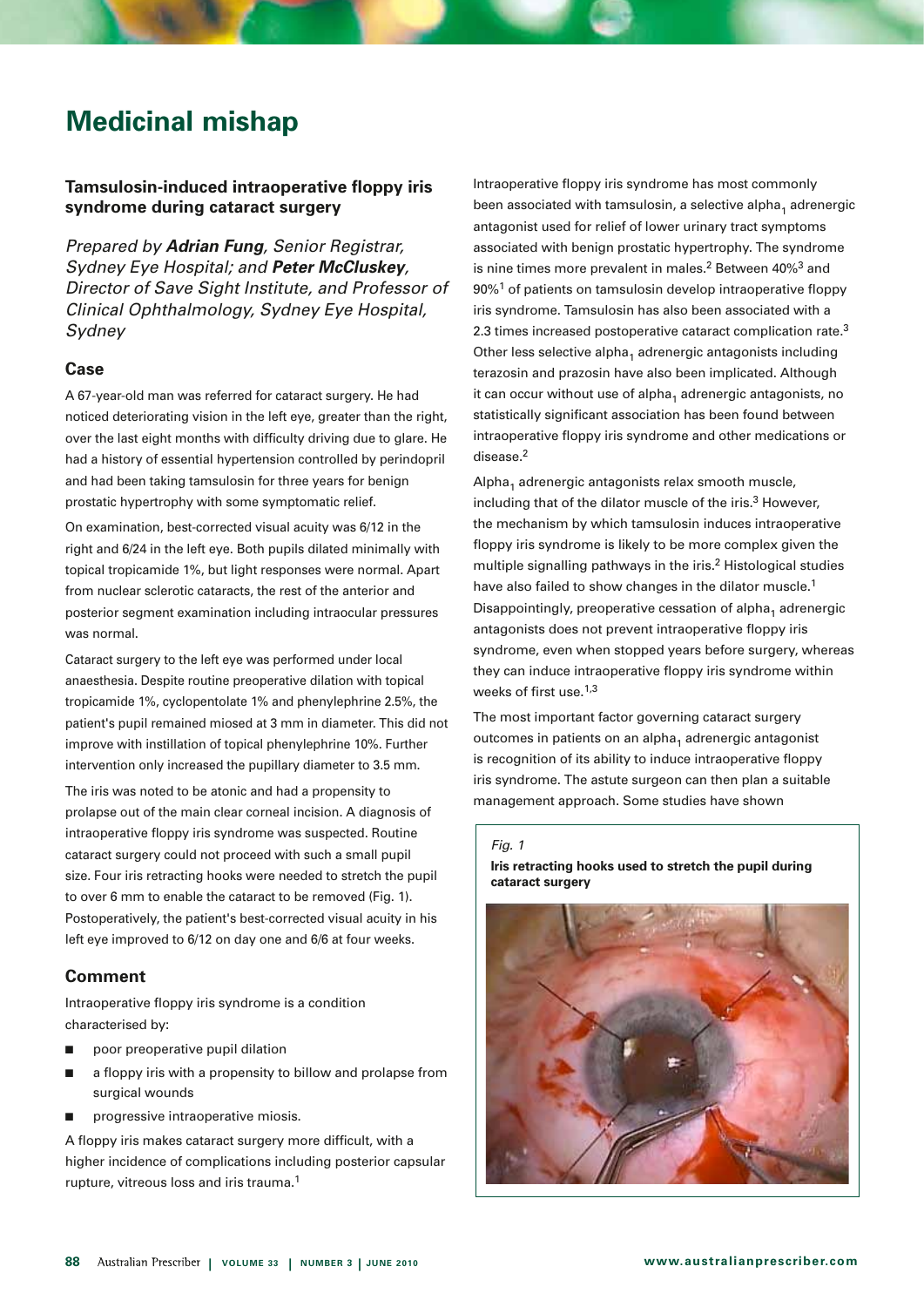intraoperative cataract complication rates (posterior capsular rupture with vitreous loss) with undiagnosed intraoperative floppy iris syndrome as high as 12%,2 falling to 0.6% when the surgeon is aware the patient has used tamsulosin.<sup>1</sup>

# **Conclusion**

As cataracts and the use of alpha<sub>1</sub> adrenergic antagonists increase with age, it is not surprising that the incidence of intraoperative floppy iris syndrome has been reported to occur in up to 3.7% of cataract surgeries.<sup>2</sup> It is important that patients due for cataract surgery are told to remind their ophthalmologist if they have ever taken tamsulosin. The ophthalmologist should also seek this history. Preoperative cessation of the drug is not currently recommended. With recognition of the potential problem and careful pre- and intraoperative planning, the

ophthalmologist can minimise surgical complications associated with intraoperative floppy iris syndrome.

#### **References**

- 1. Chang DF, Osher RH, Wang L, Koch DD. Prospective multicenter evaluation of cataract surgery in patients taking tamsulosin (Flomax). Ophthalmol 2007;114:957-64.
- 2. Neff KD, Sandoval HP, Fernandez de Castro LE, Nowacki AS, Vroman DT, Solomon KD. Factors associated with intraoperative floppy iris syndrome. Ophthalmol 2009;116:658-63.
- 3. Bell CM, Hatch WV, Fischer HD, Cernat G, Paterson JM, Grunier A, et al. Association between tamsulosin and serious ophthalmic adverse events in older men following cataract surgery. JAMA 2009;301:1991-6.

*Conflict of interest: none declared*

# **Drug information resources**

As of 1 July 2010 the Therapeutic Advice and Information Service (TAIS) national drug information service for health professionals will no longer be operational. The National Prescribing Service acknowledges the dedication and expertise of the staff who contributed to the high quality of TAIS over its ten years of operation.

Closer to the cessation date, health professionals will be able to access an index of other sources of drug information on the NPS website at www.nps.org.au/ health professionals. Please note that while some of these linked resources are open access, others may require a subscription fee.

# **New drugs**

Some of the views expressed in the following notes on newly approved products should be regarded as tentative, as there may be limited published data and little experience in Australia of their safety or efficacy. However, the Editorial Executive Committee believes that comments made in good faith at an early stage may still be of value. As a result of fuller experience, initial comments may need to be modified. The Committee is prepared to do this. Before new drugs are prescribed, the Committee believes it is important that full information is obtained either from the manufacturer's approved product information, a drug information centre or some other appropriate source.

# **Azacitidine**

Vidaza (Celgene)

vials containing 100 mg as lyophilised powder for reconstitution

Approved indication: myelodysplasia, leukaemia

Australian Medicines Handbook section 14

The myelodysplastic syndromes are disorders in which the pluripotent stem cells function abnormally. As any cell lines can be affected the patient may have anaemia, neutropenia or thrombocytopenia. The syndromes include chronic myelomonocytic leukaemia and the myelodysplasia may progress to acute myeloid leukaemia.

In myelodysplasia, tumour suppressor genes may be inactivated by hypermethylation. Preventing hypermethylation may reduce the proliferation of abnormal cells.

Azacitidine is an analogue of cytidine, one of the nucleosides which make up nucleic acids. When azacitidine is incorporated into DNA it inhibits DNA methyltransferase, reducing

hypermethylation, and has a direct cytotoxic effect on abnormally proliferating cells.

In the first treatment cycle azacitidine is given by daily subcutaneous injection for seven days. This cycle is repeated every four weeks for as long as the patient continues to benefit.

Most of the dose is excreted in the urine as azacitidine and its metabolites. Azacitidine is contraindicated in patients with malignant hepatic tumours and those with renal failure.

After phase II trials of intravenous and subcutaneous doses produced favourable results, a phase III trial was carried out in 191 patients with myelodysplasia. These patients were randomly assigned to azacitidine or supportive care. They were assessed after four treatment cycles, and those who had responded to azacitidine could continue. Responses were assessed by changes in the blood and bone marrow and the need for transfusion. In the azacitidine group, 16% of the patients had a partial response and 7% had a complete response. The median duration of all the improvements was 15 months. No-one in the supportive care group had a complete or a partial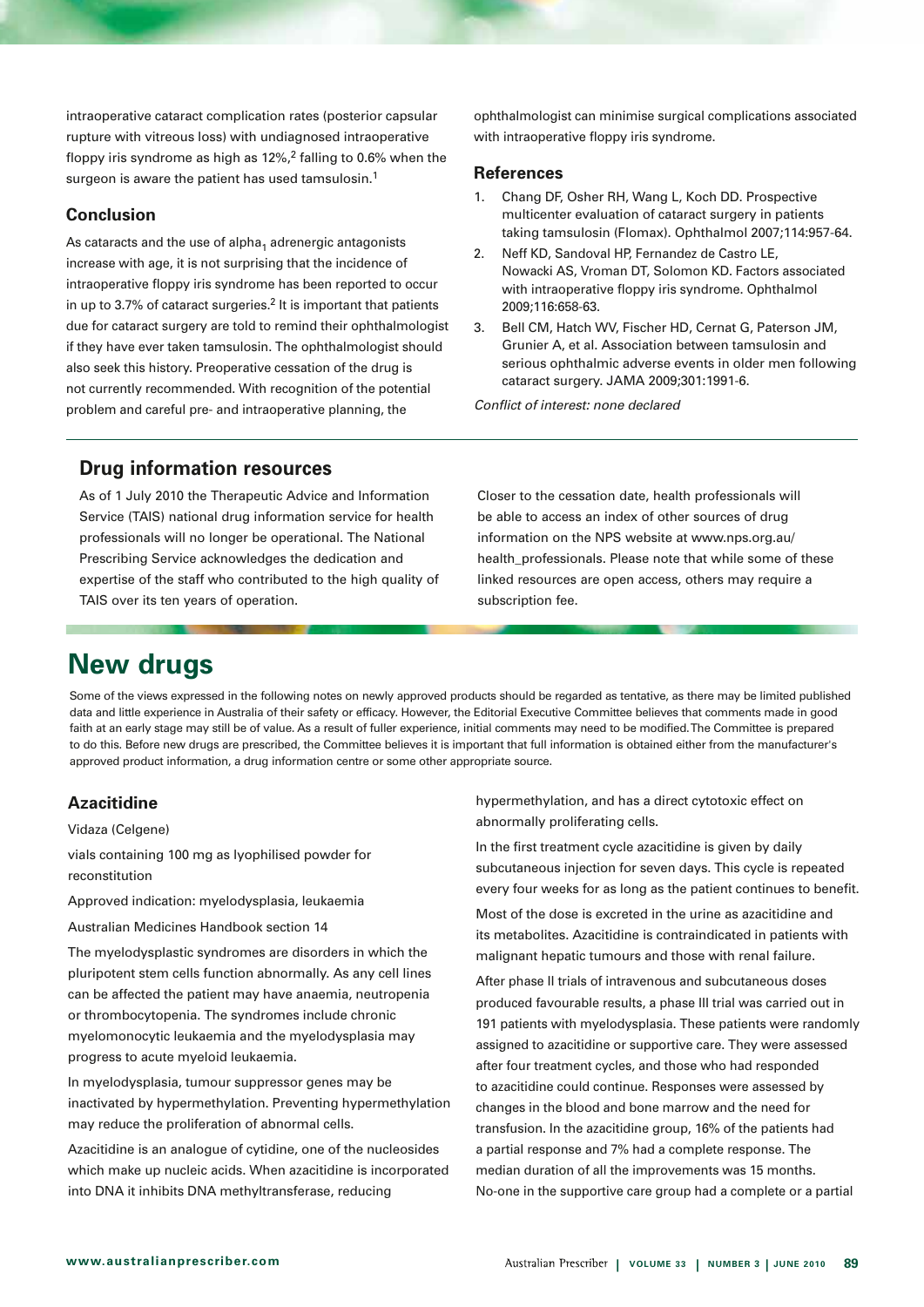response. With supportive care, the median time to death or the development of acute leukaemia was 12 months, compared with 21 months in the patients treated with azacitidine.<sup>1</sup>

Data from this trial and the phase II trials were reanalysed when an application was made to market the drug in the USA. The assessment criteria had changed and the reanalysis showed that few patients had partial remissions, but 10–17% had complete remissions and 23–36% had some haematological improvement. Under the new criteria some patients were found to have had acute myeloid leukaemia at the start of the studies. Those treated with azacitidine had a median survival of 19.3 months compared with 12.9 months for supportive care.2

Another study compared azacitidine with conventional care which could include chemotherapy. This study randomised 358 patients with myelodysplastic syndromes including chronic myelomonocytic leukaemia. Acute myeloid leukaemia developed after a median of 17.8 months with azacitidine and 11.5 months with conventional care. The patients had a median survival of 24.5 months with azacitidine and 15 months with conventional care. However, only 25 patients in the conventional care group received intensive chemotherapy and their survival rate was not statistically different from that of the azacitidine group. Patients given azacitidine had higher haemoglobin concentrations so there was a reduced need for red blood cell transfusions. The approved indications for azacitidine are based on this trial. These are specified forms of myelodysplastic syndromes, chronic myelomonocytic leukaemia, and acute myeloid leukaemia, when allogenic stem cell transplant is not indicated.<sup>3</sup>

Although azacitidine may reduce transfusion requirements it is a cytotoxic drug so patients still need to be monitored for anaemia, neutropenia and thrombocytopenia, particularly at the start of treatment. Infections are common and some patients will develop febrile neutropenia. In addition to full blood counts the patient's liver and renal function should be regularly checked because of the risk of toxicity. As gastrointestinal problems are frequent, antiemetic drugs should be given before each treatment. Other frequent adverse reactions include injection site reactions, dyspnoea, anorexia, arthralgia, dizziness and bruising. Despite the wide range of potentially severe adverse effects, there is evidence that azacitidine leads to a better quality of life by improving the patient's physical functioning, fatigue and dyspnoea.<sup>1</sup>

Most of the patients with myelodysplastic syndromes are elderly. They are not usually suitable for stem cell transplantation, so management has involved supportive care. Azacitidine seems to offer improved survival to specific groups of these patients.

 $\mathbf{T}$  **T** manufacturer provided additional useful information

# **References** \*†

- 1. Silverman LR, Demakos EP, Peterson BL, Kornblith AB, Holland JC, Odchimar-Reissig R, et al. Randomized controlled trial of azacitidine in patients with the myelodysplastic syndrome: a study of the cancer and leukemia group B. J Clin Oncol 2002;20:2429-40.
- 2. Silverman LR, McKenzie DR, Peterson BL, Holland JF, Backstrom JT, Beach CL, et al. Further analysis of trials with azacitidine in patients with myelodysplastic syndrome: studies 8421, 8921, and 9221 by the cancer and leukemia group B. J Clin Oncol 2006;24:3895-903.
- 3. Fenaux P, Mufti GJ, Hellstrom-Lindberg E, Santini V, Finelli C, Giagounidis A, et al; International Vidaza High-Risk MDS Survival Study Group. Efficacy of azacitidine compared with that of conventional care regimens in the treatment of higher-risk myelodysplastic syndromes: a randomised, open-label, phase III study. Lancet Oncol 2009;10:223-32.

# **Caffeine citrate**

#### Cafnea (Phebra)

2 mL vials containing 40 mg/2 mL for injection and 7 mL vials containing 25 mg/5 mL oral solution

Approved indication: apnoea of prematurity

Australian Medicines Handbook section 19

Premature babies are at risk of apnoea. This can occur in the absence of other problems, such as infection. Primary apnoea appears between two and seven days after birth and is most common in premature babies with a low birth weight. If the apnoea of prematurity is recurrent and prolonged, ventilation may be needed. Methylxanthines such as theophylline have been used as respiratory stimulants. Caffeine is also a methylxanthine and it has been used overseas to treat the apnoea of prematurity.

The mechanism of action is uncertain, but caffeine is thought to increase the response to hypercapnia and increase the respiratory rate. A loading dose is given intravenously over 30 minutes. The subsequent daily maintenance doses can be given intravenously or by mouth. Some of the dose is converted to theophylline, but this occurs slowly in premature babies. The half-life of caffeine in these babies is 80–120 hours. Most of the dose is excreted unchanged in the urine.

A study compared caffeine citrate with placebo in 82 babies, born between 25 and 32 weeks of gestation, who were having at least six episodes of apnoea in 24 hours. Over 7–10 days 69% of the caffeine group, but only 43% of the placebo group, achieved at least a 50% reduction in episodes of apnoea.1

A larger placebo-controlled study included babies with birth weights of 500–1250 g. The 2006 babies had an average gestational age of 27 weeks. Many were being treated for apnoea, but some babies were given treatment to prevent apnoea or to assist the removal of an endotracheal tube. The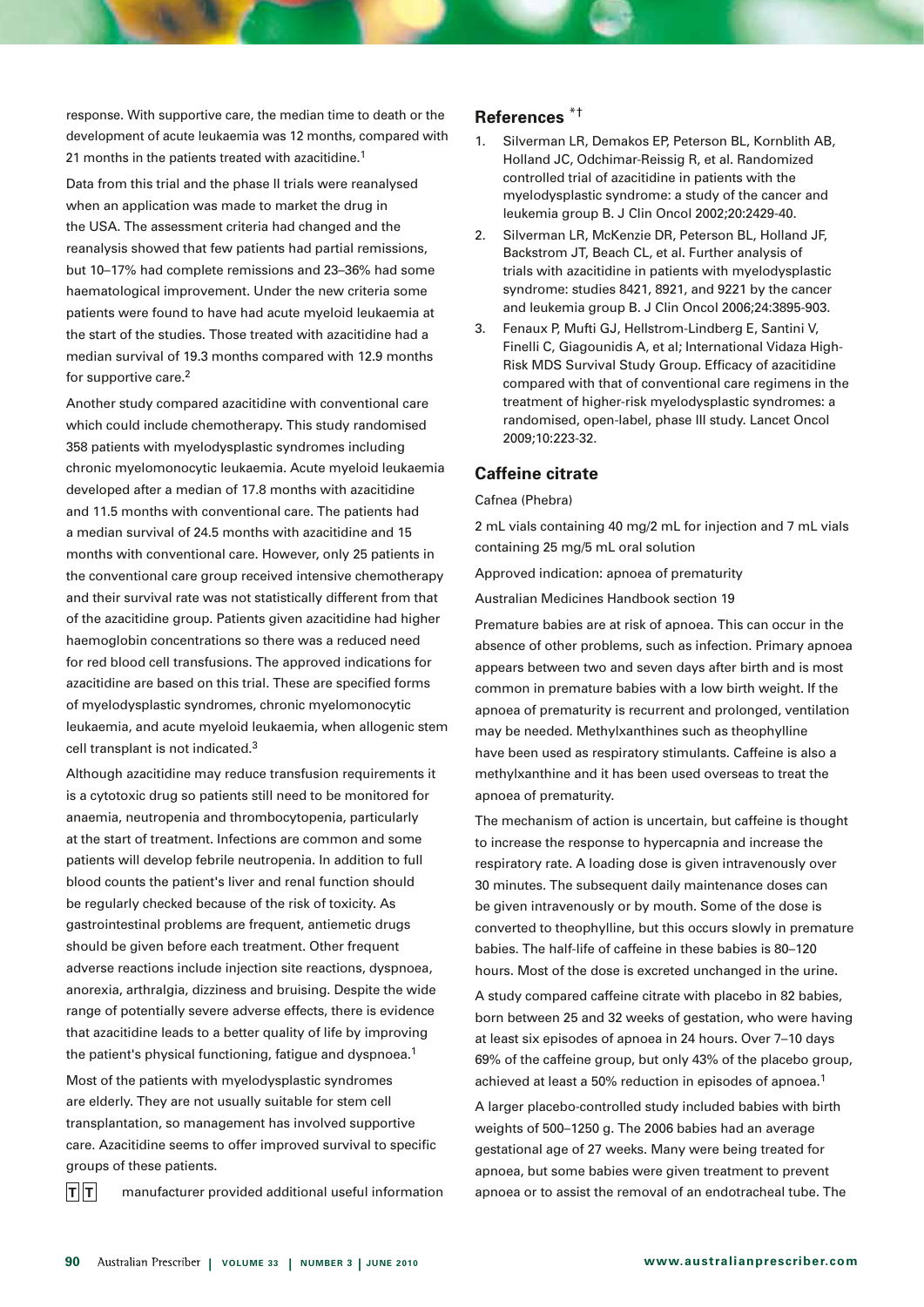first doses were given at a median age of 28 weeks and were stopped before 35 weeks. Supplemental oxygen was needed by 36% of the babies given caffeine citrate and 47% of those given a placebo. Compared to the placebo group, babies given caffeine citrate were significantly less likely to require surgical closure of a patent ductus arteriosus.2

Babies given caffeine may initially gain less weight than other premature babies. Most adverse effects are probably related to the stimulant action of caffeine. They include tachycardia, tachypnoea and jitteriness. Maternal consumption of caffeine should be considered when prescribing caffeine citrate.

Premature babies are very vulnerable patients. In long-term follow-up, 40% of the babies given caffeine died or survived with a neurodevelopmental disability. This was a statistically better outcome than the 46% rate seen in the placebo group. To prevent one adverse outcome 16 babies need to be treated for 37 days. Much of the benefit of caffeine is from earlier discontinuation of positive airways pressure.3

The results of the larger study are difficult to interpret because of the different indications for giving caffeine. In Australia the use of caffeine citrate will be restricted to the short-term treatment of the apnoea of prematurity in babies between 28 and 33 weeks of gestational age.

 $\mathbf{T}$  **T T** manufacturer provided clinical evaluation

# **References** \*†

- 1. Erenberg A, Leff RD, Haack DG, Mosdell KW, Hicks GM, Wynne BA; Caffeine Citrate Study Group. Caffeine citrate for the treatment of apnea of prematurity: a double-blind, placebo-controlled study. Pharmacother 2000;20:644-52.
- 2. Schmidt B, Roberts RS, Davis P, Doyle LW, Barrington KJ, Ohlsson A, et al; Caffeine for Apnea of Prematurity Trial Group. Caffeine therapy for apnea of prematurity. N Engl J Med 2006;354:2112-21.
- 3. Schmidt B, Roberts RS, Davis P, Doyle LW, Barrington KJ, Ohlsson A, et al; Caffeine for Apnea of Prematurity Trial Group. Long-term effects of caffeine therapy for apnea of prematurity. N Engl J Med 2007;357:1893-902.

# **Human C1 esterase inhibitor**

#### Berinert (CSL)

vials containing 500 units as freeze-dried powder for reconstitution

Approved indication: hereditary angioedema

Australian Medicines Handbook Appendix A

C1 esterase inhibitor is a protein derived from human plasma. It is indicated for the treatment of acute attacks of hereditary angioedema. This condition is characterised by episodes of swelling in the skin or mucosa and can occur anywhere in the body (face, larynx, gut, limbs). It can be painful, particularly with gastrointestinal attacks, and if the larynx is affected asphyxiation and death can occur.

Type I and type II hereditary angioedema are caused by mutations in the gene encoding the C1 esterase inhibitor. Although not well defined, the absence or dysfunction of this protein is thought to lead to increased vascular permeability due to unregulated bradykinin activation. Replacing C1 esterase inhibitor intravenously during an acute attack reduces ongoing inflammatory processes. Treatments for histamine-induced angioedema, such as corticosteroids, antihistamines or adrenaline, have no effect in patients with hereditary angioedema.

The efficacy of C1 esterase inhibitor has been investigated in a randomised controlled trial in 125 adults and children with confirmed acute moderate to severe hereditary angioedema. Overall, 79% of patients presented with a gastrointestinal attack and 20.2% with a facial attack. Patients were randomised to receive C1 esterase inhibitor 10 U/kg or 20 U/kg (39 and 43 patients) or placebo (42 patients). Within four hours of treatment, 70% of patients had responded in the C1 esterase inhibitor 20 U/kg group compared to 43% in the placebo group. The median time to onset of symptom relief was significantly shorter for C1 esterase inhibitor 20 U/kg (0.5 hours) than for placebo (1.5 hours). The median response time for the lower-dose C1 esterase inhibitor (10 U/kg) was only slightly shorter than for placebo (1.2 vs 1.5 hours). Median time to complete resolution of symptoms was much shorter for C1 esterase inhibitor 20 U/kg than for placebo (4.9 vs 7.8 hours) but not for C1 esterase inhibitor 10 U/kg (20 hours).<sup>1</sup> The 20 U/kg dose is currently recommended for hereditary angiodema.

In the trial, the most frequent adverse events were nausea, diarrhoea, abdominal pain and muscle spasms. Most of the adverse events were more common with placebo than with C1 esterase inhibitor 20 U/kg (43.9% vs 19.6%) and may have been related to the patients' angioedema attacks.<sup>1</sup> Taste disturbance was reported with C1 esterase inhibitor 20 U/kg (2/46 patients) but not with placebo (0/41 patients). An increase in severity of pain associated with hereditary angioedema was the most severe adverse effect reported by patients who received the active treatment. Antibodies to C1 esterase inhibitor and their effect on efficacy or adverse reactions were not measured in the trial.

In an observational study of three women, the commencement of frequent treatments with C1 esterase inhibitor was associated with an increase in angioedema attacks (4-fold, 5-fold and 12-fold). A control group of 24 age-matched men and women did not show the same increase in attacks over a nine-year period. It was not clear what caused this increase, but investigators speculated that frequent treatments may have lowered the threshold for activation of an attack.<sup>2</sup> This C1 esterase inhibitor is made from human plasma sourced from overseas. Like all plasma products, it has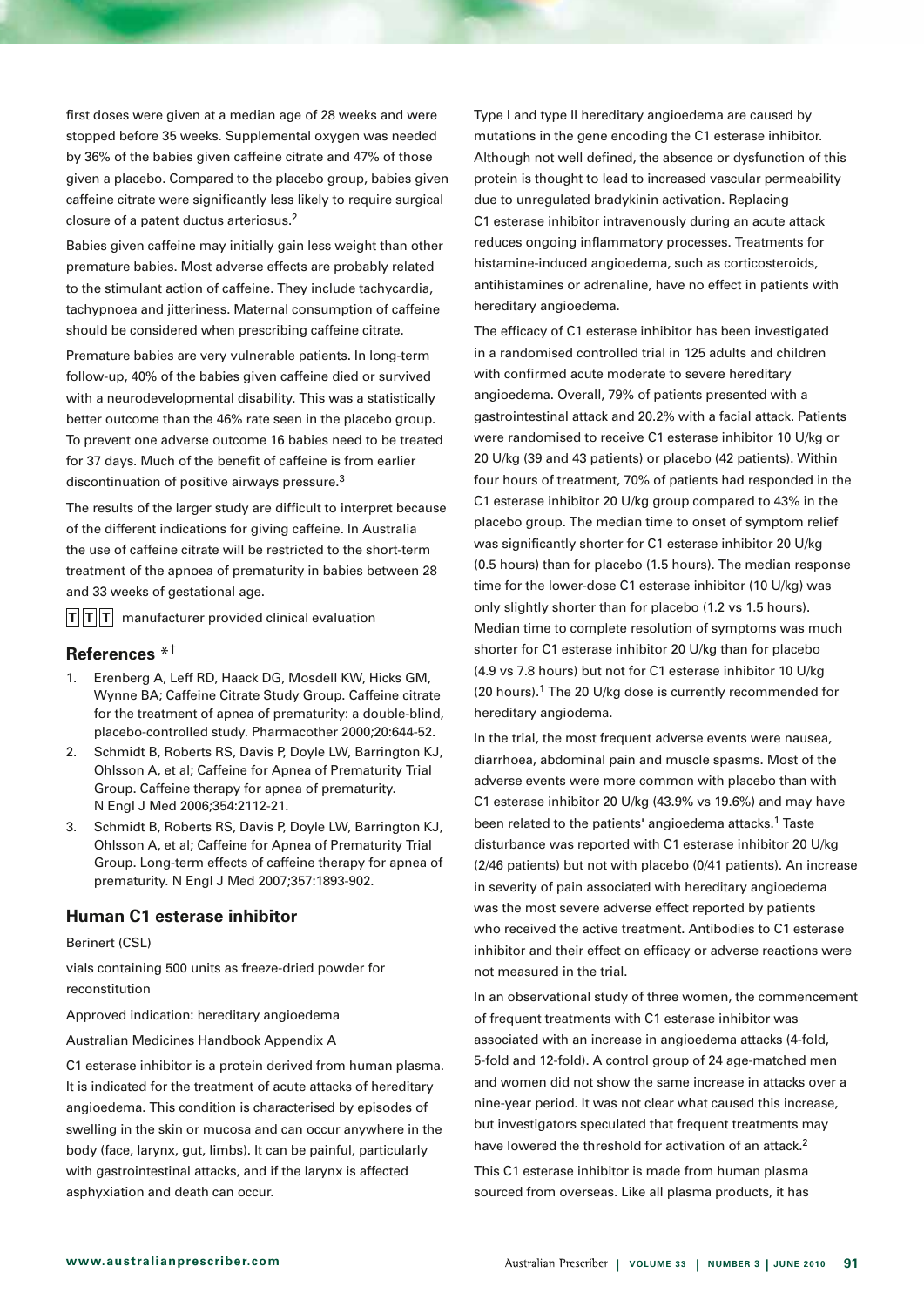the potential to transmit infections caused by viruses and prions (e.g. variant Creutzfeldt-Jakob disease). During the randomised controlled trial, none of the patients seroconverted to produce antibodies to HIV, hepatitis or human parvovirus 19 virus.<sup>1</sup> The infectious disease risk of C1 esterase inhibitor has been reduced by screening blood donors and their plasma for evidence of viral infections such as HIV and hepatitis C. Also during fractionation, plasma undergoes processes to inactivate or remove certain viruses. Nevertheless, patients should be warned that there is still an infectious disease risk with this product. Vaccination against viruses that could potentially be present in plasma, such as hepatitis B, should be considered.

Severe hypersensitivity reactions can occur with C1 esterase inhibitor and adrenaline should be available when injections are given. For patients who are known to have a tendency to allergies, antihistamines and corticosteroids should be given prophylactically. Prescribers should be aware that thrombosis has been reported with C1 esterase inhibitor when used at doses higher than 20 U/kg and for unapproved indications.

C1 esterase inhibitor seems to be an effective treatment for hereditary angioedema and has been used overseas for more than 30 years. However, there have been reports in a minority of patients that it may increase the frequency of angioedema attacks.

 manufacturer declined to supply data  $\mathbf x$ 

## **References** \*A

- 1. Craig TJ, Levy RJ, Wasserman RL, Bewtra AK, Hurewitz D, Obtulowicz K, et al. Efficacy of human C1 esterase inhibitor concentrate compared with placebo in acute hereditary angioedema attacks. J Allergy Clin Immunol 2009;124:801-8.
- 2. Bork K, Hardt J. Hereditary angioedema: Increased number of attacks after frequent treatments with C1 inhibitor concentrate. Am J Med 2009;122:780-3.

#### **Miglustat**

Zavesca (Actelion)

100 mg capsules

Approved indication: type I Gaucher disease and Niemann-Pick disease type C

#### Australian Medicines Handbook Appendix A

Miglustat is indicated for people with mild to moderate type I Gaucher disease, and for progressive neurological manifestations in adults and children with Niemann-Pick type C disease. These are both rare inherited disorders which result in the build-up of glycosphingolipids in the body.

Miglustat is a synthetic analogue of D-glucose and is a competitive inhibitor of glucosylceramide synthase, an enzyme involved in the synthesis of most glycosphingolipids. Treatment with miglustat aims to reduce the production of glycosphingolipids.

Type I Gaucher disease is caused by a deficiency in betaglucocerebrosidase – an enzyme which breaks down the glycosphingolipid glucocerebroside. This lipid builds up in macrophages found primarily in the liver, spleen and bone marrow. Clinical features of this disease include hepatomegaly, splenomegaly, anaemia, thrombocytopenia and bone lesions.

Regular intravenous infusion of recombinant glucocerebroside (see Aust Prescr 1999;22:95–8) is the mainstay of treatment and benefits most patients with type I Gaucher disease. Miglustat is an oral option for people who cannot have enzyme therapy.

The safety and efficacy of miglustat has been assessed in several open-label studies.<sup>1−4</sup> In the main trial of 28 patients, treatment with oral miglustat 100 mg three times a day reduced mean liver size by 12% (CI‡ 7.8−16.4) and mean spleen size by 19% (CI 14.3−23.7) after 12 months. (Seven patients had had a previous splenectomy.) Nine of the 22 patients who completed treatment had anaemia (<115 g/L) at baseline. After 12 months, haemoglobin had increased by more than 5 g/L in five of these people. Of the 21 patients who could be assessed for platelet count, four had an increase of at least  $15 \times 10^9$ /L platelets. Glycolipid biosynthesis – assessed by measuring surface expression of  $G<sub>m1</sub>$  on leucocytes – was found to have decreased by an average of 38.5% over 12 months in a sample of five patients. Plasma chitotriosidase activity − a measure of stored lipids − had also decreased by the end of the trial.<sup>1</sup> The benefits of miglustat were maintained for up to three years in an extension of the trial.<sup>2</sup> Similar effects on the liver and spleen were observed in the other open-label trials.2−4

The most frequent adverse event during the trial was diarrhoea (79% of patients). Six patients dropped out – two of these were because of gastrointestinal problems. Two patients were withdrawn because of paraesthesiae which were confirmed to be peripheral neuropathy.<sup>1</sup> Other common adverse events reported in the open-label trials included weight loss, tremor, flatulence and abdominal pain.<sup>2−4</sup>

Dose reduction or discontinuation may be required for tremor. Peripheral neuropathy may be related to vitamin  $B_{12}$ deficiency, which is common in type I Gaucher disease, so regular monitoring of vitamin  $B_{12}$  as well as neurological evaluation is recommended.

Niemann-Pick type C disease is an incurable progressive disease that leads to premature death. Impaired transport of lipids within cells causes some fatty acids including glycosphingolipids to accumulate in tissues and organs,

<sup>‡</sup> confidence interval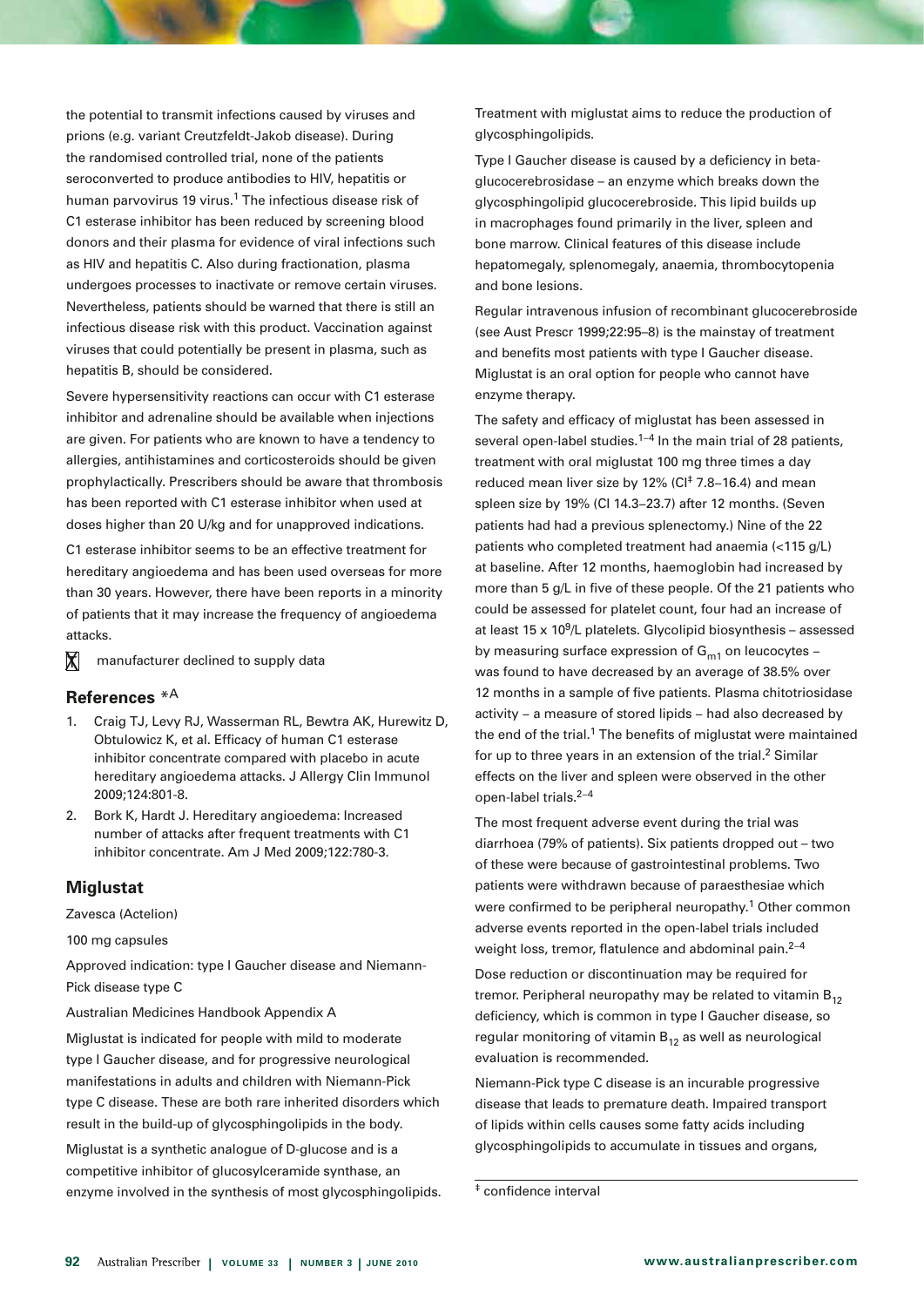particularly the brain. This can lead to supranuclear gaze palsy, ataxia, problems with speech and swallowing, dystonia, seizures, dementia, psychiatric problems and gelastic cataplexy§.

Until now, treatment for this disease has mainly been supportive. As miglustat can cross the blood–brain barrier, its efficacy has been assessed in Niemann-Pick type C disease. In a randomised controlled 12-month trial, oral miglustat 200 mg given three times a day was compared to standard care (drug treatment and physical, speech and occupational therapy) in a 2:1 ratio in 28 patients aged 12 years or older. In addition, 12 children aged under 12 years enrolled in the trial were all given miglustat (dose was adjusted according to body surface area). Most of the participants had severe clinical manifestations at baseline and were allowed to continue their medications which included analgesics, antibiotics, antidiarrhoea drugs, sedatives and hypnotics, antiepileptics and drugs to treat dystonia.<sup>5</sup>

The main measure of efficacy in the trial was the speed of horizontal eye movements between fixed points. After a year of treatment, improvements were observed in patients given miglustat, but this was not significantly different to results seen in patients given standard care alone. Improvements in the ability to swallow and in intellectual performance (mini-mental status examination) were also seen in older patients (>12 years old) given miglustat compared to those who received standard care.5 Open-label extensions of this study (up to three years) reported that patients' neurological symptoms did not progress while taking miglustat.<sup>6,7</sup>

A retrospective observational study analysed physician questionnaires about ambulation, manipulation, language and swallowing in patients who had been taking miglustat for an average of 1.5 years. Overall, 74.5% (49/65) of patients had reduced disease progression or stabilisation of neurological symptoms.<sup>8</sup>

Adverse events in Niemann-Pick disease were similar to those seen in type I Gaucher disease, with diarrhoea being the most common (85% of patients). Weight loss (63%), tremor (46%) and flatulence (44%) were also frequently reported. Severe adverse events included severe confusional state and salivary hypersecretion, severe dehydration and respiratory syncytical virus infection. These were thought to be unrelated to miglustat. Three people were withdrawn from the trial because of an adverse event – one because of insomnia and confusional state, one due to diarrhoea related to Crohn's disease and one from lethargy, impaired memory and depression (in a child).<sup>5</sup>

§ sudden weakness or collapse associated with strong emotion, particularly laughter

As weight loss was commonly reported with miglustat, growth rate should be monitored in children and adolescents taking miglustat. Reductions in platelet counts have occurred with miglustat in Niemann-Pick disease so blood counts should be monitored. Dizziness was a common adverse effect and patients should not drive if they experience this. The benefit of miglustat in Niemann-Pick disease should be reviewed at six-month intervals.

To reduce gastrointestinal effects such as diarrhoea, miglustat should not be taken with food. After a 100 mg dose, maximum plasma concentrations are reached after approximately two hours. Its half-life is about 6−7 hours so steady-state concentrations are predicted to be reached after 1.5−2 days. Miglustat is excreted mainly by the kidneys so dose adjustment may be necessary with milder renal impairment. It is not recommended in severe renal impairment.

Miglustat showed modest efficacy in mild to moderate type I Gaucher disease and Niemann-Pick disease, although numbers of patients in the trials were small. It has been approved as an orphan drug in Australia and is only available through the Life Saving Drugs Program.

 manufacturer provided only the product information  $\mathbf{T}$ 

# **References** \*†A

- 1. Cox T, Lachmann R, Hollak C, Aerts J, van Weely S, Hrebicek M, et al. Novel oral treatment of Gaucher's disease with N-butyldeoxynojirimycin (OGT 918) to decrease substrate biosynthesis. Lancet 2000;355:1481-5.
- 2. Elstein D, Hollak C, Aerts JM, van Weely S, Maas M, Cox TM, et al. Sustained therapeutic effects of oral miglustat (Zavesca, N-butyldeoxynojirimycin, OGT 918) in type I Gaucher disease. J Inherit Metab Dis 2004;27:757-66.
- 3. Heitner R, Elstein D, Aerts J, Weely S, Zimran A. Low-dose N-butyldeoxynojirimycin (OGT 918) for type I Gaucher disease. Blood Cells Mol Dis 2002;28:127-33.
- 4. Pastores GM, Barnett NL, Kolodny EH. An open-label, noncomparative study of miglustat in type I Gaucher disease: efficacy and tolerability over 24 months of treatment. Clin Ther 2005;27:1215-27.
- 5. Patterson MC, Vecchio D, Prady H, Abel L, Wraith JE. Miglustat for treatment of Niemann-Pick C disease: a randomised controlled study. Lancet Neurol 2007;6:765-72.
- 6. Wraith JE, Vecchio D, Jacklin E, Abel L, Chadha-Boreham H, Luzy C, et al. Miglustat in adult and juvenile patients with Niemann-Pick disease type C: long-term data from a clinical trial. Mol Genet Metab 2010;99:351-7.
- 7. Patterson MC, Vecchio D, Jacklin E, Abel L, Chadha-Boreham H, Luzy C, et al. Long-term miglustat therapy in children with Niemann-Pick disease type C. J Child Neurol 2009;000:1-6.
- 8. Pineda M, Wraith JE, Mengel E, Sedel F, Hwu WL, Rohrbach M, et al. Miglustat in patients with Niemann-Pick disease type C (NP-C): a multicenter observational retrospective cohort study. Mol Genet Metab 2009;98:243-9.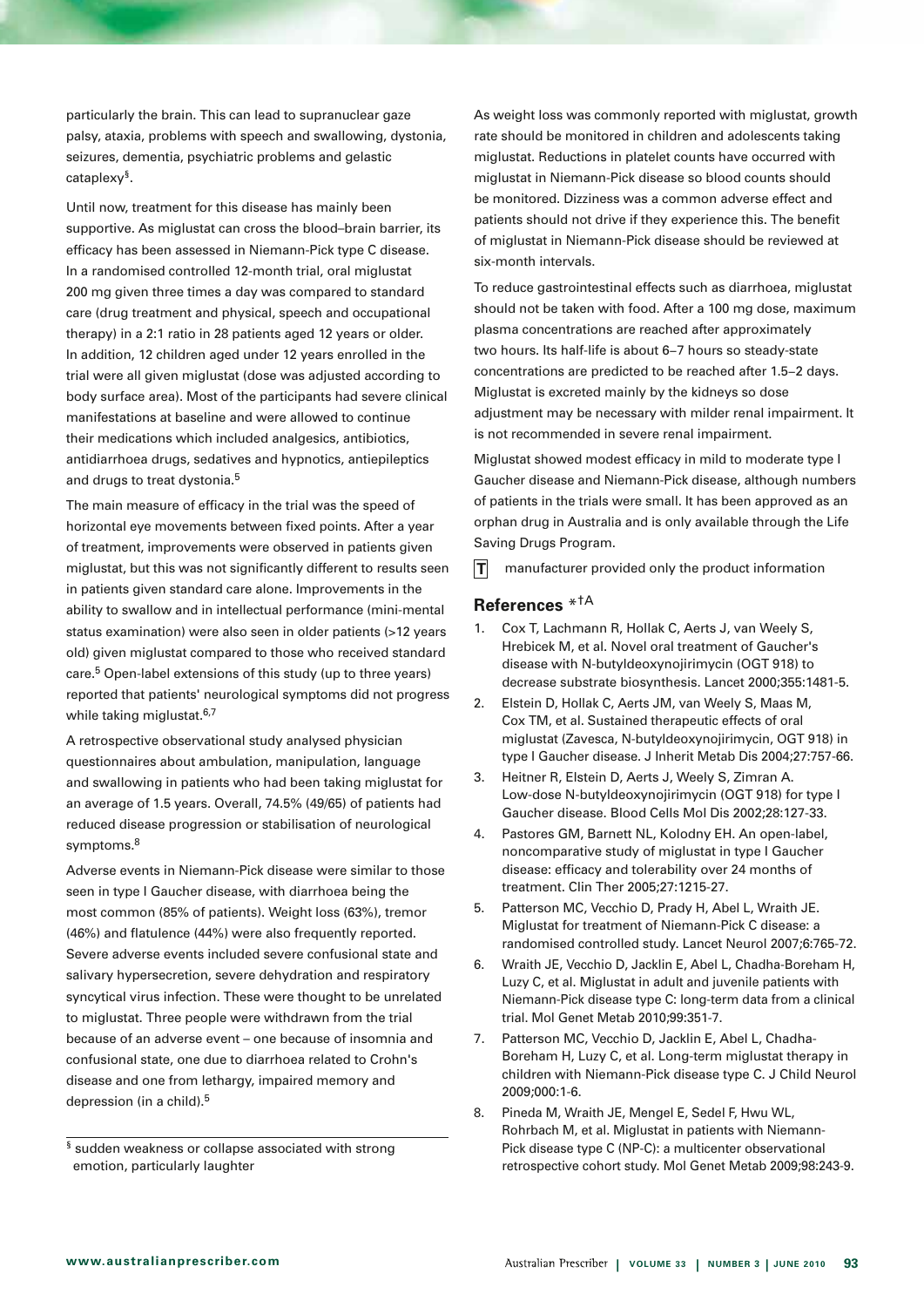# **Vildagliptin**

Galvus (Novartis) 50 mg tablets

Approved indication: type 2 diabetes

Australian Medicines Handbook section 10.1.3

Patients with type 2 diabetes often need more than one drug to control their blood glucose. When first-line treatment fails, the incretin mimetics and enhancers are a class of drugs which can be added to treatment (see Aust Prescr 2008;31:102–8). Within this class are the inhibitors of dipeptidyl peptidase 4 (DPP4) such as sitagliptin. These drugs block incretin metabolism and this leads to reductions in blood glucose concentrations.

Vildagliptin is a DPP4 inhibitor which is taken twice daily with metformin or a thiazolidinedione and once daily with a sulfonylurea. A 50 mg dose will inhibit most DPP4 activity for at least 12 hours. Most of the dose is converted to inactive metabolites. This metabolism does not involve the cytochrome P450 system so the potential for metabolic drug interactions is reduced. The elimination half-life is three hours with most of the metabolites being excreted in the urine. Vildagliptin is not recommended for patients with hepatic or moderate or severe renal impairment.

A systematic review which included 14 trials of vildagliptin involving 6121 patients concluded that treatment reduces glycated haemoglobin (HbA1c) by 0.6%.1 Several studies have investigated if this makes a significant difference when vildagliptin is added to other drugs.

Vildagliptin 50 mg daily was added to the treatment of 56 people whose diabetes was not completely controlled by metformin. After 12 weeks their mean HbA1c had reduced by 0.6% from a baseline of 7.7%. There was no change in control in 51 other patients who were given a placebo to take with their metformin. Some of the patients continued in an extension of the trial with 32 of the vildagliptin group and 26 of the placebo group completing one year of treatment. There was no significant change in the vildagliptin group, but HbA1c increased in the placebo group so that there was a difference of 1.1% between the groups after a year. An HbA1c below 7% was achieved by 41.7% of those who added vildagliptin, but only 10.7% of those who added a placebo.<sup>2</sup>

Another trial studied vildagliptin 100 mg, as well as 50 mg, as an addition to treatment with metformin. After 24 weeks the HbA1c concentration had fallen by 0.9% in the 185 people randomised to add 50 mg twice daily, by 0.5% in the 177 randomised to add 50 mg once daily, and increased by 0.2% in the 182 randomised to add a placebo. The proportion of patients achieving an HbA1c under 7% depended on their baseline concentrations. If the baseline HbA1c was greater than 8.5%, it was only reduced below 7% in 16.3% of patients given vildagliptin 100 mg, 7.5% of those given 50 mg and 2.1% of those given placebo.<sup>3</sup>

When type 2 diabetes is not controlled by metformin alone a sulfonylurea can be added. This approach has been compared with adding vildagliptin in a study of 2789 patients. There were 1396 who were randomised to add vildagliptin 50 mg twice daily and 1393 who were randomised to add glimepiride. After 52 weeks the mean reduction in HbA1c was 0.44% with vildagliptin and 0.53% with glimepiride. From a mean baseline of 7.3%, a target HbA1c of under 7% was reached by 54% of the vildagliptin group and 56% of the glimepiride group.<sup>4</sup> Vildagliptin has also been added to the treatment of patients

with diabetes which was inadequately controlled by a sulfonylurea. Their mean HbA1c was 8.5%. While 170 patients were randomised to add vildagliptin 50 mg once daily and 169 to add vildagliptin 50 mg twice daily, another 176 patients were given a placebo. All the patients also took glimepiride. After 24 weeks the mean HbA1c declined 0.58% with vildagliptin 50 mg and 0.63% with vildagliptin 100 mg while it increased by 0.07% in the placebo group. Only 12% of the patients in the placebo group achieved an HbA1c below 7% compared to 21% of the vildagliptin 50 mg group and 25% of the 100 mg group. As there was no significant advantage with the higher dose, the recommended daily dose of vildagliptin, in combination with a sulfonylurea, is 50 mg.<sup>5</sup>

Although monotherapy with a thiazolidinedione is not the usual first-line therapy, a trial, in 463 people with type 2 diabetes, has studied the effect of adding vildagliptin to treatment with pioglitazone. After 24 weeks, adding vildagliptin 50 mg once daily reduced the mean HbA1c by 0.8%, twice daily reduced it by 1%, while placebo reduced it by 0.3%. The HbA1c fell below 7% in 29% of those given 50 mg, 36% of those given 100 mg and 15% of those given a placebo.6

In trials of monotherapy the incidence of adverse events has been similar for vildagliptin and placebo. However, the frequency of infections (1.4% vs 0.3%) and neurological symptoms (0.9% vs 0.6%) was greater with vildagliptin than with placebo. Tremor, dizziness and headache are common when vildagliptin is given with metformin or a sulfonylurea. Peripheral oedema is more frequent with vildagliptin, than with placebo, when added to treatment with a thiazolidinedione.<sup>6</sup> Adding vildagliptin to other oral hypoglycaemic drugs can increase the risk of hypoglycaemia. The frequency with glimepiride is 1.2% and 1% with metformin. Hypoglycaemia is more likely to occur if glimepiride, rather than vildagliptin, is combined with metformin.4 There have been rare cases of angioedema and hepatitis during treatment with vildagliptin. Liver function should be checked before and during treatment. The patient's renal function should also be checked before treatment with vildagliptin.

In animal studies vildagliptin has caused problems with skin ulceration and cardiac conduction, while the significance in humans is unknown. Animal studies also show increased mammary tumours at high doses.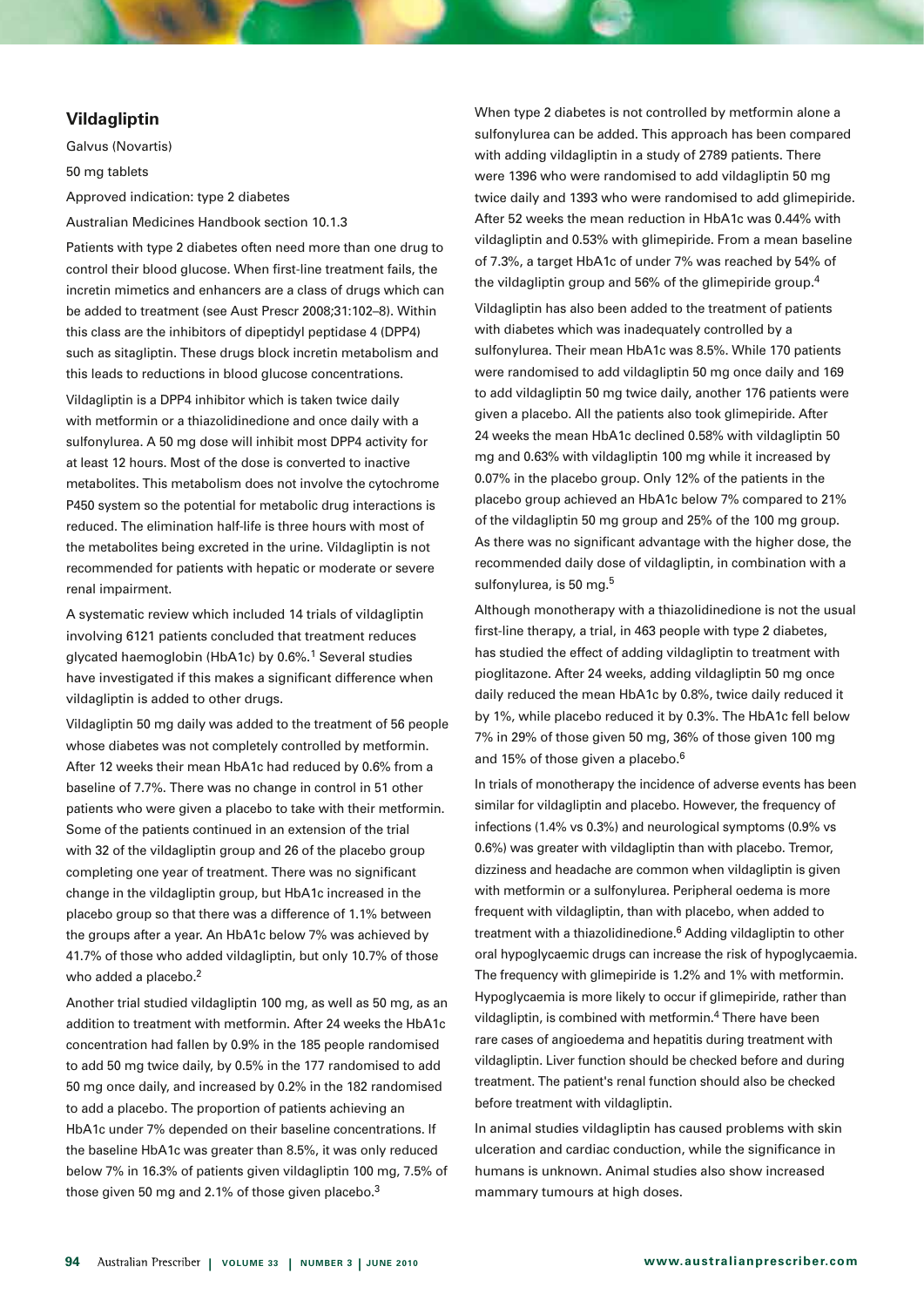Sulfonylureas can cause patients to gain weight and there was a significant difference between the weight of patients who added glimepiride compared to those who added vildagliptin to treatment with metformin. However, over a year the weight of the patients taking vildagliptin only fell an average of 0.23 kg.<sup>4</sup> This was similar to the 0.2 kg reduction seen in both groups in the 52 week placebo-controlled trial of metformin and vildagliptin.2

A role for the DPP4 inhibitors as add-on treatments is yet to be established, particularly in patients who are already using more than one drug. Their long-term safety is also unknown. The systematic review concluded that DPP4 inhibitors currently have no advantage over other drugs which lower blood glucose.1

 manufacturer declined to supply data  $\mathsf{X}$ 

# **References** †A

- 1. Richter B, Bandeira-Echtler E, Bergerhoff K, Lerch C. Dipeptidyl peptidase-4 (DPP-4) inhibitors for type 2 diabetes mellitus (review). The Cochrane Database of Systematic Reviews 2009, Issue 3.
- 2. Ahren B, Gomis R, Standl E, Mills D, Schweizer A. Twelveand 52-week efficacy of the dipeptidyl peptidase IV inhibitor LAF237 in metformin-treated patients with type 2 diabetes. Diabetes Care 2004;27:2874-80.
- 3. Bosi E, Camisasca RP, Collober C, Rochotte E, Garber AJ. Effects of vildagliptin on glucose control over 24 weeks in patients with type 2 diabetes inadequately controlled with metformin. Diabetes Care 2007;30:890-5.
- 4. Ferrannini E, Fonseca V, Zinman B, Matthews D, Ahren B, Byiers S, et al. Fifty-two-week efficacy and safety of vildagliptin vs. glimepiride in patients with type 2 diabetes mellitus inadequately controlled on metformin monotherapy. Diabetes Obes Metab 2009;11:157-66.
- 5. Garber AJ, Foley JE, Banerji MA, Ebeling P, Gudbjörnsdottir S, Camisasca RP, et al. Effects of vildagliptin on glucose control in patients with type 2 diabetes inadequately controlled with a sulphonylurea. Diabetes Obes Metab 2008;10:1047-56.
- 6. Garber AJ, Schweizer A, Baron MA, Rochotte E, Dejager S. Vildagliptin in combination with pioglitazone improves glycaemic control in patients with type 2 diabetes failing thiazolidinedione monotherapy: a randomized, placebocontrolled study. Diabetes Obes Metab 2007;9:166-74.

The T-score ( $|{\bf T}|$ ) is explained in 'New drugs: transparency', Aust Prescr 2009;32:80–1.

- \* At the time the comment was prepared, information about this drug was available on the website of the Food and Drug Administration in the USA (www.fda.gov).
- $\dagger$  At the time the comment was prepared, a scientific discussion about this drug was available on the website of the European Medicines Agency (www.emea.eu).
- A At the time the comment was prepared, information about this drug was available on the website of the Therapeutic Goods Administration (www.tga.gov.au/pmeds/auspar.htm)

# **Corrections**

#### **Nebivolol** (Aust Prescr 2010;33:52–9)

In the SENIORS trial, the reduction of 4.2% in the composite end point of all-cause mortality or hospitalisation, is the absolute risk reduction, not the relative risk reduction.

**Ustekinumab T-score** (Aust Prescr 2010;33:52–9)

 manufacturer declined to supply data  $\pmb{\times}$ 

Janssen-Cilag did respond to the request for data, but their response was not received in the *Australian Prescriber* office. The company declined to provide the clinical evaluation.

# **Answers to self-test questions**

| 1. False |  | 3. True  |
|----------|--|----------|
| 2. True  |  | 4. False |

#### **www.australianprescriber.com**

*Australian Prescriber* is available on the internet in full text, free of charge. Readers can receive a **new issue email alert** showing the contents of the current issue.

# *Australian Prescriber* **mailing list**

*Australian Prescriber* is distributed every two months, free of charge, to medical practitioners, dentists and pharmacists in Australia, on request. It is also distributed free of charge, in bulk, to medical, dental and pharmacy students through their training institutions in Australia. To be placed on the mailing list, or to update your details, contact the *Australian Prescriber* Mailing Service.

| Postal: | Australian Prescriber Mailing Service |                     |
|---------|---------------------------------------|---------------------|
|         | GPO Box 1909                          |                     |
|         | CANBERRA ACT 2601                     |                     |
|         | <b>AUSTRALIA</b>                      |                     |
|         | Telephone: (02) 6241 6044             | Fax: (02) 6241 4633 |
| Online: | www.australianprescriber.com          |                     |

# **Editorial office**

For general correspondence such as Letters to the Editor, contact the Editor.

|          | Telephone: (02) 6202 3100         |
|----------|-----------------------------------|
| Fax:     | (02) 6282 6855                    |
| Postal:  | The Editor, Australian Prescriber |
|          | Suite 3, 2 Phipps Close           |
|          | DEAKIN ACT 2600                   |
|          | <b>AUSTRALIA</b>                  |
| Email:   | info@australianprescriber.com     |
| Website: | www.australianprescriber.com      |